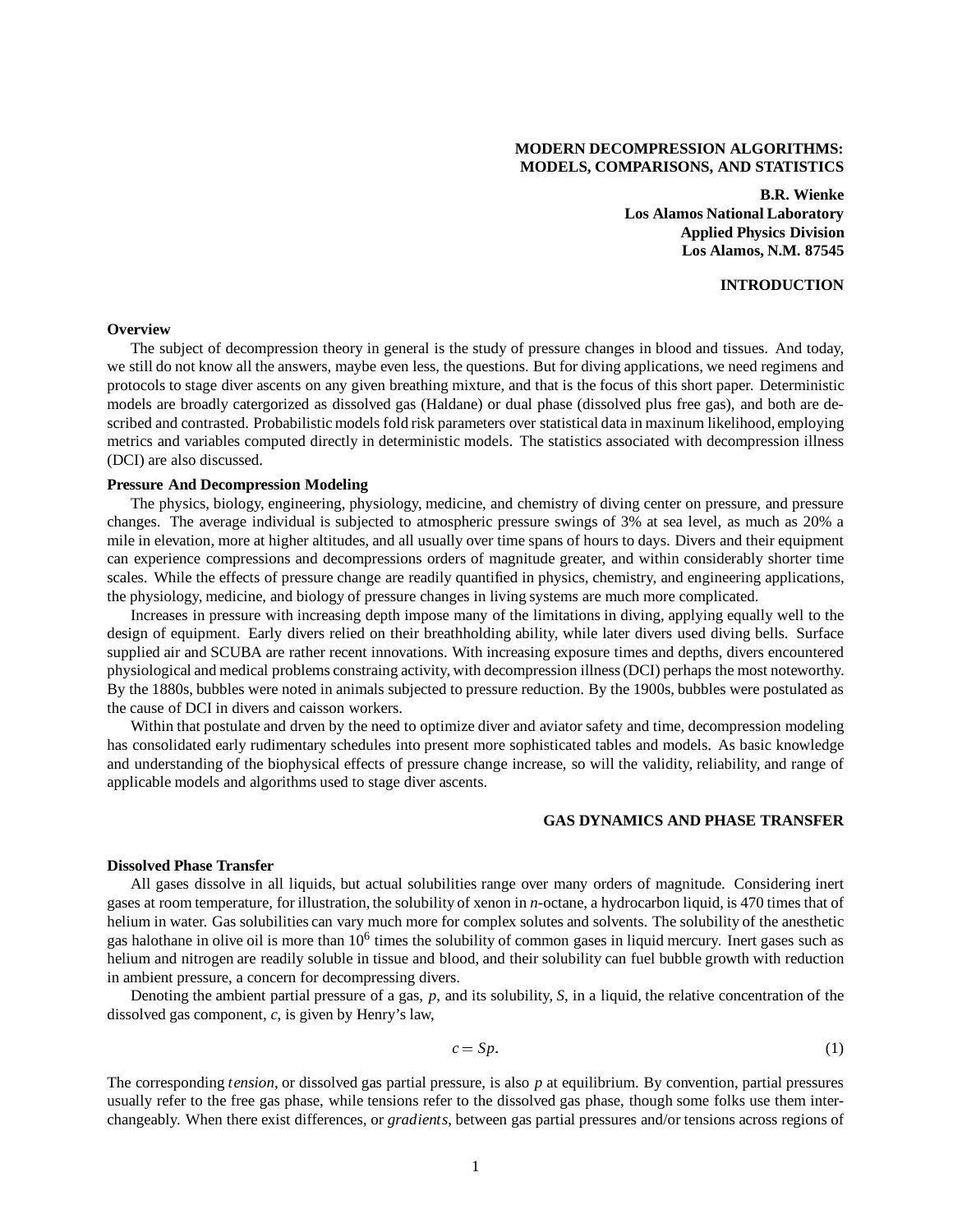varying concentration or solubility, gases will diffuse until partial pressures are equal, in short, move from regions of higher partial pressures to regions of lower partial pressures, regardless of the phases (free or dissolved) of the components. This movement is the crux of the decompression problem in divers and aviators, and modeling this movement is central to the formulation of decompression tables and dive computer algorithms.

Gas is driven across the tissue-blood interface by the gradient, but the rate at which bulk tissue transfers gas also depends on the blood flow rate and the degree of vascularity. Then both blood perfusion rate and gas diffusion rate contribute to the overall transfer process.

## **Perfusion Controlled Transport**

Exchange of dissolved tissue and blood gas, controlled by blood flow rates across regions of varying concentration or solubility, is driven by the local tissue-blood gradient, that is, the difference between the arterial blood tension, *pa*, and the instantaneous tissue tension, *p*, assuming that blood flow rates are considerably slower than gas diffusion rates across the regions. Such behavior is modeled in time, *t*, by simple classes of exponential response functions, bounded by *pa* and the initial value of *p*, denoted *pi*. These multitissue functions satisfy a differential *per f usion* rate equation,

$$
\frac{\partial p}{\partial t} = -\lambda (p - p_a) \quad , \tag{2}
$$

and take the form, tracking both dissolved gas buildup and elimination symmetrically,

$$
p - p_a = (p_i - p_a) \exp(-\lambda t) , \qquad (3)
$$

$$
\lambda = \frac{.6931}{\tau} \tag{4}
$$

with perfusion constant, λ, defined by the tissue halftime, τ. Compartments with 2, 5, 10, 20, 40, 80, 120, 180, 240, 360, 480, and 720 minute halftimes, τ, are employed, and halftimes are independent of pressure.

In a series of dives or multiple stages,  $p_i$  and  $p_a$  represent extremes for each stage, or more precisely, the initial tension and the arterial tension at the beginning of the next stage. Stages are treated sequentially, with finishing tensions at one step representing initial tensions for the next step, and so on. Exposures are controlled through critical tensions, *M*, such that, throughout the dive,

$$
p \le M \tag{5}
$$

#### **Diffusion Controlled Transport**

Exchange of dissolved tissue and blood gas, controlled by diffusion across regions of varying concentration or solubility, is also driven by the local tissue-blood gradient, but solutions to the diffusion equation control transport. In simple planar geometry, the diffusion equation can be cast,

$$
D\frac{\partial^2 p}{\partial x^2} = \frac{\partial p}{\partial t} \quad , \tag{6}
$$

with *D* the diffusion coefficient. As in the perfusion case, solutions depend on initial values, and also on boundary conditions. Tissue is separated into intravascular and extravascular regions for application of boundary conditions, with the tissue tension,  $p$ , equal to the arterial tension,  $p_a$ , at the tissue-blood interface. Solving and applying initial and boundary conditions, and then averaging the solutions over the spatial region, of thickness, *l*, there obtains,

$$
p - p_a = (p_i - p_a) \frac{8}{\pi^2} \sum_{n=1}^{\infty} \frac{1}{(2n-1)^2} \exp(-\alpha_{2n-1}^2 Dt) , \qquad (7)
$$

with,

$$
\alpha_{2n-1} = \frac{(2n-1)\pi}{l} \tag{8}
$$

A decay constant, κ, fitted to exposure data, is related to the diffusion coefficient, *D*,

$$
\kappa = \frac{\pi^2 D}{l^2} = .007928 \text{ min}^{-1} \tag{9}
$$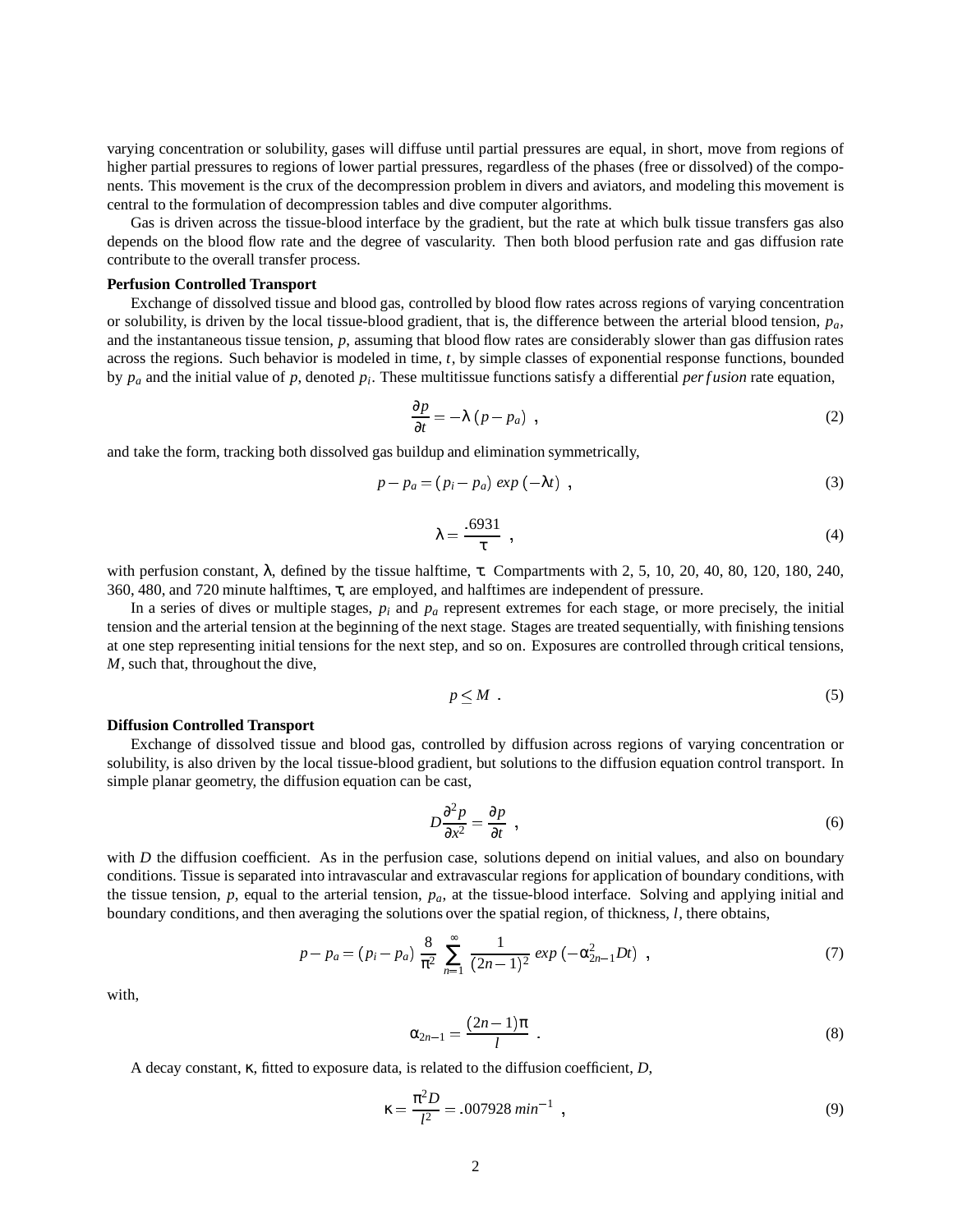in the exponential expansion, and plays a similar role to  $\lambda$  in the perfusion controlled case. The diffusion expansion looks like a weighted sum of multitissue perfusion functions with decay constants,  $(2n-1)^2$  κ. A diffusion equivalent halftime, ω, is simply defined,

$$
\omega = \frac{.6931}{\kappa} = 87.4 \text{ min} , \qquad (10)
$$

so that halftimes,  $\omega_{2n-1}$ , in the weighted expansion, are given by,

$$
\omega_{2n-1} = \frac{\omega}{(2n-1)^2} \tag{11}
$$

As before, *pi* and *pa* represent extremes for each stage. Critical gradients, *G*, control diving through the constraint,

$$
p - p_a \le G \t{12}
$$

# **Free Phase Transfer**

To satisfy thermodynamic laws, bubbles in blood and tissue assume spherical shapes in the absence of external or mechanical (distortion) pressures. Bubbles entrain free gases because of a thin film, exerting surface tension pressure on the gas, of magnitude,  $2\gamma/r$ , with  $\gamma$  the Laplacian surface tension and r the bubble radius. Hydrostatic pressure balance requires that the pressure inside the bubble, Π,

$$
\Pi = \sum_{j=1}^{J} \pi_j \tag{13}
$$

with  $\pi_j$  bubble partial pressures of component (free) gases, exceed ambient pressure, *P*, by the surface tension pressure,  $2\gamma/r$ ,

$$
\Pi = P + \frac{2\gamma}{r} \tag{14}
$$

At small radii, surface tension pressure is greatest, and at large radii, surface tension pressure is least.

Gases will also diffuse into or out of a bubble according to differences in gas partial pressures inside and outside the bubble, whether in free or dissolved phases outside the bubble. In the former case, the gradient is termed *f ree f ree*, while in the latter case, the gradient is termed  $free-disolved$ . Unless the surface tension,  $\gamma$ , is identically zero, there is always a gradient tending to force gas out of the bubble, thus making the bubble collapse on itself because of surface tension pressure. If surrounding external pressures on bubbles change in time, however, bubbles may grow or contract.

Bubbles grow or contract according to the strength of the free-free or free-dissolved gradient, and it is the latter case which concerns divers under decompression. The radial rate at which bubbles grow or contract is roughly given by,

$$
\frac{\partial r}{\partial t} = \frac{DS}{r}(Q - \Pi) \tag{15}
$$

with *D* and *S* tissue diffusivity and solubility, and total tissue tension, *Q*, the sum of component dissolved gas tensions,

$$
Q = \sum_{j=1}^{J} p_j \tag{16}
$$

as before. A critical radius, *rc*, separating growing from contracting bubbles is given by,

$$
r_c = \frac{2\gamma}{Q - P} \tag{17}
$$

and bubbles with radius  $r > r_c$  will grow, while bubbles with radius  $r < r_c$  will contract. Limiting bubble growth and impact upon nerves and circulation are issues when decompressing divers and aviators. The interplay between tissue tension and bubble growth is further complicated with ascent, since ambient pressure changes in time (depending on ascent rate).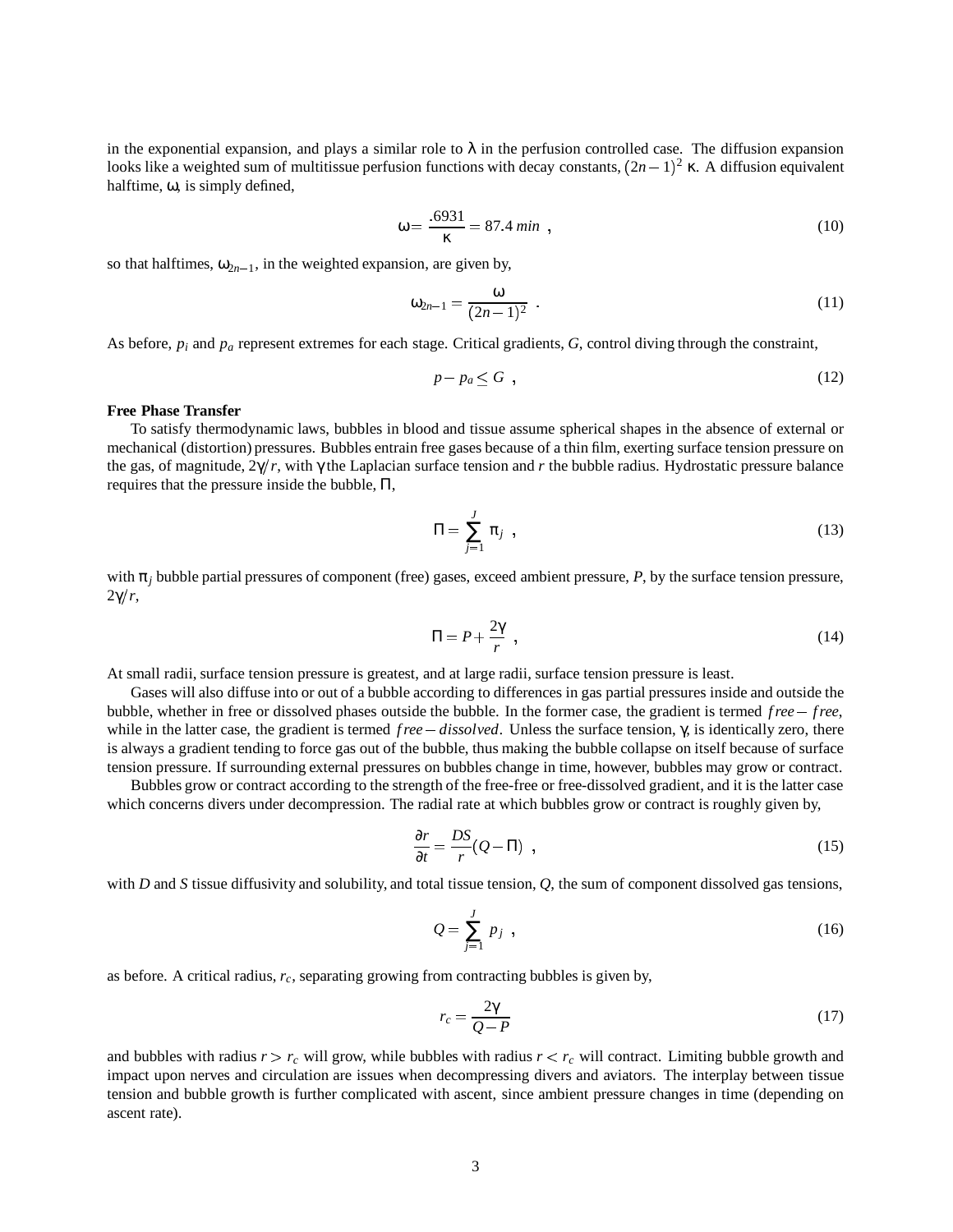## **CRITICAL TENSIONS AND PHASE VOLUMES**

## **Critical Tensions**

To maximize the rate of uptake or elimination of dissolved gases, the *gradient*, simply the difference between  $p_i$ and  $p_a$ , is maximized by pulling the diver as close to the surface as possible. Exposures are limited by requiring that the perfusion-dominated tissue tensions, *p*, never exceed criticality, *M*, for instance, written for each tissue compartment in the US Navy approach employing 5, 10, 20, 40, 80, and 120 *minute* tissue halftimes, τ,

$$
M = M_0 + \Delta M d \quad , \tag{18}
$$

with,

$$
M_0 = 152.7\tau^{-1/4} \tag{19}
$$

$$
\Delta M = 3.25 \tau^{-1/4} \tag{20}
$$

as a function of depth, *d*, for ∆*M* the change per unit depth.

Surfacing values, *M*0, are principal concerns in nonstop diving, while values at depth, ∆*Md*, concern decompression diving. In both cases, the staging regimen tries to pull the diver as close to the surface as possible, in as short a time as possible. By contrast, free phase (bubble) elimination gradients, as seen, *increase* with depth, directly opposite to dissolved gas elimination gradients which *decrease* with depth. In actuality, decompression is a playoff between dissolved gas buildup and free phase growth, tempered by body ability to eliminate both. But dissolved gas models cannot handle both, so there are problems when extrapolating outside tested ranges.

In absolute pressure units, the corresponding critical gradient, *G*, is given by,

$$
G = \frac{M}{.79} - P = 1.27 M - P \tag{21}
$$

with *P* ambient pressure, and *M* critical nitrogen pressure. In bubble theories, supersaturation is limited by the critical gradient, *G*. In decompressed gel experiments, Strauss suggested that  $G \approx 20$  *f sw* at ambient pressures less than a few atmospheres. Other studies suggest,  $14 \le G \le 30$  *f sw*, as a range of critical gradients (*G*-values).

In diffusion-dominated approaches, the tissue tension is often limited by a single, depth-dependent criterion, such as,

$$
M = \frac{709 \, P}{P + 404} \tag{22}
$$

a continuous parameterization lying between fixed gradient and multitissue schemes.

# **Controlling Tissues**

Blood rich, well perfused, aqueous tissues are usually thought to be *f ast* (small τ), while blood poorer, scarcelyperfused, lipid tissues are thought to be *slow* (large τ), though the spectrum of halftimes is not correlated with actual perfusion rates in critical tissues. As reflected in relationship above, critical parameters are obviously larger for faster tissues. The range of variation with compartment and depth is not insignificant. Fast compartments control short deep exposures, while slow compartments control long shallow, decompression, and saturation exposures.

As is well known, bounce exposures are often limited by a depth-time law of the form,

$$
d t_n^{1/2} \le C \tag{23}
$$

with  $t_n$  the nonstop time limit, and  $400 \le C \le 500$  *f sw min*<sup>1/2</sup>. One can obtain the corresponding tissue constant,  $\lambda$ , controlling the exposure at depth  $d$ , for nonstop time  $t_n$ , by differentiating the tissue equation with respect to depth,  $d$ , and setting the result, to zero. With  $p_a = 0.79$  ( $d + 33$ ) at sea level, there results,

$$
1 - exp\left(-\lambda t_n\right)\left(1 + 2\lambda t_n\right) = 0\tag{24}
$$

Corresponding critical tensions, *M*, are then easily obtained from the tissue equation using  $d$ ,  $\lambda$ , and  $t_n$ . In the above case, the transcendental equation is satisfied when,

$$
\lambda t_n = 1.25 \tag{25}
$$

thus providing a means to estimate controlling tissue halftime at depth for corresponding nonstop time limits.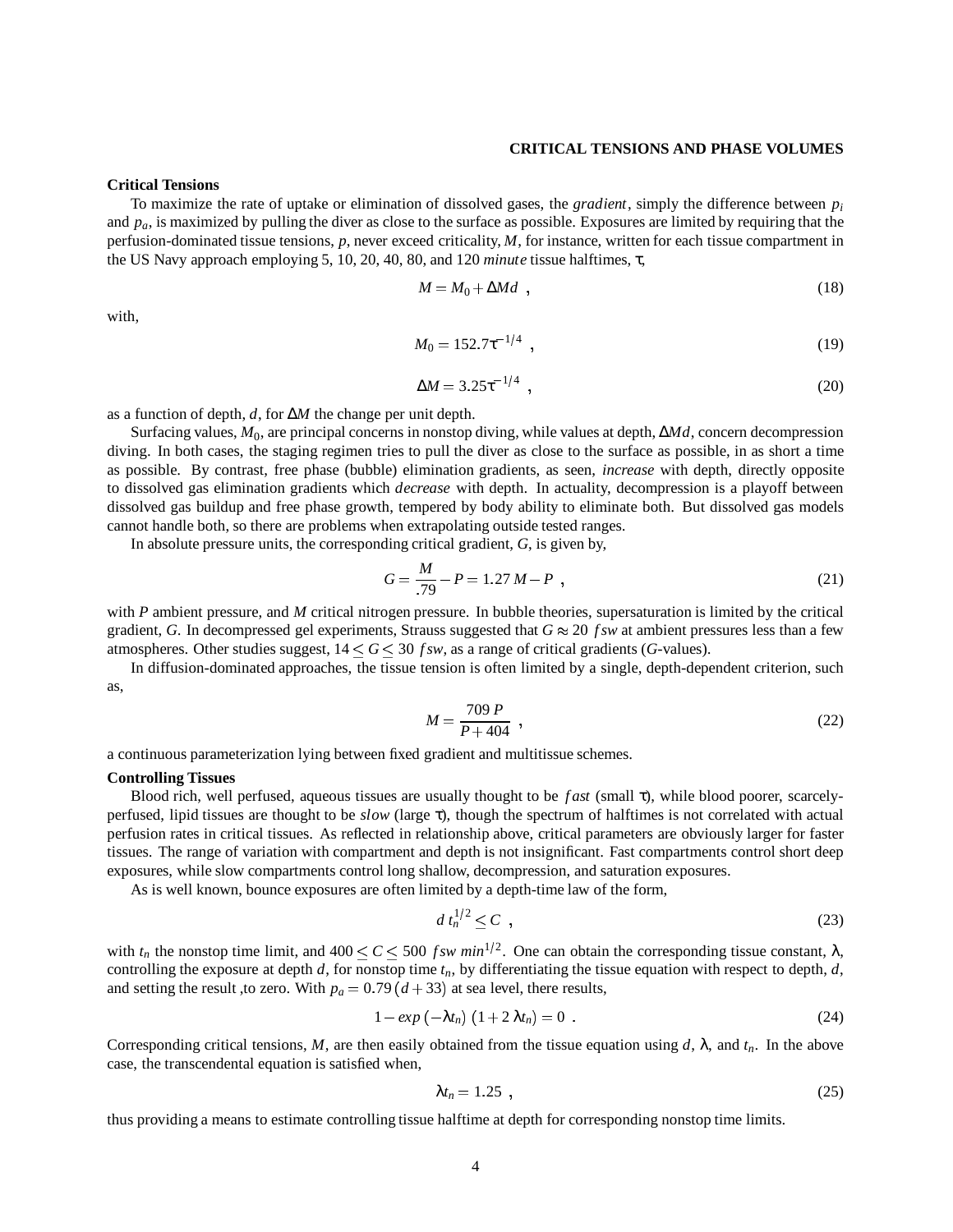## **Time Remaining**

Time remaining before a stop or surfacing, time at a stop, or surface interval before flying can all be obtained by inverting the tissue equation. Taking the perfusion equation, and denoting the limiting critical tension at some desired stage (lower ambient pressure),  $M$ , the initial tension,  $p_i$ , and the instantaneous tension at that particular time,  $p$ , at stage, *pa*, the limiting time, *t*, follows from,

$$
t = \frac{1}{\lambda} \ln \left[ \frac{p_i - p_a}{p - p_a} \right] \tag{26}
$$

as the inversion of the tissue equation in time.

The nonstop time limit,  $t_n$ , follows by replacing the instantaneous tension,  $p$ , with the (limiting) critical tension,  $M$ , that is,

$$
t_n = \frac{1}{\lambda} \ln \left[ \frac{p_i - p_a}{M - p_a} \right] \tag{27}
$$

while time remaining,  $t_r$ , at level,  $p_a$ , before ascension to new level with limiting critical tension,  $M$ , is given by,

$$
t_r = \frac{1}{\lambda} \ln \left[ \frac{p - p_a}{M - p_a} \right] \tag{28}
$$

with *p* the instantaneous tension now the initial tension. These hold for each compartment,  $\lambda$ . Across all compartments, the smallest  $t_n$  limits time at the present level when ascent is permitted, while the largest  $t_r$  prescribes wait time at the present level when ascent is not permitted. Table 1 lists compartment time limits using the critical tensions, *M*0, for the six compartments, τ = 5, 10, 20, 40, 80, and 120 *min*, that is,  $M_0 = 104$ , 88, 72, 58, 52, 51 *f sw*. Note the blank entries in the Table correspond to depths less than the critical tension, so tissue loading to that critical tension is not possible.

| Table 1. Compartment Time Limits At Depth. |     |    |     |    |     |     |
|--------------------------------------------|-----|----|-----|----|-----|-----|
| $\tau$ (min)                               | 5   | 10 | 20  | 40 | 80  | 120 |
| $M_0$ (fsw)                                | 104 | 88 | 72  | 58 | 52  | 51  |
| d(fsw)                                     |     |    |     |    |     |     |
| 40                                         |     |    |     |    | 198 | 269 |
| 50                                         |     |    |     | 95 | 123 | 173 |
| 60                                         |     |    | 100 | 65 | 91  | 129 |
| 70                                         |     |    | 51  | 50 | 73  | 103 |
| 80                                         |     | 56 | 37  | 41 | 61  | 87  |
| 90                                         |     | 30 | 30  | 34 | 52  | 75  |
| 100                                        | 31  | 22 | 25  | 30 | 46  | 66  |
| 110                                        | 16  | 18 | 22  | 26 | 41  | 59  |
| 120                                        | 12  | 15 | 19  | 24 | 37  | 53  |
| 130                                        | 10  | 13 | 17  | 21 | 34  | 48  |
| 140                                        | 9   | 12 | 16  | 20 | 31  | 44  |
| 150                                        | 8   | 11 | 14  | 18 | 29  | 41  |
| 160                                        | 7   | 10 | 13  | 17 | 27  | 38  |
| 170                                        | 6   | 9  | 12  | 16 | 25  | 35  |
| 180                                        | 6   | 8  | 11  | 15 | 23  | 33  |
| 190                                        | 5   | 8  | 11  | 14 | 22  | 31  |
| 200                                        | 5   | 7  | 10  | 13 | 21  | 30  |

Generally, the  $t_n$  are monotonically decreasing functions of depth, while  $t_r$  are monotonically increasing functions of depth, for fixed *M*.

# **Saturation Curve And Separated Phase**

In elegant experiments, using both animals and humans, subjects were first saturated at various pressures, *Q*, then decompressed to lower absolute pressures, *P*, and closely checked for bends development. Various values of *Q* and *P* can be determined in a controlled *titration*, that is, by holding one variable fixed and changing the other very slightly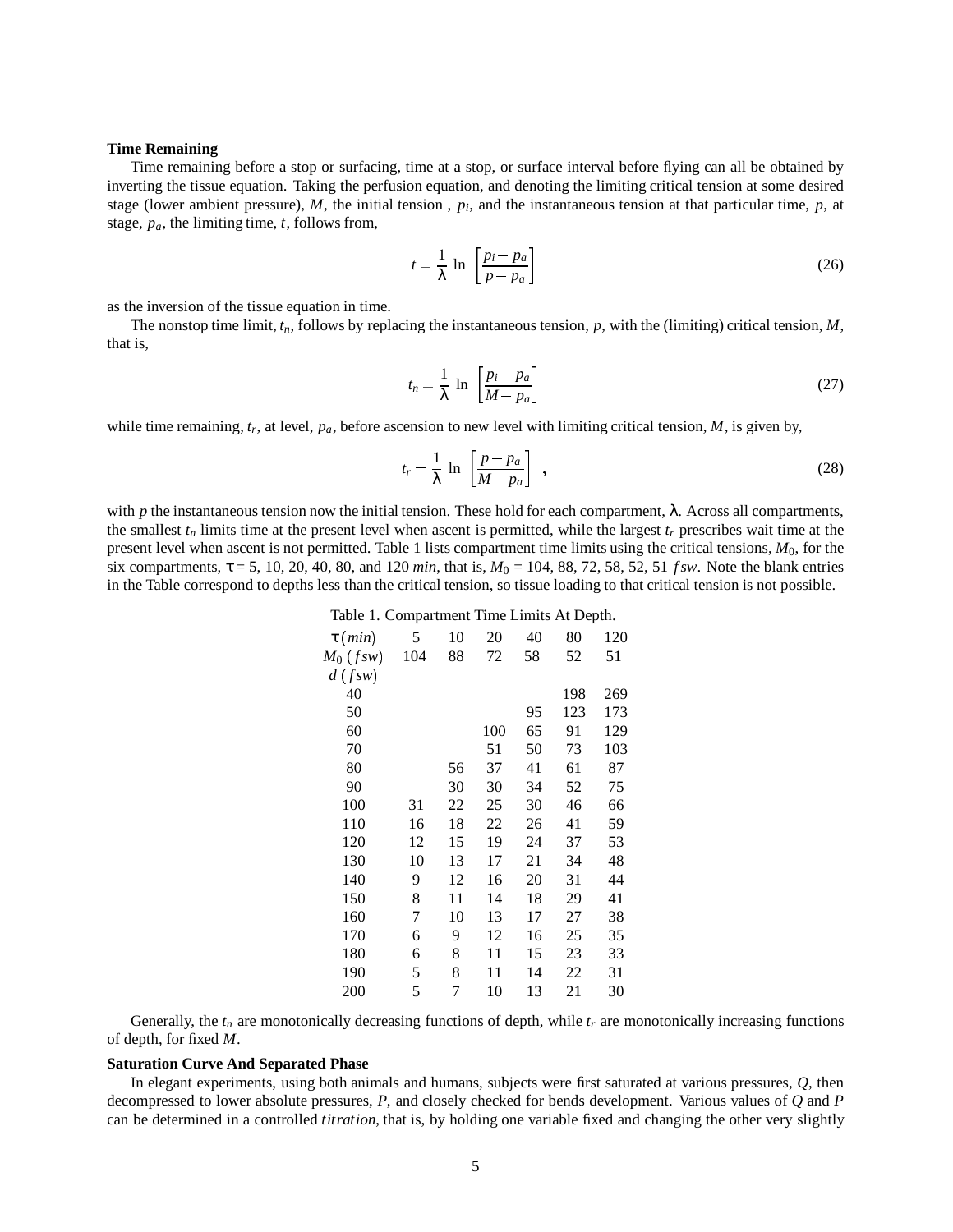over times spans of a day, or more. In analyzing this saturation data, it is possible to draw a linear relationship, in the hyperbaric regime, separating bends from no bends for ranges of *P* and *Q*. For instance, The line takes the form, in *f sw*,

$$
Q = \zeta P + \xi \tag{29}
$$

with an approximate spread over different studies, depending on statistics,

$$
1.20 \le \zeta \le 1.40\tag{30}
$$

$$
7.5 \, fsw \le \xi \le 15.3 \, fsw \tag{31}
$$

and a range of ambient pressures, *P*,

$$
33 \, fsw \le P \le 300 \, fsw \tag{32}
$$

In the hypobaric regime,  $P < 33$  *fsw*, recent studies suggest that the air saturation curve passes through the origin as ambient pressure drops, behavior predicted within phase models and discussed further on. Wienke deduced a general form, in  $(fsw)$ ,

$$
Q = \left[2.37 - exp\left(-\frac{11.1}{P}\right)\right] P
$$
\n(33)

using the permissible bubble (Doppler) excess as a phase limit point. For all exposures,  $0 < P < \infty$ , the supersaturation, *Q*, is bounded, with linear asymptotic behavior for large *P*, and zero intercept for small *P*. That is,

$$
\lim_{P \to 0} Q \to 2.37 \, P \to 0 \tag{34}
$$

$$
\lim_{P \to \infty} Q \to \left[ 2.37 - 1 + \frac{1.11}{P} \right] P \to 1.37 P + 11.1 \tag{35}
$$

Hennessy and Hempleman, and later Yount and Hoffman, established the linear titration curve for the data assuming that the same critical volume of released gas provokes mild attacks of decompression sickness. Such analyses offer explanations for changes in signs and symptoms which follow changes in the nature of the exposure to pressure. Findings press dissolved gas approaches. While the above titration expression is compatible with broad trends, it is clear that dissolved gas limiters, such as tensions, are often not the best critical flags. Indicators such as the volume fraction of separated gas are not only more natural, but seem to correlate more strongly with experiment. Computational algorithms, coupling phase equilibration or observed numbers of bubbles to critical volumes, offer more rational physical alternatives to the matrix of critical tensions. The critical volume hypothesis is an important development in decompression modeling, and certainly extends to breathing mixtures other than air.

### **Critical Phase Volumes**

The rate at which gas inflates in tissue depends upon both the excess bubble number,  $\Lambda$ , and the supersaturation gradient, *G*. The critical volume hypothesis requires that the integral of the product of the two must always remain less than some limit point,  $\alpha V$ , with  $\alpha$  a proportionality constant. Accordingly this requires,

$$
\int_0^\infty \Lambda G dt \le \alpha V \quad , \tag{36}
$$

for bubble number excess, Λ, an approximately linear function of excitation seed radius (difference) on compressiondecompression, ∆*P*,

$$
\Lambda = N(r_i - r) \tag{37}
$$

with  $N$ ,  $\beta$  seed constants,  $r_i$ ,  $r$  seed sizes, and  $V$  the limiting gas volume. Assuming that tissue gas gradients are constant during decompression,  $t_d$ , while decaying exponentially to zero afterwards, and taking limiting condition of the equal sign, yields for a bounce dive,

$$
\Lambda G(t_d + \lambda^{-1}) = \alpha V \tag{38}
$$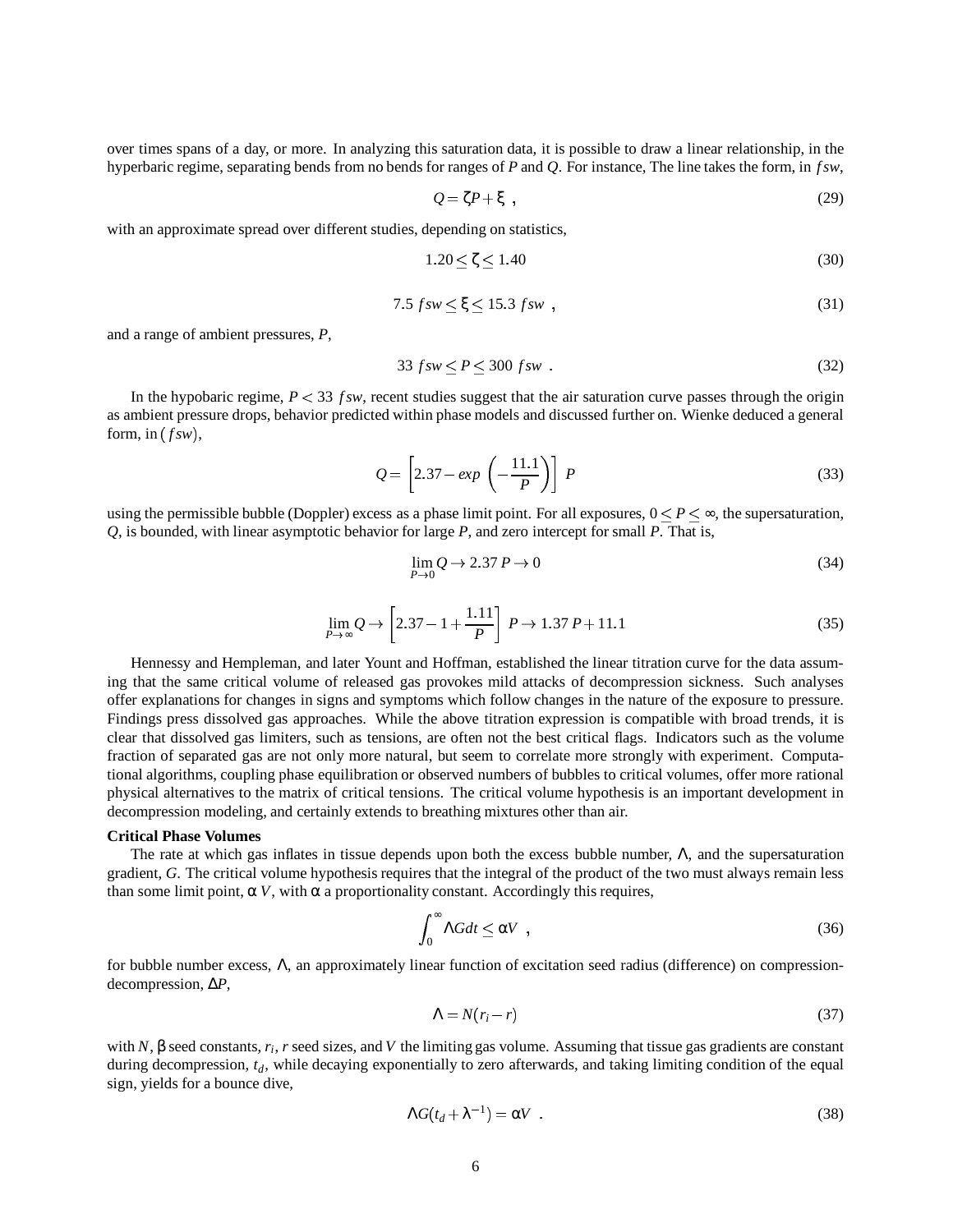With compression-decompression, ∆*P*, the excitation radius, *r*, follows from lipid and aqueous equations-of-state (EOS),

$$
\frac{1}{r} = \frac{1}{r_i} + \frac{\Delta P}{\zeta} \tag{39}
$$

where  $r_i$  are excitation radii at initial pressure,  $P_i$ , for final pressure,  $P$ , so that,  $\Delta P = P - P_i$ , and with, 130  $\mu m$  f sw <  $ζ < 180 \mu m$  fsw,

$$
\zeta = 87 \left[ 1 + 1.21 \left( \frac{P}{T} \right)^{1/3} \right] \exp \left( -11.4z/T \right) \tag{40}
$$

for *z* the elevation in multiples of 1,000 *f t*, and *T* the absolute temperature. At sea level, consistent fits to air exposure data suggest that,  $r_i = .65$  *microns*. From the above,  $r \le r_i$ , as,  $P \ge P_i$ , that is, smaller seeds grow on decompression. With all exposures, the integral must be evaluated iteratively over component decompression stages, maximizing each  $G$  while satisfing the constraint equation. In the latter case,  $t_d$  is the sum of individual stage times plus interstage ascent times, assuming the same interstage ascent speed, *v*. Employing the above iteratively, and one more constant, δ, defined by,

$$
\delta = \frac{\gamma_c \alpha V}{\gamma \beta r_i N} = 7500 \, fsw \, min \quad , \tag{41}
$$

we have,

$$
\left[1 - \frac{r}{r_i}\right] G(t_d + \lambda^{-1}) = \delta \frac{\gamma}{\gamma_c} = 522.3 \text{ fsw min },
$$
\n(42)

from the Spencer bounce and Tektite saturation data. A set of critical phase volume gradients, *G*, appears in Table 2 below, and the gradient representation, *G*, is of the usual form,

$$
G = G_0 + \Delta Gd \tag{43}
$$

at depth, *d*.

|  |  |  |  | Table 2. Critical Phase Volume Gradients. |
|--|--|--|--|-------------------------------------------|
|  |  |  |  |                                           |

Table 2. Critical Phase Volume Gradients.

| halftime              | threshold depth         | surface gradient gradient change |            |
|-----------------------|-------------------------|----------------------------------|------------|
| $\tau$ ( <i>min</i> ) | $\delta$ ( <i>fsw</i> ) | $G_0$ (fsw)                      | $\Delta G$ |
| 2                     | 190                     | 151.0                            | .518       |
| 5                     | 135                     | 95.0                             | .515       |
| 10                    | 95                      | 67.0                             | .511       |
| 20                    | 65                      | 49.0                             | .506       |
| 40                    | 40                      | 36.0                             | .468       |
| 80                    | 30                      | 27.0                             | .417       |
| 120                   | 28                      | 24.0                             | .379       |
| 240                   | 16                      | 23.0                             | .329       |
| 480                   | 12                      | 22.0                             | .312       |

For repetitive diving, the gradients,  $G$ , above are replaced with a reduced set,  $\bar{G}$ , with the property,

$$
\bar{G} \le G \tag{44}
$$

tending to reduce bottom time for repetitve activities and exposures. Because of this constraint, the approach is termed a reduced gradient bubble model. The terms,  $\Lambda G$  and  $\Lambda \bar{G}$ , differ by effective bubble elimination during the previous surface interval. To maintain the phase volume constraint during multidiving, the elimination rate must be downscaled by a set of bubble growth, regeneration, and excitation factors, cumulatively designated, ξ, such that,

$$
\bar{G} = \xi G \tag{45}
$$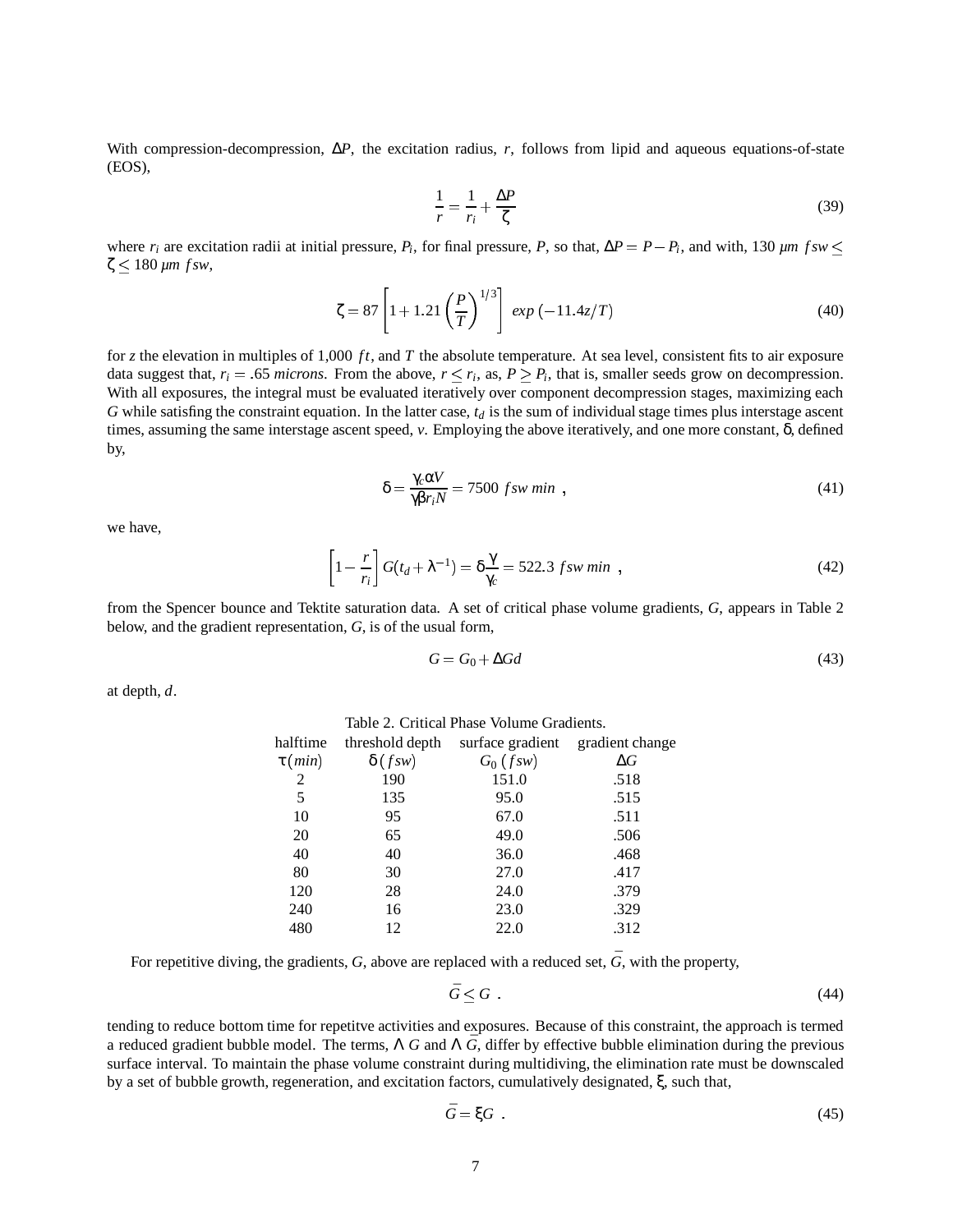A conservative set of bounce gradients, *G*, can be employed for multiday and repetitive diving, provided they are reduced by ξ. Three bubble factors, η, reduce the driving gradients to maintain the the phase constraint. In trying to retrofit the reduction parameters, η, to Haldane critical tensions and nonstop time limits, it is advantageous to use a slightly different picture for the multidiving fraction, ξ,

$$
\xi = \gamma_{rg} \eta^{rg} + \gamma_{rp} \eta^{rp} + \gamma_{rd} \eta^{rd} \tag{46}
$$

for γ a set of weighting factors normalized,

$$
\gamma_{rg} + \gamma_{rp} + \gamma_{rd} = 1 \tag{47}
$$

and specific reduction factors,  $\eta^j$ , of a general Gaussian form  $(j = rg, rp, ex)$ ,

$$
\eta^j = 1 - \alpha_j \exp\left[-\frac{(t_{sur} - \beta_j)^2}{4\beta_j^2}\right]
$$

with  $\alpha_j$  and  $\beta_j$  weighting fractions and Doppler relaxation halftimes following repetitive, reverse profile, and multiday diving, and α*<sup>j</sup>* functions of depth differences on reverse dives and depth in general. Likelihood regression analysis is used to fit parameters to data, with typical ranges,

$$
0.15 \le \alpha_{rp} \le .65
$$

$$
0.25 \le \alpha_{rd} \le .85
$$

$$
0.10 \le \alpha_{rg} \le 0.40
$$

$$
15 \ min \le \beta_{rp} \le 130 \ min
$$

$$
25 \ min \le \beta_{rd} \le 190 \ min
$$

$$
2 \ days \le \beta_{rg} \le 24 \ days
$$

#### **Ascent Staging**

Clearly, from all of the foregoing, the dominant modes for staging diver ascents depend upon the preponderance of separated or dissolved phases in the tissues and blood, their coupling, and their relative time scales for elimination. This is (and will always be) the central consideration in staging hyperbaric or hypobaric excursions to lower ambient pressure environments. The dynamics of elimination are directly opposite. To eliminate dissolved gases (the central tenet of Haldane decompression theory), the diver is brought as close as possible to the surface. To eliminate free phases (the coupled tenet of bubble decompression theory), the diver is maintained at depth to both crush bubbles and squeeze gas out by diffusion across the bubble film surface. Since both phases must be eliminated, the problem is a playoff in staging. In mathematical terms, staging is a minimax problem, and one that requires full blown dual phase models, exposure data, and some concensus of what is an acceptable level of DCI incidence.

Many competing transfer pathways exist between tissues and blood (dissolved and free gas phases in both). The central problem of the table and meter designer is to stage ascents so that both free and dissolved phases are removed from tissues by the capillary system in optimal fashion. This is equally as difficult since we know little about the composition and susceptibility of tissue sites, blood perfusion rates, and geometries for modeling gas transfer. And even if we did, the complexity of the model and the computing power of our largest and fastest supercomputers would mitigate solutions. For instance, the complexity of assent rates, tissue tensions, and ambient pressure on bubble growth, with pressures and tensions varying widely on ascent, is not a simply tracked quantity in diving exposures even when we know all the variables.

Attempts to track free phases within patently dissolved phase models may not optimize, but still can be mocked up for consistency with phase dynamics. One approach is to slow ascent rates and/or introduce safety stops strategically.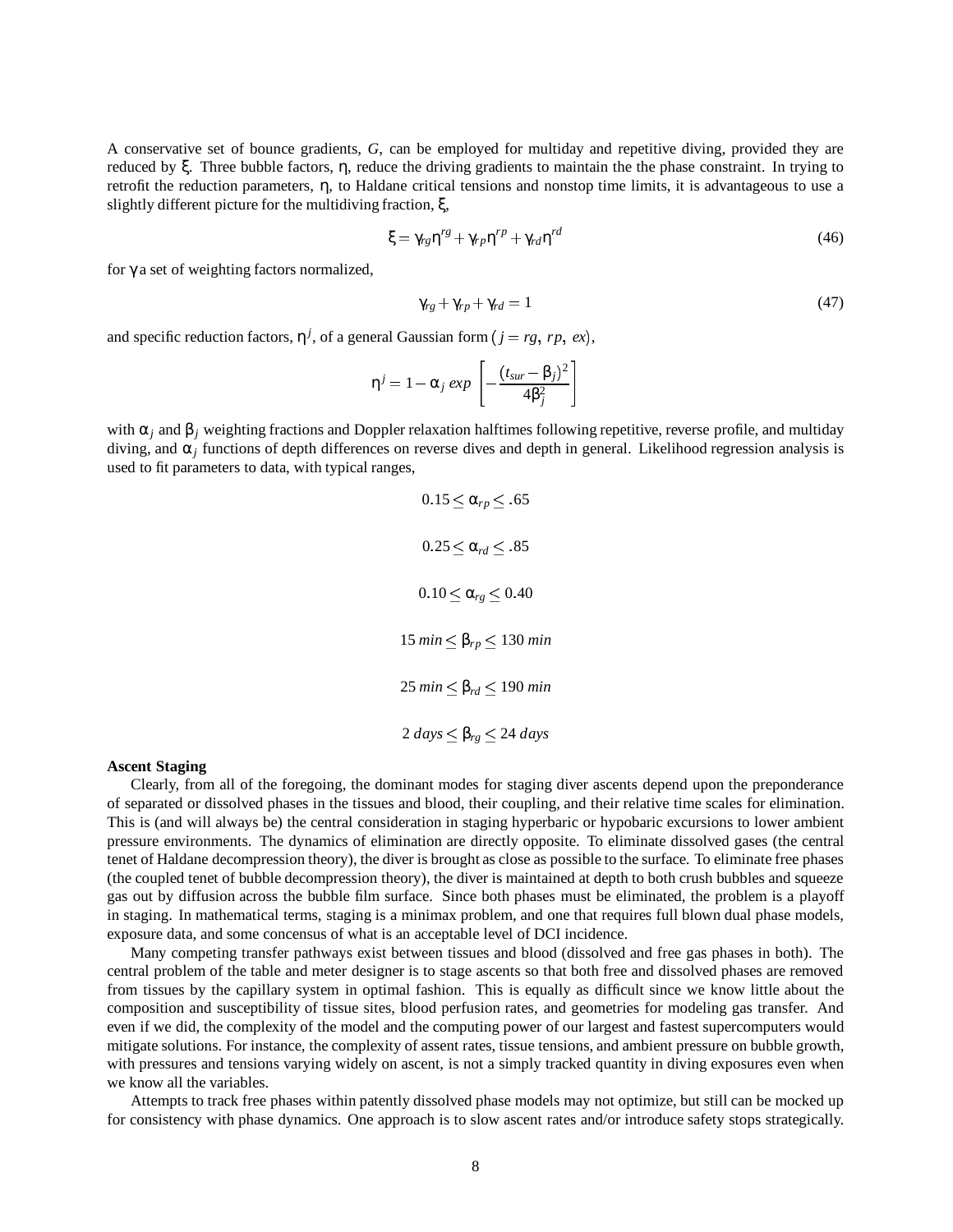As far as net gas exchange is concerned, most combinations of stops and rates can be equivalenced to almost any other set at given pressure, so there is always some leeway. Growth minimization and free phase elimination favor slow ascents.

Based on suggestions at an American Academy Of Underwater Sciences ascent workshop, recorded by Lang and Egstrom, discretionary safety stops for 2-4 *min* in the 10-20 *f sw* zone are recommended. Calculations reported by Wienke and Lewis, and summarized in Tables 3 and 4, underscore the bases of the suggestions for a number of reasons. Relative changes in three computed trigger points, tissue tension, separated phase volume, and bubble radius, are listed for six compartments following a nominal bounce dive to 120 *f sw* for 12 *min*, with and without a safety stop at 15 *f sw* for 3 *min*. Stop procedures markedly restrict bubble and phase volume growth, while permitting insignificant levels of dissolved gas buildup in the slow tissues. The reduction in growth parameters far outstrips any dissolved gas buildup in slow compartments, and faster compartments naturally eliminate dissolved gases during the stop, important for deeper diving. Staging diver ascents is a minimax problem. To eliminate dissolved gas, the diver is brought as close to the surface as possible. To eliminate free phases, the diver is kept at depth. Obviously, staging diver ascents with dual phase (free and dissolved gases) treatments is a playoff. Both must be eliminated, but timescales and pressures for both are different.

Table 3. Relative Changes In Critical Parameters After Safety Stop

| $\tau$ ( <i>min</i> )<br>halftimes | tissue tension<br>relative change | critical volume<br>relative change | bubble radius<br>relative change |
|------------------------------------|-----------------------------------|------------------------------------|----------------------------------|
| 5                                  | $-21\%$                           | $-34%$                             | $-68%$                           |
| 10                                 | $-11%$                            | $-24%$                             | $-39%$                           |
| 20                                 | $-6\%$                            | $-11\%$                            | $-24%$                           |
| 40                                 | $-2\%$                            | $-8\%$                             | $-18%$                           |
| 80                                 | 1%                                | 3%                                 | $-2\%$                           |
| 120                                | 2%                                | 4%                                 | 1%                               |

Safety stop time can be added to bottom time for additional conservatism, but the effect of neglecting stop time is also small, as seen in Table 4. A stop at 15 *f sw* for 2 *min* is roughly equivalent to more than halving the standard ascent rate at depths in excess of 120 *f sw*. Procedures such as this, as well as reduced nonstop time limits, appear beneficial in multiday, multilevel, and repetitive diving. A safety stop near 15 *f sw* is easier than 10 *f sw* in adverse water conditions, such as surge and surface disturbances. Slower ascent rates afford additional advantages, but safety stops in the 2-4 *min* range are easier and more efficient.

| $\tau$ ( <i>min</i> ) | Surfacing Tension $(fsw)$ | Surfacing Tension $(fsw)$ | Surfacing Tension $(fsw)$ |
|-----------------------|---------------------------|---------------------------|---------------------------|
| Halftimes             | $120$ fsw/15 min          | $120$ f sw/12 min         | $120$ fsw/15 min          |
|                       |                           | $15$ f sw/3 min           | $15$ f sw/3 min           |
|                       |                           |                           |                           |
| 5                     | 101.5                     | 77.0                      | 79.7                      |
| 10                    | 87.5                      | 73.0                      | 78.1                      |
| 20                    | 66.9                      | 59.0                      | 64.0                      |
| 40                    | 49.9                      | 45.7                      | 49.2                      |
| 80                    | 39.0                      | 36.9                      | 38.9                      |
| 120                   | 34.9                      | 33.5                      | 34.8                      |
|                       |                           |                           |                           |

Table 4. Comparative Surfacing Tissue Tensions

At altitude the same procedures can be employed, with depths, ascent rates, and stops conservatively scaled by the altitude correction factors (ratio of sea level pressure to ambient pressure at altitude) when using tables for which critical tensions need extrapolation at reduced ambient pressure. Tables with critical tensions fitted to altitude data have their own rules, as do meters.

Generally, bubble growth and excitation are compounded at altitude because of reduced pressure. The modeling work of Wienke, Gernhardt and Lambertsen underscores this fact, indicating why critical tension models often fall short in hypobaric applications. Bubbles grow faster as they get bigger, and as pressure drops. With decreased pressure, bubbles will also expand by Boyle's law. Bigger bubbles are not as constricted by Laplacian film tension, while reduced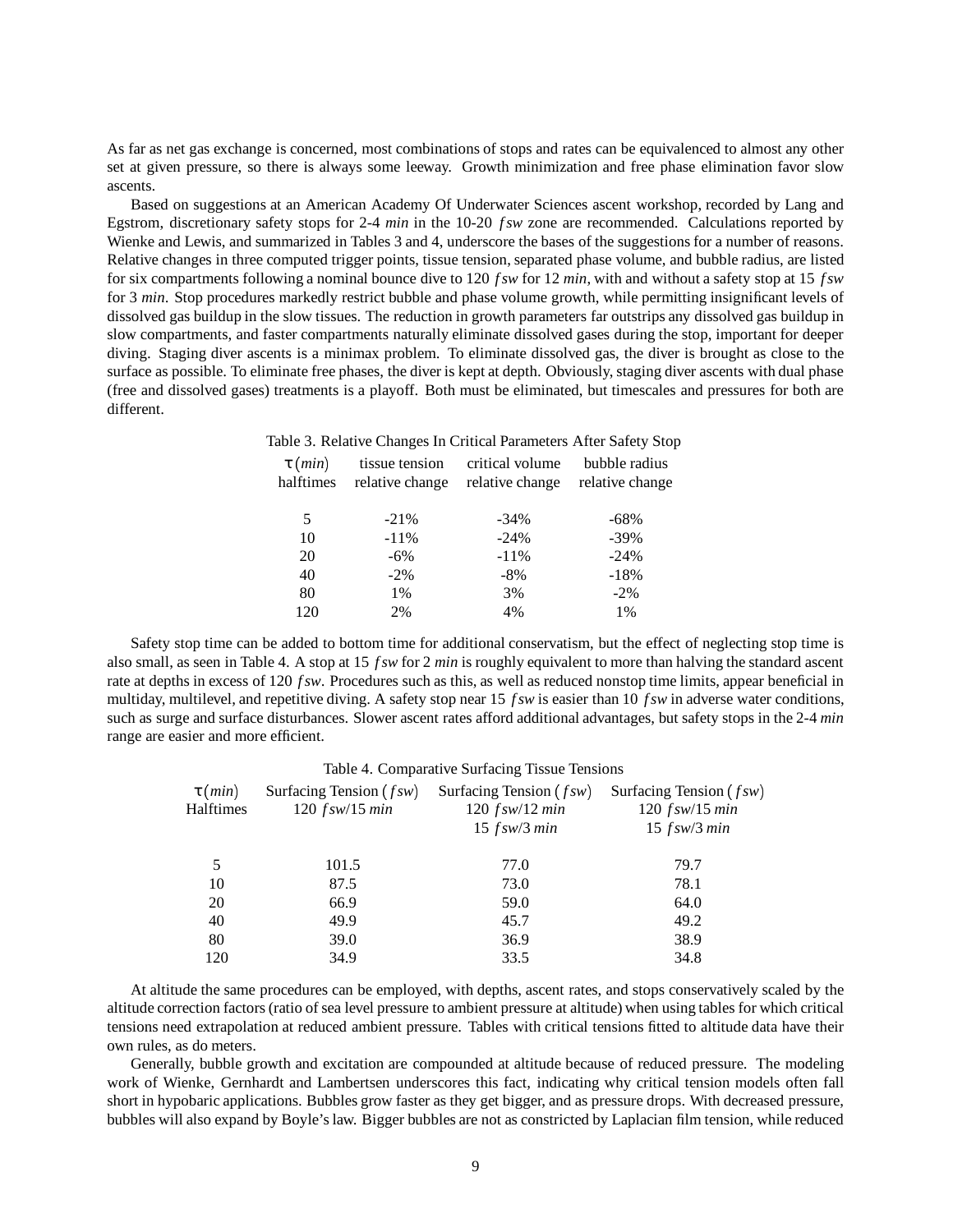pressure supports a faster rate of tissue gas diffusion into the bubble itself. Lanphier and Lehner performed extensive aerial decompression studies with goats, concluding that aerial decompression sickness strongly resembles underwater decompression sickness following saturation exposure. For ranging profiles followed by decompression to reduced ambient pressure, a high incidence of chokes was noted. Chokes is thought to result from microemboli interfering with pulmonary function. It is easy to speculate that rapid decompression to reduced pressure contributes to the buildup and growth of pulmonary emboli for the same reasons. Lanphier also concluded that slow tissue ( $\tau > 80$  *min*) compartments do not correlate with chokes, suggesting that pulmonary microemboli are linked to fast compartments. Clearly, such an assertion also points out differences between types of decompression sickness, inferred critical tissue half-lives, and bubble formation time scales. Chokes and limb bends result from different critical insults, at different places, and over possibly different time scales.

The point to be made here in all cases is simple. Increased offgassing pressures reduce bubble growth rates dramatically in shallow zones, while impacting dissolved gas buildup in the slowest compartments minimally. Fast compartments also offload gas during safety stops, important for repetitive diving. Stops and slow ascent rates are always advisable, but particularly in multiexposures.

# **ALTITUDE SIMILARITY AND EXPOSURE ASYMPTOTICS**

#### **Critical Extrapolations**

Lower ambient pressures at elevation, and the lesser density of fresh water in smaller degree, affect gas uptake and elimination rates in tissues and blood. If critical critical tensions are employed to limit exposures, an immediate question centers upon from their extrapolation and testing at altitude. Certainly, from their form a linear extrapolation of the critical tensions seems obvious, indeed just such an extrapolation of the US Navy critical tensions was proposed and tested by Bell and Borgwardt. Buhlmann, employing a different set of halftimes and critical tensions, also extended the Haldane algorithm to altitudes near 10,000 *ft*. Along with reduced critical tensions at altitude, reduced nonstop time limits, compared to sea level, are a natural consequence.

Another approach reduces critical tensions exponentially with decreasing ambient pressure. Such an extrapolation turns the curves down through the origin at zero ambient pressure. Intuitively, an exponential extrapolation of critical tensions through the origin is more conservative than the linear extrapolation, since corresponding critical tensions for given ambient pressure are smaller, also noted by others. If the extrapolation of critical tensions is allowed to follow the same exponential decrease of ambient pressure with altitude, then the ratio of the critical tension over ambient pressure, *R*, remains constant. Nonstop time limits in the exponential scheme are also smaller than corresponding time limits in the linear scheme. As seen in Table 5, atmospheric pressure falls off approximately 1 *f sw* for every 1,000 *ft* of elevation. Exponential extrapolations of critical tensions have been tested, and serve as the operational basis of altitude procedures suggested by many others. Correlations of altitude chokes data for goats with constant ratio, *R*, trigger points have also been established, along with similar suggestions for the nitrogen washout data in aviators.

# **Altitude Procedures And Equivalent Sea Level Depth (ESLD)**

Tables and meters designed for sea level need be conservatively modified at altitude if possible, otherwise, not employed. Decomputer and table use are best left to manufacturer and designer discretions, but in any case, modification of critical tensions is central to any Haldane altitude algorithm. We will describe a general technique and, for discussion purposes, the US Navy dive tables (or derivative) will suffice.

Present diving schedules are based to large extent on the model discussed in the previous section, constraining activities so that *M* or *R* are never compromised. An approach to altitude diving that is roughly as conservative as the tested schemes of original researchers, holds the ratios, *R*, constant at altitude, forcing altitude exposures to be *similar*to sea level exposures. Such similarity will force *M* to decrease exponentially with increasing altitude, keeping *R* constant with commensurate exponential reduction in the ambient pressure, *P*. Constant *R* extrapolations of this sort should be confined to nominal diving activities, certainly not heavy repetitive, decompression, nor saturation exposures.

The sought ratio constancy, *R*, at altitude induces a necessary scaling of actual depth to *equivalent sea level depth* (ESLD) for table entry, while all times remain unchanged. Actual depths at altitude are multiplied by factors,  $\alpha$ , called altitude correction factors, which are just the ratios of sea level atmospheric pressure to altitude atmospheric pressure, multiplied by the specific density of fresh water (0.975). Neglect of the specific density scaling is a conservative convenience, and one of minimal impact on these factors. Today, wrist altimeters facilitate rapid, precise estimation of α on site. They can be estimated from the *barometer* equation (shortly discussed) and are always greater than one. Table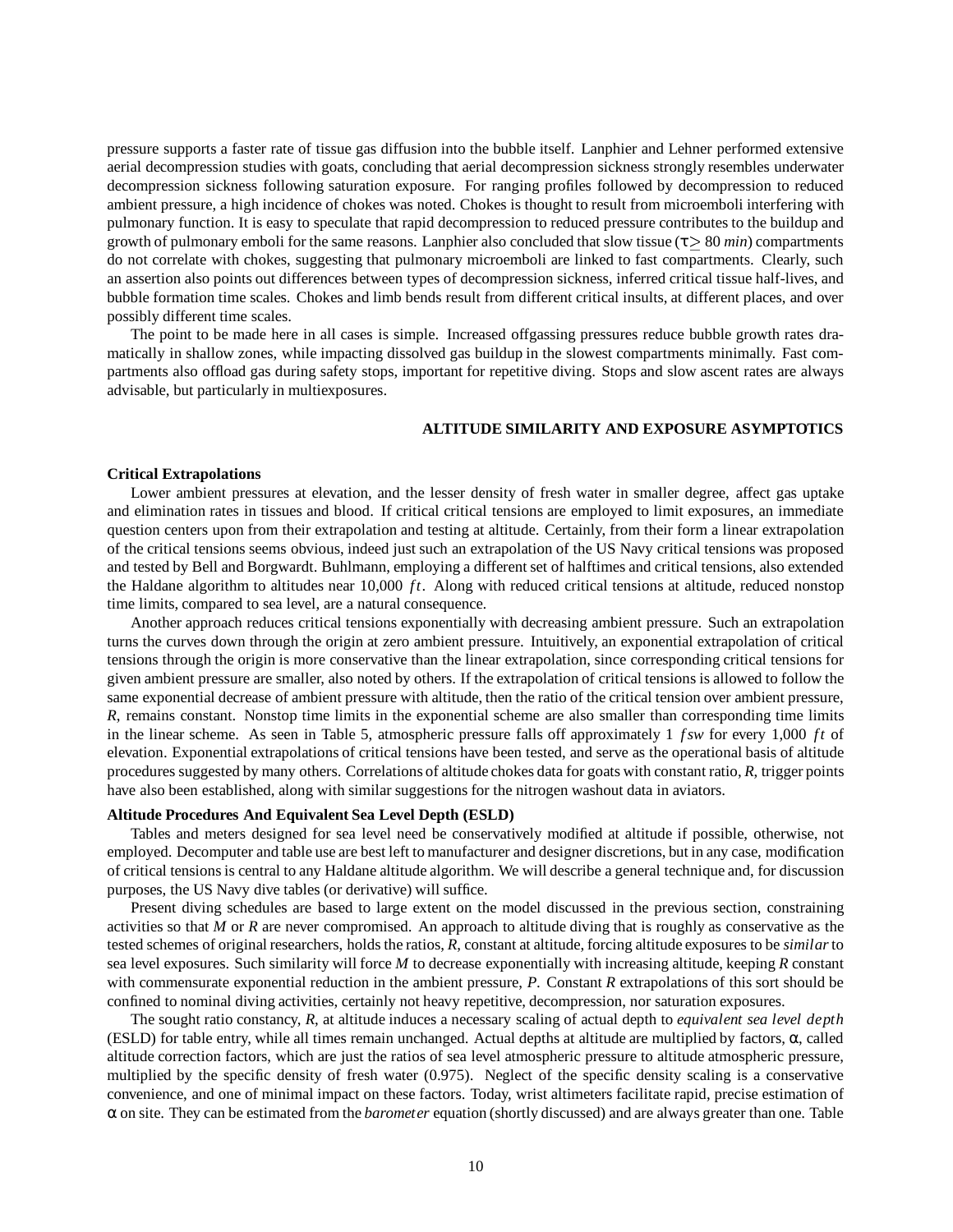5 lists correction factors at various altitudes, *z*, ranging to 10,000 *ft*. Up to about 7,000 *ft* elevation,  $\alpha \approx 1 + 0.038 h$ , with *h* measured in multiples of 1,000 ft, that is,  $z = 1000 h$ . The higher one ascends to dive, the deeper is his relative exposure in terms of sea level equivalent depth. Correction factors increase rapidly above 10,000 ft. As seen in Table 5, *P* and α are reciprocally related, inverses actually. Again, time is measured directly, that is, correction factors are only applied to underwater depths, ascent rates, and stops.

| altitude, | atmospheric | correction | penalty group | permissible group |
|-----------|-------------|------------|---------------|-------------------|
| or change | pressure    | factor     | on arrival    | for ascension     |
| z(ft)     | $P_h$ (fsw) | $\alpha$   | at altitude   | to altitude       |
| 0         | 33.00       | 1.00       |               |                   |
| 1,000     | 31.9        | 1.04       | A             | L                 |
| 2,000     | 30.8        | 1.07       | B             | K                 |
| 3,000     | 29.7        | 1.11       | B             | J                 |
| 4,000     | 28.5        | 1.16       | C             | I                 |
| 5,000     | 27.5        | 1.20       | D             | Н                 |
| 6,000     | 26.5        | 1.24       | E             | G                 |
| 7,000     | 25.4        | 1.29       | Е             | $\mathbf F$       |
| 8,000     | 24.5        | 1.34       | F             | E                 |
| 9,000     | 23.6        | 1.39       | G             | D                 |
| 10.000    | 22.7        | 1.45       | H             | C                 |

Table 5. Altitude Correction Factors And US Navy Altitude Groups.

The similarity rule for altitude table modification and applying correction factors to calculations is straightforward. Convert depths at altitude to sea level equivalent depths through multiplication by  $\alpha$ . Convert all table sea level stops and ascent rates back to actual altitude through division by α. Ascent rates are always less than 60 *f sw*/*min*, while stops are always less than at sea level. Thus, a diver at 60 *f sw* at an elevation of 5,000 *ft* uses a depth correction of 72 *f sw*, taking  $\alpha = 1.2$ . Corresponding ascent rate is 50 *f sw/min*, and a stop at 10 *f sw* at sea level translates to 8 *f sw*. A capillary gauge at altitude performs these depth calculations automatically, and on the fly, as described below. Here the 3% density difference between salt and fresh water is neglected. Neglecting the 3% density correction is conservative, because the correction decreases equivalent depth by 3%. The effect on ascent rate or stop level is not on the conservative side, but is so small that it can be neglected in calculations anyway. Correction factors, β, are used to scale depths at altitude to sea level equivalence for use in standard tables. The factors are always greater than one, and are simply the ratios of sea level atmospheric pressures to atmospheric pressures at elevation, multiplied by the specfic density, η, of fresh water,

$$
\beta = \eta \left[ \frac{33}{P_h} \right] = .975 \exp (0.0381h) = .975\alpha \tag{48}
$$

with *h* measured in multiples of 1,000 *ft* elevation.

If a diver has equilibrated with ambient pressure at any elevation, than any reduction in ambient pressure will put the diver in a repetitive group, merely because tissue tensions exceed ambient pressure. If the original and new pressures are specified, it is possible to estimate tissue saturation and, hence, repetitive group for the excursion. Similar comments apply to to pressure reductions following any diving activity, with sea level diving the usual bill of fare. These considerations are treated as follows.

At sea level, each repetitive group represents an increment of tissue pressure over ambient  $(P_0 = 33 fsw)$ . For the US Navy tables, this increment is 2 *f sw* (absolute). If we compute the difference between sea level pressure pressure and altitude pressure, and then scale the difference by the ratio of sea level atmospheric pressure to that altitude atmospheric pressure (correction factor  $\alpha$ ), we can estimate the repetitive group in which a sea level diver finds himself following immediate ascent to altitude. These group specifications are listed in column 4 of Table 5, and represent penalty time for the excursion to altitude, Entries were computed using sea level as the baseline, but are also approriate (conservative) for any excursion between differing elevations.

In similar fashion, excursions to higher altitude following diving are limited by tissue critical tensions, and minimal repetitive group designators can be attached to any planned excursion. For the 120 minute compartment, the surfacing critical tension (sea level) is 51 *f sw*. On the safer side, we take 44 *f sw* as the limiting tension, convert it to an absolute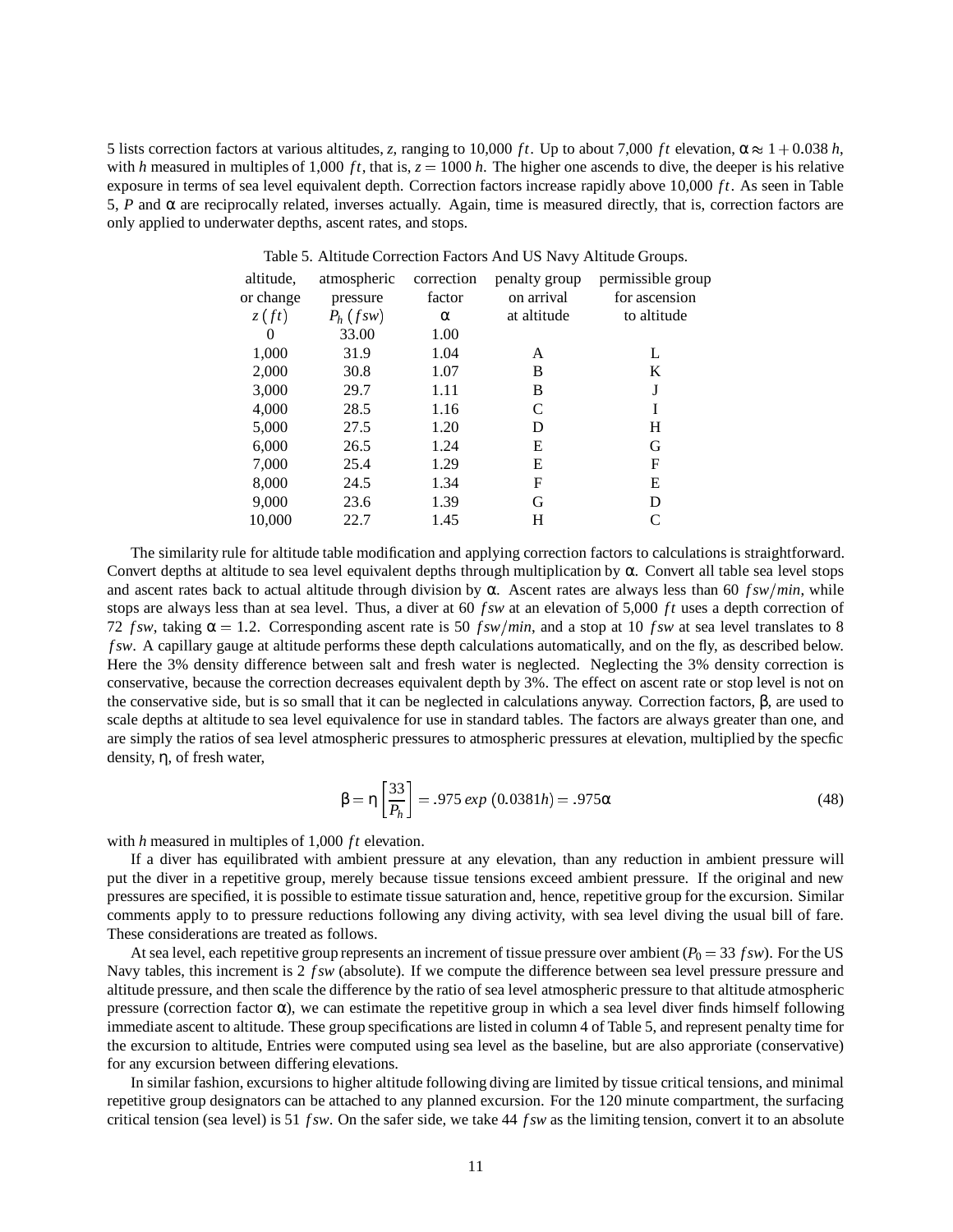tension of 60 *f sw* (44/.79), and then inversely scale it to altitude by the ratio of sea level pressure to altitude pressure, that is, α. The resulting limiting tensions at altitude can then be converted to standard US Navy groups which are tabulated in column 5 of Table 5. Entries represent maximum permissible groups for immediate altitude excursions, and do not account for any travel time. Thus a diver would have to wait some length of time after a dive, until he dropped into the permissible group category, before ascending. The *D* – Group rule for flying after diving is seen as a subcase for an altitude excursion to 9,000 *f t* (maximum cabin pressure). The question of altitude delay is an interesting one, a subject of recent discussions.

#### **Extended Haldane Staging**

Operational consistency of Haldane table and meter algorithms is also of interest here, and part of the reason is reflected in Table 6, which contrasts surfacing critical tensions, *M*0, for a number of meter algorithms. Entries were estimated (computed) from quoted meter nonstop time limits,  $t_n$ , using the 5, 10, 20, 40, 80, and 120 *min* compartments for convenience of illustration, that is to say that arbitrary  $\tau$  and  $M_0$  can be fitted to any set of nonstop time limits. Ascent and descent rates of 60 *f sw*/*min* were also employed in calculations. The Workman, Buhlmann, and Spencer critical surfacing tensions are fixed, while the equivalent Wienke-Yount surfacing critical tensions vary, depending on repetitive exposure. Entries are also representative of critical tensions employed in related tables.

|          |         |         | Table 6. Table And Meter Surfacing Critical Tensions $(M_0)$ . |                                                                              |
|----------|---------|---------|----------------------------------------------------------------|------------------------------------------------------------------------------|
| halftime | Workman | Spencer | Buhlmann                                                       | Wienke-Yount<br>$\tau (min)$ $M_0 (fsw)$ $M_0 (fsw)$ $M_0 (fsw)$ $M_0 (fsw)$ |
| 5        | 104     | 100     | 102                                                            | 100-70                                                                       |
| 10       | 88      | 84      | 82                                                             | $81 - 60$                                                                    |
| 20       | 72      | 68      | 65                                                             | 67-57                                                                        |
| 40       | 58      | 53      | 56                                                             | 57-49                                                                        |
| 80       | 52      | 51      | 50                                                             | 51-46                                                                        |
| 120      | 51      | 49      | 48                                                             | 48-45                                                                        |

A glance at Table 6 underscores the operational consistency of classes of Haldane meter algorithms, with the Wienke-Yount approach effectively reducing critical tensions in multidiving applications as the simplest meter implementation of a dual phase model. The variation in *M*<sup>0</sup> within the same compartments is relatively small. Table 7 collates the corresponding nonstop time limits,  $t_n$ , for completeness.

|       |                                                    |         | Table 7. Table And Meter Nonstop Time Limits $(t_n)$ . |              |
|-------|----------------------------------------------------|---------|--------------------------------------------------------|--------------|
| depth | Workman                                            | Spencer | Buhlmann                                               | Wienke-Yount |
|       | $d(fsw)$ $t_n$ $(min)$ $t_n$ $(min)$ $t_n$ $(min)$ |         |                                                        | $t_n$ (min)  |
| 30    |                                                    | 225     | 290                                                    | 250          |
| 40    | 200                                                | 135     | 125                                                    | 130          |
| 50    | 100                                                | 75      | 75                                                     | 73           |
| 60    | 60                                                 | 50      | 54                                                     | 52           |
| 70    | 50                                                 | 40      | 38                                                     | 39           |
| 80    | 40                                                 | 30      | 26                                                     | 27           |
| 90    | 30                                                 | 25      | 22                                                     | 22           |
| 100   | 25                                                 | 20      | 20                                                     | 18           |
| 110   | 20                                                 | 15      | 17                                                     | 15           |
| 120   | 15                                                 | 10      | 15                                                     | 12           |
| 130   | 10                                                 | 5       | 11                                                     | 9            |
|       |                                                    |         |                                                        |              |

Table 7. Table And Mater Nonston Time Limits (*t*).

Variation in the nonstop limits is greater than in the critical tensions, with the US Navy set the most liberal. Using the equivalent depth approach within the similarity method, the nonstop limits in Table 7 can be extrapolated to altitude with correction factors. Correction factors are routinely employed to scale (multiply) actual depths for direct table entry (ESLD). Scaled depths at altitude are always greater than actual depths, as discussed in altitude procedures, so time limts are less. If correction factors are applied to the Wienke-Yount critical tensions in Table 6, virtually the same set of nonstop limits at altitude result. Reduction in nonstop time limits is some  $2\% - 3\%$  for each 1,000 ft of elevation. This is no real surprise, since phase volume models recover Haldane predictions for short (nonstop) exposures.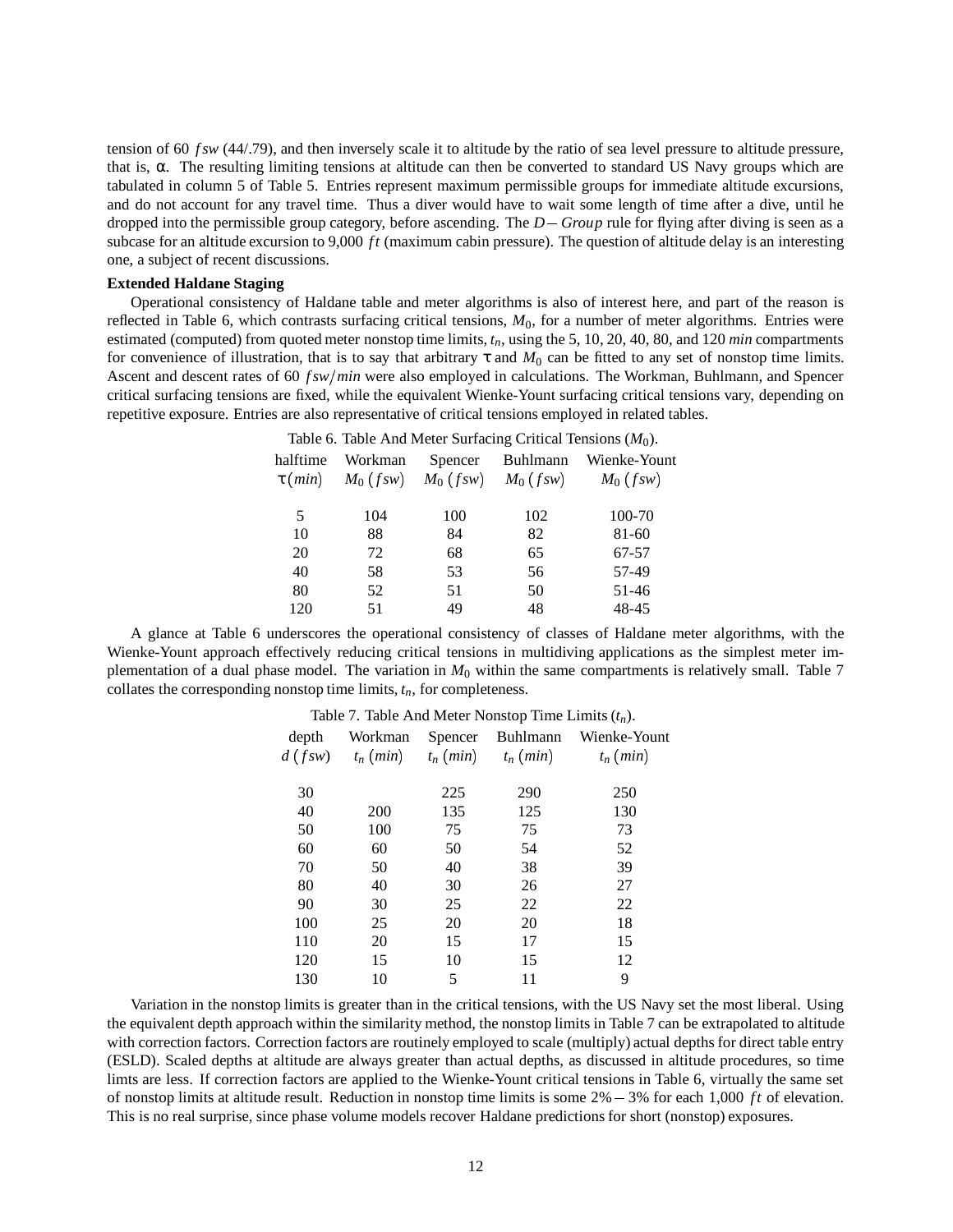# **MIXED GASES AND DECOMPRESSION**

#### **Mixtures**

Mixed breathing gases, across a spectrum of underwater activities, have been utilized successfully, mostly mixtures of nitrogen, helium, and oxygen, differing from pure air, and lately those with higher oxygen content than air (*enriched*), which can be used in shallow diving. Non-enriched mixtures of nitrogen/oxygen (nitrox), helium/oxygen (heliox), and helium/nitrogen/oxygen (trimix), of course, are employed commercially in deep and saturation diving. Recently, mixtures of hydrogen/oxygen (hydrox) have been tested. A closer look at these inert gases in a range of diving applications is illuminating, particularly gas properties, advantages and disadvantages, and interplay.

# **Biological Reactivities**

Low pressure oxygen toxicity can occur if a gas mixture with 60% oxygen is breathed at 1 *atm* for 12 *hours* or more. Pulmonary damage, irritation, and coughing are manifestations (pulmonary toxicity). High pressure oxygen toxicity can occur when breathing pure oxygen at pressures greater than 1 *atm* for periods of minutes to hours, the lower the oxygen pressure the longer the time for symptoms to develop, and vice versa, as seen in Table 8 below. Twitching, convulsions, and dizziness are the symptoms (nervous system toxicity). On the other hand, if oxygen pressures fall below .16 *atm*, unconsciousness may result. Low levels of oxygen inhibit tissue cell metabolic function (hypoxia). Confusion and difficulty in maintaining coordination are milder symptoms. Severe hypoxia requires medical attention.

|  |  | Table 8. Oxygen Depth-Time Limits $(t_x)$ . |  |  |  |
|--|--|---------------------------------------------|--|--|--|
|--|--|---------------------------------------------|--|--|--|

| oxygen depth | air depth | time limit  |
|--------------|-----------|-------------|
| d(fsw)       | d(fsw)    | $t_x$ (min) |
| 10           | 50        | 240         |
| 15           | 75        | 150         |
| 20           | 100       | 110         |
| 25           | 125       | 75          |
| 30           | 150       | 45          |
| 35           | 175       | 25          |
| 40           | 200       | 10          |
|              |           |             |

Clearly a constraint in mixed gas diving is the oxygen partial pressure. Inspired partial pressures of oxygen must remain below 1.6 *atm* (52.8 *f sw*) to prevent central nervous system (CNS) toxicity, and above .16 *atm* (5.3 *f sw*) to prevent hypoxia. This window, so to speak, is confining, some 1.44  $atm$  (47.5  $fsw$ ). Denoting the mole fraction of oxygen,  $f_O$ , the upper and lower limits of this window,  $d_{max}$  and  $d_{min}$ , can be written ( $fsw$ ),

$$
\eta d_{max} = \frac{52.8}{f_{O_2}} - P_h \t{,} \t(49)
$$

$$
\eta d_{min} = \frac{5.3}{f_{O_2}} - P_h \quad , \tag{50}
$$

$$
\eta d_{max} - \eta d_{min} = \frac{47.5}{f_{O_2}} \tag{51}
$$

with η the specific density (with respect to sea water) and with working depths, *d*, limited by *dmax* and *dmin*,

$$
d_{\min} \le d \le d_{\max} \tag{52}
$$

For fresh water,  $\eta = .975$ , and for sea water,  $\eta = 1.000$ . Certainly up to about 7,000 *ft* elevation, the lower limit,  $d_{min}$ , is no real constraint, with the surface accessible as the limit.

Another factor inhibiting performance underwater is inert gas narcosis, particularly at increasing ambient pressure. Although the common gases nitrogen and helium associated with diving are physiologically inert under normal atmospheric conditions, they both exhibit anesthetic properties as their partial pressures increase. The mechanism is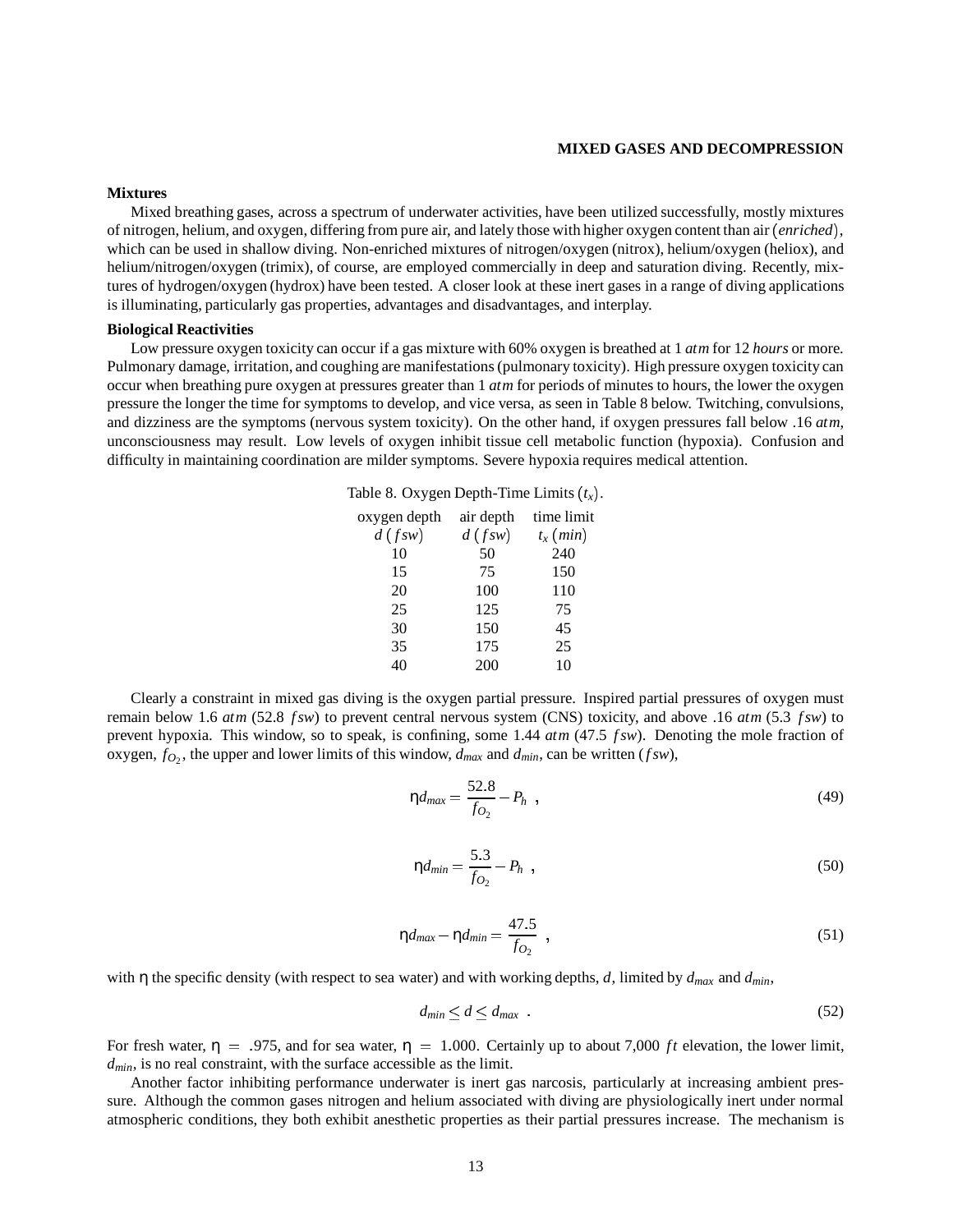not completely understood, but impaired carbon dioxide diffusion in the lungs, increased oxygen tension, fear, and related chemical reactions have all been implicated in the past. With 80/20 mixtures, symptom onset for nitrogen is near 100 *f sw*, and very much deeper for helium, in the 1,000 *f sw* range. Symptoms range from light headedness to unconsciousness at the extreme.

Nitrogen is limited as an inert gas for diving. Increased pressures of nitrogen beyond 200 *f sw* lead to excessive euphoria, and reduced mental and physical functional ability, while beyond 600 *f sw* loss of consciousness results. Individual tolerances vary widely, often depending on activity. Symptoms can be marked at the beginning of a deep dive, gradually decreasing with time. Flow resistance and the onset of turbulence in the airways of the body increase with higher breathing gas pressure, considerably reducing ventilation with nitrogen-rich breathing mixtures during deep diving. Oxygen is also limited at depth for the usual toxicity reasons. Dives beyond 300 *f sw* requiring bottom times of hours need employ lighter, more weakly reacting, and less narcotic gases than nitrogen, and all coupled to reduced oxygen partial pressures.

## **Comparative Properties**

A number of inert gas replacements have been tested, such as hydrogen, neon, argon, and helium, with only helium and hydrogen performing satisfactorily on all counts. Because it is the lightest, hydrogen has elimination speed advantages over helium, but, because of the high explosive risk in mixing hydrogen, helium has emerged as the best all-around inert gas for deep and saturation diving. Helium can be breathed for months without tissue damage. Argon is highly soluble and heavier than nitrogen, and thus a very poor choice. Neon is not much lighter than nitrogen, but is only slightly more soluble than helium. Of the five, helium is the least and argon the most narcotic inert gas under pressure.

Saturation and desaturation speeds of inert gases are inversely proportional to the square root of their atomic masses. Hydrogen will saturate and desaturate approximately 3.7 times faster than nitrogen, and helium will saturate and desaturate some 2.7 times faster than nitrogen. Differences between neon, argon, and nitrogen are not significant for diving. Comparative properties for hydrogen, helium, neon, nitrogen, argon, and oxygen are listed in Table 9. Solubilities, *S*, are quoted in *atm*1, weights, *A*, in *atomic mass units* (*amu*), and relative narcotic potencies, ν, are dimensionless (referenced to nitrogen in observed effect). The least potent gases have the highest index, ν.

# Table 9. Inert Gas And Oxygen Molecular Weights, Solubilities, and Narcotic Potency.

|                                           |  | $H_2$ He Ne N <sub>2</sub> Ar $O_2$                                        |      |  |
|-------------------------------------------|--|----------------------------------------------------------------------------|------|--|
| A (amu) 2.02 4.00 20.18 28.02 39.44 32.00 |  |                                                                            |      |  |
| $S(atm^{-1})$<br>blood<br>oil             |  | .0149 .0087 .0093 .0122 .0260 .0149<br>.0502 .0150 .0199 .0670 .1480 .0502 |      |  |
| ν                                         |  | 1.83 4.26 3.58 1.00                                                        | 0.43 |  |

The size of bubbles formed with various inert gases depends upon the amount of gas dissolved, and hence the solubilities. Higher gas solubilities promote bigger bubbles. Thus, helium is preferable to hydrogen as a light gas, while nitrogen is perferable to argon as a heavy gas. Neon solubility roughly equals nitrogen solubility. Narcotic potency correlates with lipid (fatty tissue) solubility, with the least narcotic gases the least soluble. Different uptake and elimination speeds suggest optimal means for reducing decompression time using helium and nitrogen mixtures. Following deep dives beyond 300 *f sw* breathing helium, switching to nitrogen is without risk, while helium elimination is accelerated because the helium tissue-blood gradient is increased when breathing an air mixture. By gradually increasing the oxygen content after substituting nitrogen for helium, the nitrogen uptake can also be kept low. Workable combinations of gas switching depend upon the exposure and the tissue compartment controlling the ascent.

Mixed gas diving dates back to the mid 1940s, but proof of principle diving experiments were carried out in the late 50s. In 1945, Zetterstrom dove to 500 *f sw* using hydrox and nitrox as a travel mix, but died of hypoxia and DCI when a tender hoisted him to the surface too soon. In 1959, Keller and Buhlmann devised a heliox schedule to 730 *f sw* with only 45 *min* of decompression. Then, in 1962, Keller and Small bounced to 1,000 *f sw*, but lost consciousness on the way up due to platform support errors. Small and another support diver, Whittaker, died as a result. In 1965, Workman published decompression tables for nitrox and heliox, with the nitrox version evolving into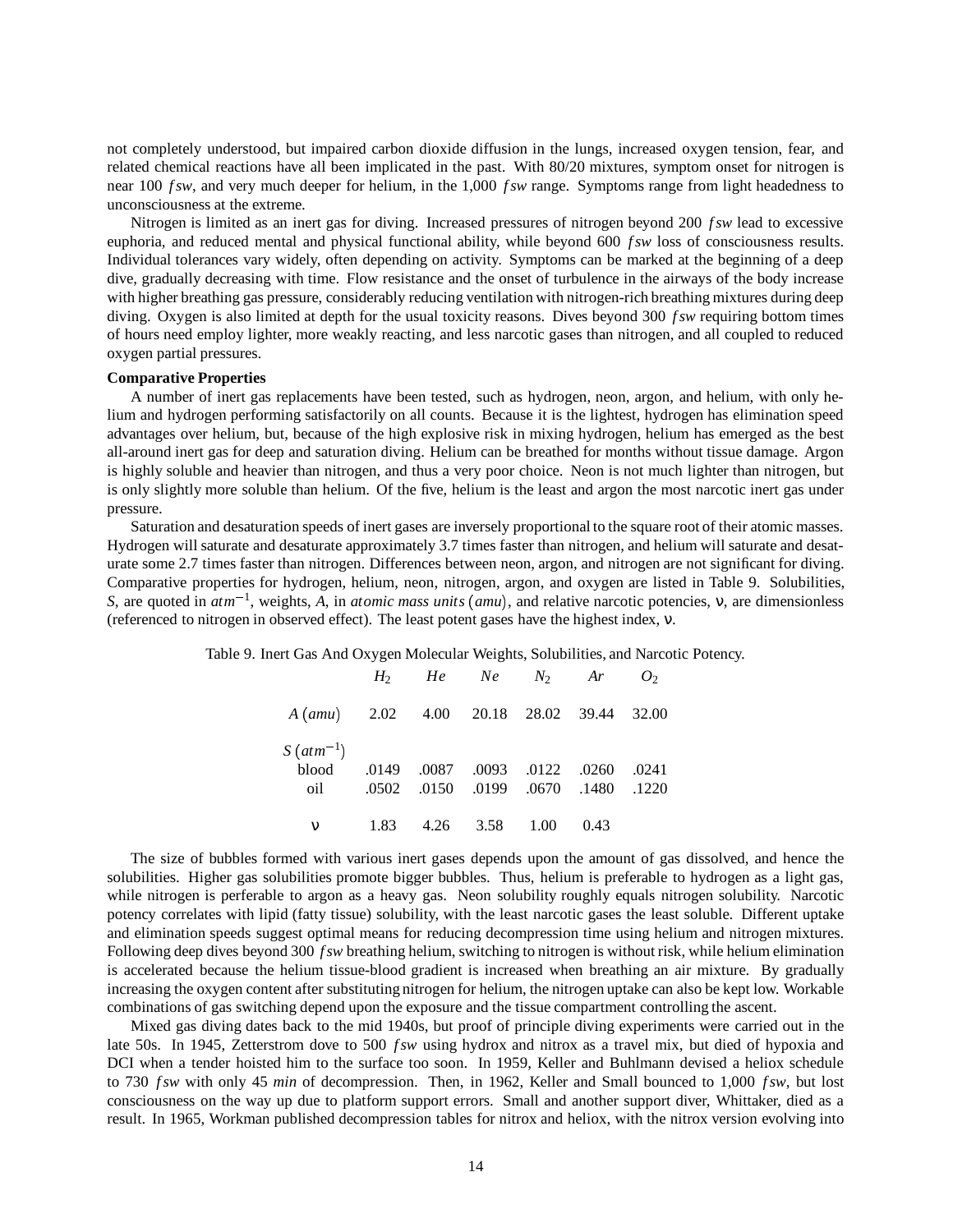USN Tables. At Duke University Medical Center, the 3 man team of Atlantis III made a record chamber dive to 2250 *f sw* on heliox, and Bennett found that 10% nitrogen added to the heliox eliminated high pressure nervous syndrome (HPNS). In deep saturation diving, *normoxic* breathing mixtures of gases are often advantageously employed to address oxygen concerns. A normoxic breathing mixture, helium or nitrogen, reduces the oxygen percentage so that the partial pressure of oxygen at the working depth is the same as at sea level, the obvious concerns, again, hypoxia and toxicity. Critical tensions can be employed in helium saturation diving in much the same fashion as nitrogen diving. A critical tension, recall, is the maximum permissible value of inert gas tension (*M*-value) for a hypothetical tissue compartment with specified halftime. An approach to helium exchange in tissue compartments employs the usual nitrogen set with halftimes reduced by 2.7, that is, the helium halftimes are extracted from the nitrogen halftimes following division by 2.7, and the same critical tension is assumed for both gas compartments. Researchers have tested schedules based on just such an approach. Tissue tensions scale as the relative proportion of inert gas in any mixture. More so than in air diving, computational methods for mixed gas diving and decompression are often proprietary information in the commercial sector.

Helium (normal 80/20 mixture) nonstop time limits are shorter than nitrogen, but follow a  $t^{1/2}$  law similar to nitrogen, that is, depth times the square root of the nonstop time limit is approximately constant. Using standard techniques of extracting critical tensions from the nonstop time limits, fast compartment critical tensions can be assigned for applications. Modern bubble models, such as the varying permeability model, have also been used strategically in helium diving.

Today, the three helium and nitrogen mixtures (nitrox, heliox, trimix) are employed for deep and saturation diving, with a tendency towards usage of enriched oxygen mixtures in shallow (recreational) diving. The use of enriched oxygen mixtures by recreational divers is the subject of controversy, aptly a concern over diver safety. Breathing mixture purity, accurate assessment of component gas ratios, oxygen toxicity, and appropriate decompression procedures are valid concerns for the mixed gas diver. Care, in the use of breathing mixtures, is to be underscored. Too little, or too much, oxygen can be disastrous. The fourth hydrogen mixture (hydrox) is much less commonplace.

# **Nitrox**

Mixtures of oxygen and nitrogen with less oxygen than 21% (pure air) offer protection from oxygen toxicity in moderately deep and saturation diving. Moderately deep here means no more than a few hundred feet. Hypoxia is a concern with mixtures containing as much as 15% oxygen in this range. Saturation diving on oxygen-scarce nitrox mixtures is a carefully planned exposure. The narcotic effects of nitrogen in the 100 *f sw* to 200 *f sw* depth range mitigate against nitrox for deep diving.

Diving on enriched nitrox mixtures need be carefully planned exposures, but for opposite reason, that is, oxygen toxicity. Mixtures of 30% more of oxygen significantly reduce partial pressures of nitrogen to the point of down loading tissue tensions compared to air diving. If standard air decompression procedures are employed, enriched nitrox affords a diving safety margin. However, because of elevated oxygen partial pressures, a maximum permissible depth (floor) needs be assigned to any enriched oxygen mixture. Taking 1.6 *atm* (52.8 *f sw*) as the oxygen partial pressure limit, the floor for any mixture is easily computed. Enriched nitrox with 32% oxygen is floored at a depth of 130 *f sw* for diving, also called the oxygen limit point. Higher enrichments raise that floor proportionately.

Decompression requirements on enriched nitrox are less stringent than air, simply because the nitrogen content is reduced below 79%. Many equivalent means to schedule enriched nitrox diving exist, based on the standard Haldane critical tension approach. Air critical tensions can be employed with exponential buildup and elimination equations tracking the (reduced) nitrogen tissue gas exchange, or equivalent air depths (always less than the actual depths on enriched nitrox) can be used with air tables. The latter procedure ultimately relates inspired nitrogen pressure on a nitrox mixture to that of air at shallower depth (equivalent air depth). For instance, a 74/26 nitrox mixture at a depth of 140 *f sw* has an equivalent air depth of 130 *f sw* for table entry. Closed breathing circuit divers have employed the equivalent air depth approach for many years.

# **Heliox**

The narcotic effects of nitrogen in the several hundred feet range prompted researchers to find a less reactive breathing gas for deeper diving. Tests, correlating narcotic effects and lipid solubility, affirm helium as the least narcotic of breathing gases, some 4 times less narcotic than nitrogen according to Bennett, and as summarized in Table 9. Deep saturation and extended habitat diving, conducted at depths of 1,000 *ft* or more on helium/oxygen mixtures by the US Navy, ultimately ushered in the era of heliox diving. For very deep and saturation diving above 700 *f sw* or so, heliox remains a popular, though expensive, breathing mixture.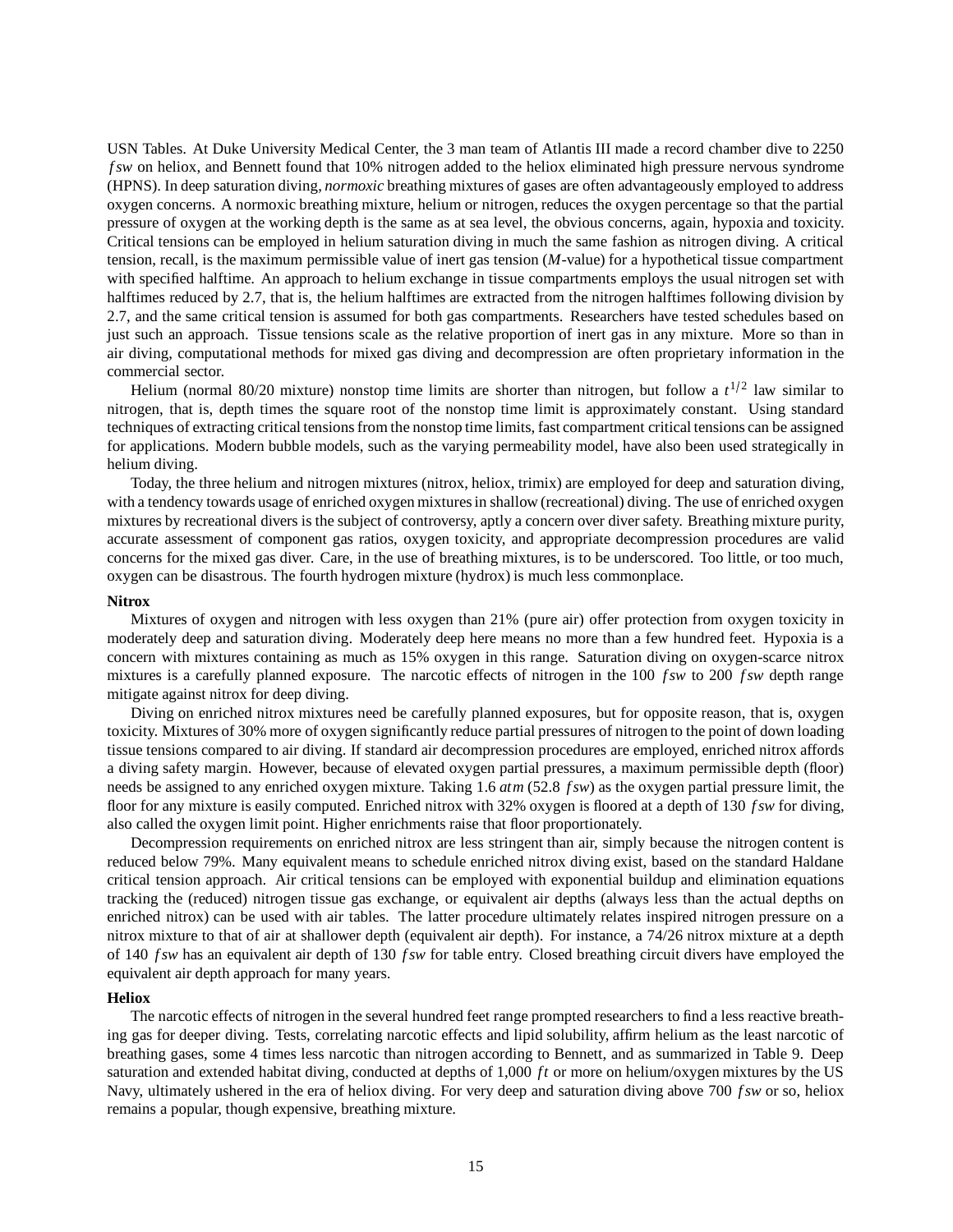Helium uptake and elimination can also be tracked with the standard Haldane exponential expressions employed for nitrogen, but with a notable exception. Corresponding helium halftimes are some 2.7 times faster than nitrogen for the same hypothetical tissue compartment. Thus, at saturation, a 180 *minute* helium compartment behaves like a 480 *minute* nitrogen compartment. All the computational machinery in place for nitrogen diving can be ported over to helium nicely, with the 2.7 scaling of halftimes expedient in fitting most helium data.

When diving on heliox, particularly for deep and long exposures, it is advantageous to switch to nitrox on ascent to optimize decompression time, as discussed earlier. The higher the helium saturation in the slow tissue compartments, the later the change to a nitrogen breathing environment. Progressive increases of nitrogen partial pressure enhance helium washout, but also minimize nitrogen absorption in those same compartments. Similarly, progressive increases in oxygen partial pressures aid washout of all inert gases, while also addressing concerns of hypoxia.

An amusing problem in helium breathing environments is the high-pitched voice change, often requiring electronic voice encoding to facilitate diver communication. Helium is also very penetrating, often damaging vacuum tubes, gauges, and electronic components not usually affected by nitrogen. Though helium remains a choice for deep diving, some nitrogen facilitates decompression, ameliorates the voice problem, and helps to keep the diver warm. Pure helium, however, can be an asphyxiant.

## **Trimix**

Diving much below 1400 *f sw* on heliox is not only impractical, but also marginally hazardous. High pressure nervous syndrome (HPNS) is a major problem on descent in very deep diving, and is quite complex. The addition of nitrogen to helium breathing mixtures (trimix), is beneficial in ameliorating HPNS. Trimix is a useful breathing mixture at depths ranging from 500 *f sw* to 2,000 *f sw*, with nitrogen percentages usually below 10% in operational diving, because of narcotic effect.

Decompression concerns on trimix can be addressed with traditional techniques. Uptake and elimination of both helium and nitrogen can be limited by critical tensions. Using a basic set of nitrogen halftimes and critical tensions, and a corresponding set of helium halftimes approximately 3 times faster for the same nitrogen compartment, total inert gas uptake and elimination can be assumed to be the sum of fractional nitrogen and helium in the trimix breathing medium, using the usual exponential expressions for each inert gas component. Such approaches to trimix decompression were tested by researchers years ago, and many others after them.

# **Hydrox**

Since hydrogen is the lightest of gases, it is reasonably expected to offer the lowest breathing resistance in a smooth flow system, promoting rapid transfer of oxygen and carbon dioxide within the lungs at depth. Considering solubility and diffusivity, nitrogen uptake and elimination rates in blood and tissue should be more rapid than nitrogen, and even helium. In actuality, the performance of hydrogen falls between nitrogen and helium as an inert breathing gas for diving.

Despite any potential advantages of hydrogen/oxygen breathing mixtures, users have been discouraged from experimenting with hydrox because of the explosive and flammable nature of most mixtures. Work in the early 1950s by the Bureau of Mines, however, established that oxygen percentages below the 3%-4% level provide a safety margin against explosive and flammability risks. A 97/3 mixture of hydrogen and oxygen could be utilized at depths as shallow as 200 *f sw*, where oxygen partial pressure equals sea level partial pressure. Experiments with mice also indicate that the narcotic potency of hydrogen is less than nitrogen, but greater than helium. Unlike helium, hydrogen is also relatively plentiful, and inexpensive.

### **Haldane Decompression Procedures**

In the case of mixtures of gases (nitrogen, helium, hydrogen), the Haldane decompression procedures can be generalized in a straightforward manner, using a set of nitrogen critical tensions, *M*, and halftimes, τ, as the bases. Denoting gas species,  $j = N_2$ ,  $He$ ,  $H_2$ , atomic masses,  $A_j$ , and partial pressures,  $p_j$ , each component satisfies a Haldane tissue equation, with rate modified coefficient,  $\lambda_i$ , given by,

$$
p_j - p_{aj} = (p_{ij} - p_{aj}) \exp\left(-\lambda_j t\right) , \qquad (53)
$$

for  $p_{aj}$  and  $p_{ij}$  ambient and initial partial pressures of the  $j<sup>th</sup>$  species, and with decay constant,  $\lambda_j$ , related by Graham's law to the nitrogen coefficient,  $\lambda_{N_2} = \lambda$ , by,

$$
\lambda_j = \left[\frac{A_{N_2}}{A_j}\right]^{1/2} \lambda \tag{54}
$$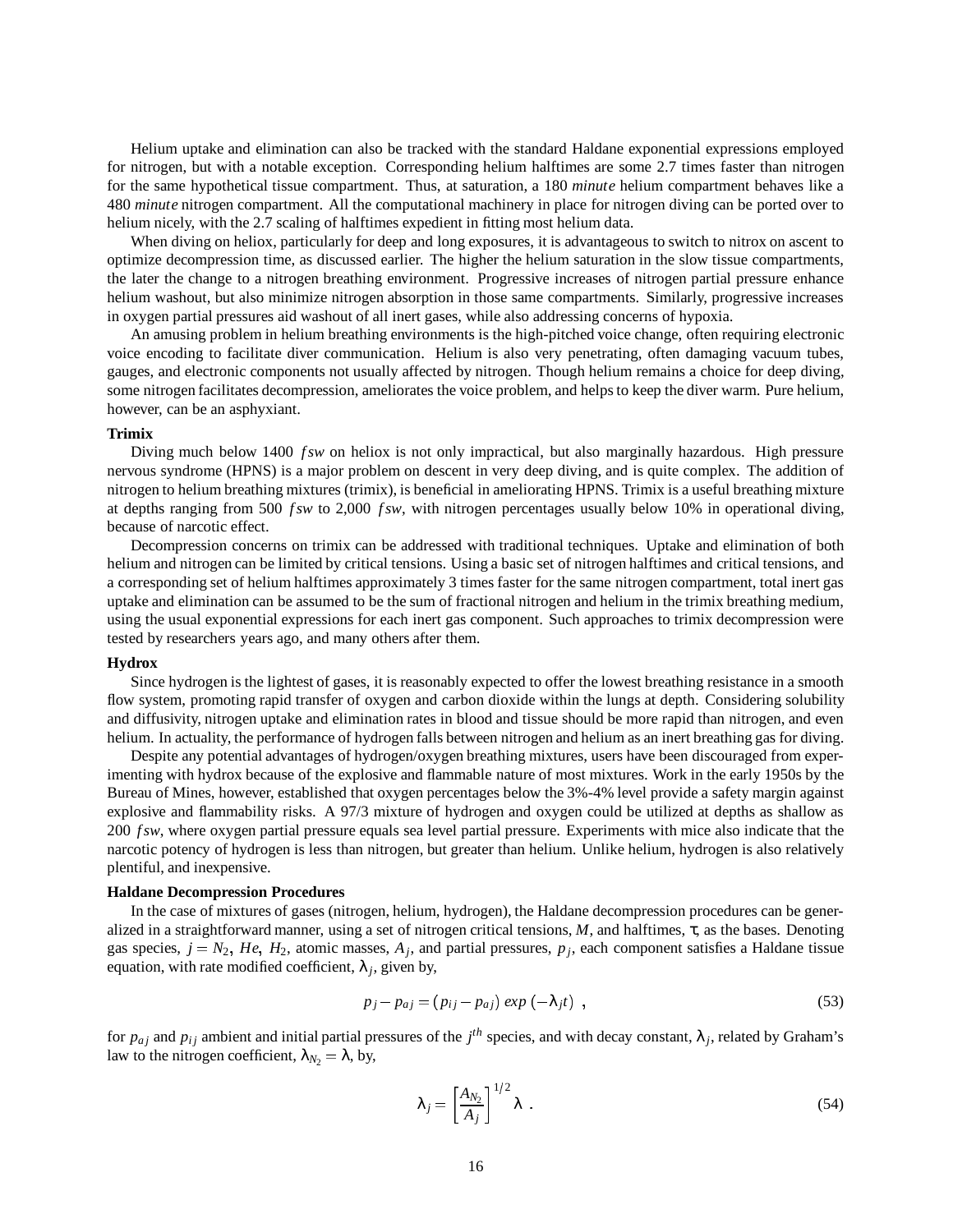Thus, for instance, one has,

$$
\lambda_{He} = 2.7 \lambda , \qquad (55)
$$

$$
\lambda_{H_2} = 3.7 \lambda \tag{56}
$$

In a mixture, the total tension,  $\Pi$ , is the sum of all *J* partial tensions,  $p_i$ ,

$$
\Pi = \sum_{j=1}^{J} \left[ p_{aj} + (p_{ij} - p_{aj}) \exp \left( -\lambda_j t \right) \right]
$$
\n
$$
(57)
$$

and the decompression requirement is simply,

$$
\Pi = \sum_{j=1}^{J} p_j \le M \tag{58}
$$

for all exposures. Denoting ambient partial pressures,  $p_{aj}$ , as a fraction,  $f_j$ , of total pressure,  $P$ , that is,

$$
p_{aj} = f_j \, P \tag{59}
$$

it follows that,

$$
f_{O_2} + \sum_{j=1}^{J} f_j = 1
$$
\n(60)

neglecting any carbon dioxide or water vapor in the mixture, of course. For  $75/25$  (enriched) nitrox,  $f_{N_2} = .75$ , for 90/10 heliox,  $f_{He} = .90$ , for 75/10/15 trimix,  $f_{He} = .75$ ,  $f_{N_2} = .10$ , while for 95/5 hydrox,  $f_{H_2} = .95$ . For pure air obviously  $f_{N_2} = 0.79$ , as the common case. Clearly the treatment of breathing mixtures assumes a single critical tension, *M*, for each compartment, τ, in this case, extracted from the nitrogen data.

With enriched nitrox  $(f_{N_2} < .79)$ , it is clear that the nitrogen decompression requirements are reduced when using the same set of *M*, that is, the air set of *M* are assumed to apply equally to both air and other nitrogen mixtures. The procedure has been applied to heliox, trimix, and hydrox mixtures in similar vein. One important constraint in any mixture is the oxygen content. Partial pressures of oxygen must be kept below 52.8 *f sw* (1.6 *atm*) to prevent toxicity, and above 5.3 *f sw* (.16 *atm*) to prevent hypoxia. Balancing diver mobility within this window at increasing depth is a delicate procedure at times.

# **Equivalent Air Depth (EAD)**

In extending air tables to other breathing mixtures, an extrapolation based on critical tensions is the crux of the *equivalent air depth* (EAD) method. The equivalent air depth method for table use derives from the imposed equality of mixture and inert gas partial pressures, and is very similar to the altitude equivalent depth method, but is not the same. For instance, with nitrox mixtures, the usual case, the equivalent air depth,  $\delta$ , is related to the effective depth, *d*, by requiring equality of nitrogen partial pressures for air and nitrogen mixture with mole fraction  $f_N$ ,

$$
\delta = \frac{f_{N_2}}{.79} (P_h + d) - P_h.
$$
\n(61)

At altitude, the effective depth, *d*, is the equivalent sea level depth described earlier. At sea level, the actual depth and effective depth are the same.

With enriched mixtures ( $f_N$ , < .79), it is clear that the equivalent air depth,  $\delta$ , is less than the effective depth, *d*, so that nitrogen decompression requirements are reduced when using  $\delta$  to enter any set of air tables. Obviously. the same set of *M* are assumed to apply equally to both air and other mixture in the approach. At sea level, the above reduces,

$$
\delta = \frac{f_{N_2}}{.79} (33 + d) - 33,\tag{62}
$$

with *d* the actual depth, and has been utlilized extensively in ocean diving.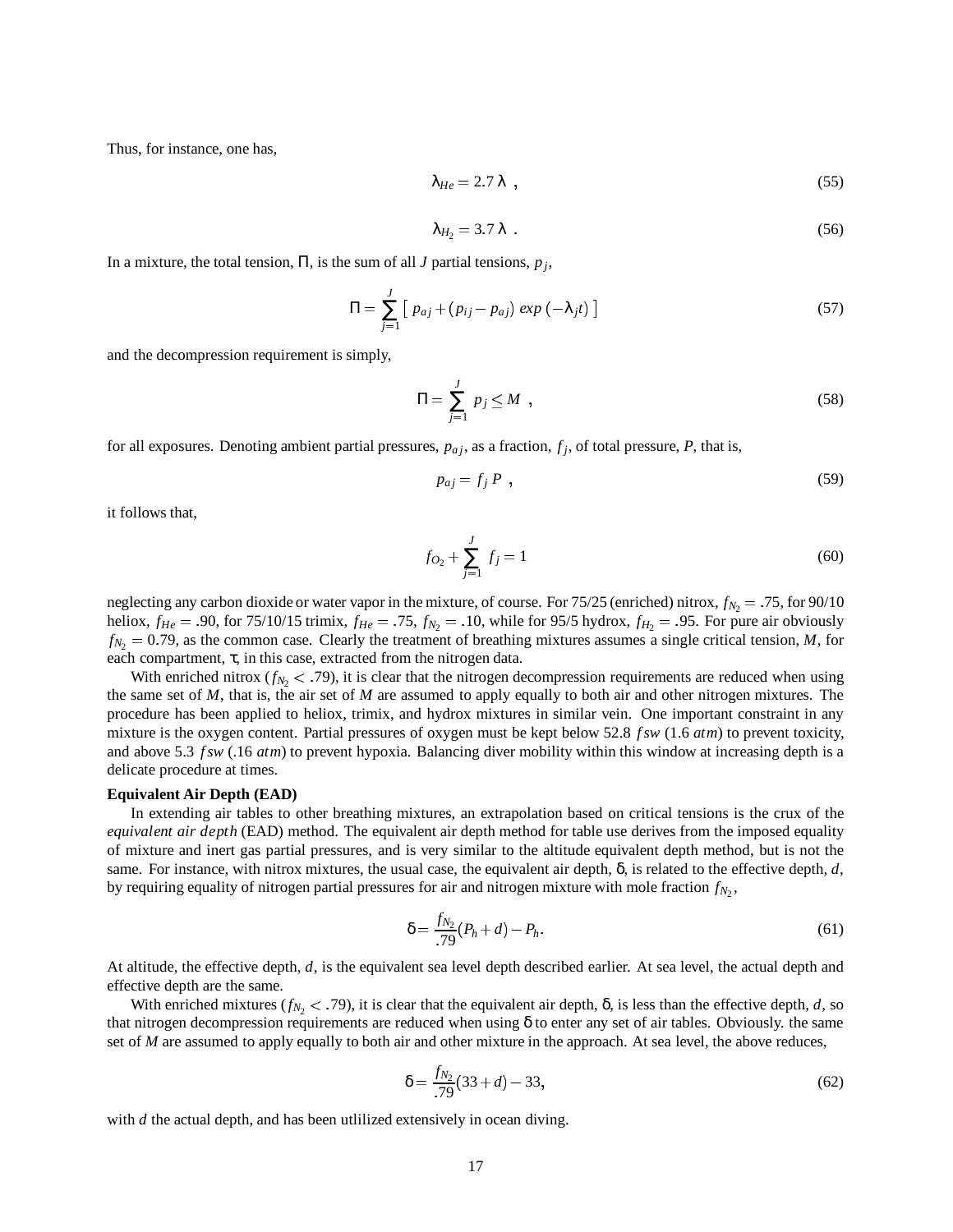## **Equivalent Mixture Depth (EMD)**

The same procedure can be applied to arbitrary heliox, trimix, and hydrox mixtures in theory, basically an extrapolation from a reference (standard) table with the same gas components (helium, nitrogen, or hydrogen with oxygen). Denoting gas molar fractions in the standard (table) mixture,  $f_{sk}$ , with  $k = N_2$ ,  $He$ ,  $H_2$ ,  $O_2$ , and molar fractions in the arbitrary mixture,  $f_k$ , we have for the *K* component mixture,

$$
\delta = \frac{(1 - f_{O_2})}{(1 - f_{SO_2})} (P_h + d) - P_h.
$$
\n(63)

This is the *equivalent mixture depth* (EMD). At altitude, the ESLD is first determined, followed by conversion to an EAD or EMD (conservative order).

## **Oxygen Rebreathing**

As early as 1880, Fleuss developed and tested the first closed circuit, oxygen rebreathing system. At that time, of course, oxygen toxicity was not completely understood, though the effects of breathing pure oxygen were coupled to excitability and fever. In ensuing years, the apparatus was refined considerably, and was used by underwater combatants in World War II. During the 1950s, recreational divers used oxygen rebreathers. However, by the late 1950s, recreational divers switched to the popular open circuit device developed by Cousteau and Gagnan, thereby trading oxygen toxicity and caustic carbon dioxide concerns for decompression sickness and nitrogen narcosis. Today, rebreathers are witnessing a rebirth among technical divers. And, US Navy Underwater Demolition (UDT) and Sea, Air, Land (SEAL) Teams have continuously employed rebreathers for tactical operations.

In closed circuit systems, exhaled gas is kept in the apparatus, scrubbed of carbon dioxide by chemical absorbents, and then returned to the diver. No gas is released into the water (no bubbles). Gas consumption is related only to the physiological consumption of oxygen. Only a small amount of oxygen is required for extended exposures. Oxygen is taken directly from a breathing bag, and exhaled gas passes separately through an alkaline, absorbent material, where it is scrubbed of carbon dioxide. A typical reduction process involves water vapor, sodium and potassium hydroxide, and carbon dioxide in the reaction chain,

$$
CO_2 + H_2 + O \to H_2 + CO_3,\tag{64}
$$

$$
2H_2 + CO_3 + 2NaOH + 2KOH \rightarrow Na_2 + CO_3 + K_2 + CO_3 + 4H_2 + O,
$$
\n(65)

$$
Na_2 + CO_3 + K_2 + CO_3 + 2Ca(OH)_2 \rightarrow 2CaCO_3 + 2NaOH + 2KOH. \tag{66}
$$

Rebreathers today last about 3 *hr*, using approximately 6  $m^3$  of oxygen and 4 *lbs* of absorbent. Because of oxygen toxicity, depth is a limitation for oxygen rebreathing. Depth limitation for pure oxygen rebreathing is near 20 *f sw*. Today, closed circuit mixed gas rebreathers blend inert gases with oxygen (lowering oxygen partial pressure) to extend depth limitations. Two cylinders, one oxygen and the other inert gas (or a premixed cylinder), are employed, and the mixture is scrubbed of carbon dioxide before return to the breathing bag.

Closed circuit oxygen scuba takes advantage of gas conservation, but is limited in dive depth and duration by oxygen toxicity effects. Open circuit scuba offers greater depth flexibility, but is limited in depth and duration by the inefficiency of gas utilization. To bridge this gap, semi-closed circuit mixed gas rebreathers were developed. The semi-closed circuit rebreather operates much like the closed circuit rebreather, but requires a continuous, or frequent, purge to prevent toxic inert gas buildup. Two cylinders of oxygen and inert gas (or one premixed), are charged with safe levels of both, usually corresponding to safe oxygen partial pressure at the maximum operating depth. Gas flow from the high pressure cylinders the breathing circuit is controlled by a regulator and nozzle, admitting a continuous and constant mass flow of gas determined by oxygen consumption requirements. The diver inhales the mixture from the breathing bag and exhales it into the exhalation bag. Pressure in the exhalation bag forces the gas mixture through the carbon dioxide scrubber, and from the scrubber back into the breathing bag for diver consumption. When gas pressure in the breathing circuit reaches a preset limit, a relief valve opens in the exhalation bag, purging excess gas into the water.

Oxygen rebreathing at high partial pressures can lead to central nervous system (or pulmonary) oxygen poisoning. It is thought that high pressure oxygen increases the production of oxygen free radicals disrupting cell function. The US Navy conducted research into safe depths and durations for oxygen diving, and concluded that there is very little risk of central nervous system oxygen toxicity when partial pressures of oxygen are maintained below 1.6 *atm*. Additionally, risk only increases slightly when oxygen partial pressures are maintained below 1.8 *atm*.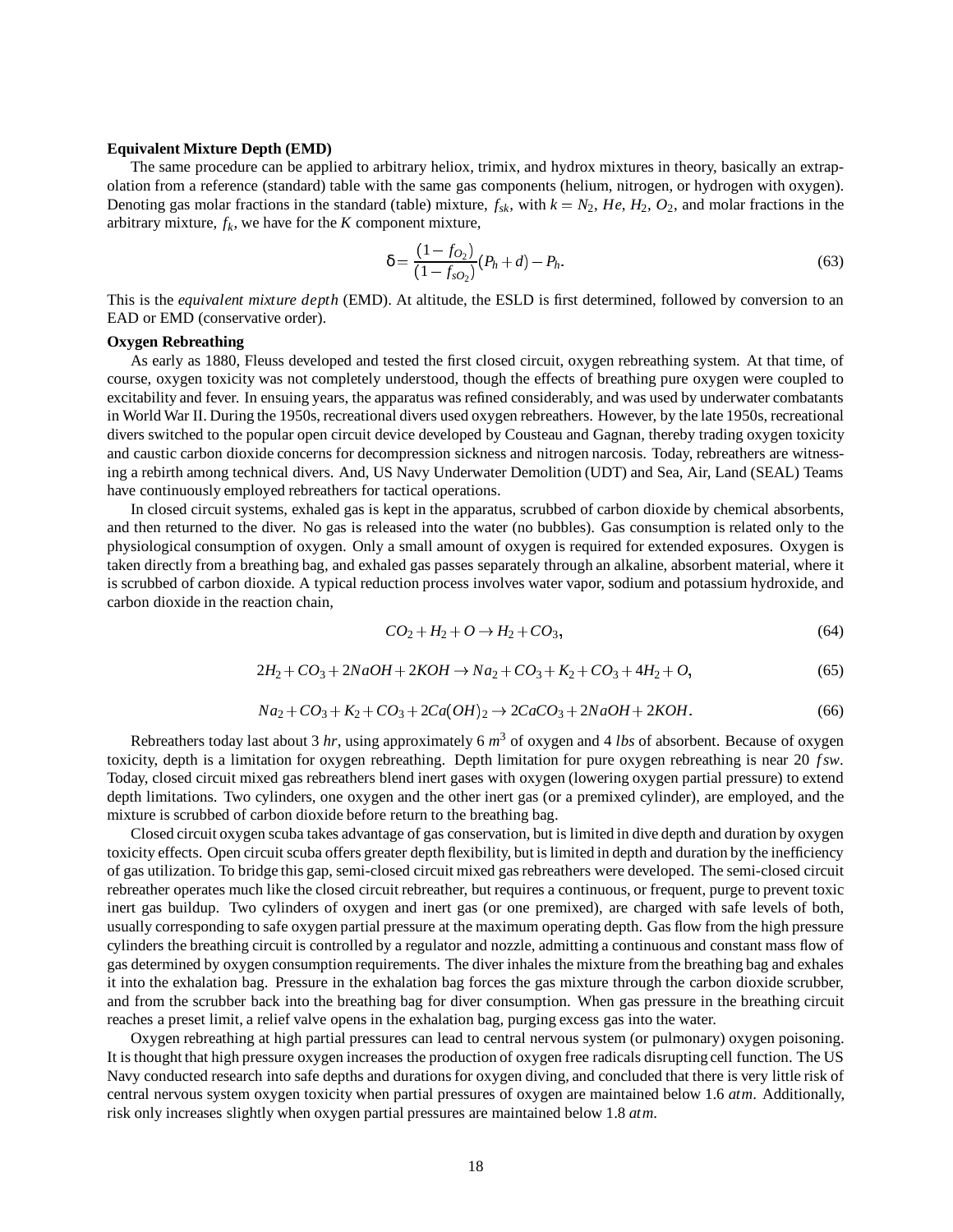## **TABLES, METERS, AND BIOPHYSICAL MODELS**

## **Protocols**

Operational diving requires arbitrary numbers of dives to various depths over periods of hours, and often days. Once a standard set of decompression tables has been constructed, with bounce diving the simple case of nonstop decompression, a repetitive dive procedure is a necessity. After any air dive, variable amounts of dissolved and free residual nitrogen remain in body tissues for periods of 24 *hr*, and more. Similarly, elevated tissue tensions can promote, or sustain, bubble growth over the same time scales. This residual gas buildup (dissolved and free) will shorten the exposure time for subsequent repetitive dives. The longer and deeper the first dive, the greater the amount of residual tissue nitrogen affecting decompression on subsequent dives. Nonstop depth-time allowances for repetitive dives are reduced in such circumstance. Within bubble models, residual free gas phases are also included in procedures, imposing additional constraints on repetitive diving. The many possibilities are easily tracked in continuous time mode by computers, as mentioned, but tables face a more difficult task.

# **Tables**

Considering only dissolved gases, one standard table approach, developed by Workman, groups combinations of depth and exposure times according to the surfacing tension in the slowest compartment. Then it is possible to account for desaturation during any arbitrary surface interval. The remaining excess nitrogen at the start of the next dive can always be converted into equivalent time spent at the deepest point of the dive. So called penalty time is then added to actual dive time to updated appropriate tissue tensions. Surfacing tensions in excess of 33 *f sw* (absolute) in the slowest compartment are assigned letter designations (groups), A to O, for each 2 *f sw* over 33 *f sw*. Any, and all, exposures can be treated in this manner. To credit outgassing, a Surface Interval Table, accounting for 2 *f sw* incremental drops in tensions in the slowest compartment, is also constructed. Such procedures are bases for the US Navy Air Decompression and Repetitive Surface Interval Tables, with the 120 *min* compartment (the slowest) controlling repetitive activity. Standard US Navy Tables provide safe procedures for dives up to 190 *f sw* for 60 *min*. Dives between 200 and 300 *f sw* were tested and reported in the exceptional exposure US Navy tables, including a 240 *min* compartment. The Swiss tables, compiled by Buhlmann, incorporate the same basic procedures, but with a notable exception. While the US Navy tables were constructed for sea level usage, requiring some safe extrapolation procedure to altitude, the Swiss tables are formulated and tested over a range of reduced ambient pressure. The controlling repetitive tissue in the Buhlmann compilation is the 635 *min* compartment. Similar approaches focusing on deep and saturation diving have resulted in decompression tables for helium-oxygen (heliox), helium-oxygen-nitrogen (trimix), and recent mixtures with some hydrogen (hydrox). Clearly, the USN and Swiss Repetitive Tables can be easily converted to other (longer or shorter) controlling tissues by arithmetic scaling of the 120 *min* or 635 *min* compartment to the desired controlling tissue halftime (simple ratio). To scale the USN Tables to 720 *min*, for instance, the repetitive intervals need only be multiplied by  $720/120 = 6$ .

While it is true that the table procedures just described are quite easily encoded in digital meters, and indeed such devices exist, digital meters are capable of much more than table recitations. Pulsing depth and pressure at short intervals, digital meters can monitor diving almost continuously, providing rapid estimates of any model parameter. When employing the exact same algorithms as tables, meters provide additional means to control and safety beyond table lookup. When model equations can be inverted in time, meters can easily compute time remaining before decompression, time at a stop, surface interval before flying, and optimal ascent procedure. Profiles can be stored for later analysis, and the resulting data bank used to tune and improve models and procedures. Considering utility and functionality, meter usage should increase in diving, supported by technological advance in computing power, algorithmic sophistication, and general acceptance, though it will probably be some time though before tables are supplanted.

#### **Meters**

On the heels of growing interest in underwater science and exploration following World War II, monitoring devices have been constructed to control diver exposure and decompression procedures. Devices, with records of varying success, include mechanical and electrical analogs, and within the past 15 years, microprocessor based digital computers. With inexpensive microprocessor technology, recent years have witnessed explosive growth in compact digital meters usage. All use the simple dissolved tissue gas model proposed by Haldane some 80 years ago, but given the sophistication of these devices, many feel that broader models can be incorporated into meter function today, increasing their range and flexibility. Although the biophysics of bubble formation, free and dissolved phase buildup and elimination is formidable, and not fully understood yet, contemporary models treating both dissolved and free phases, correlated with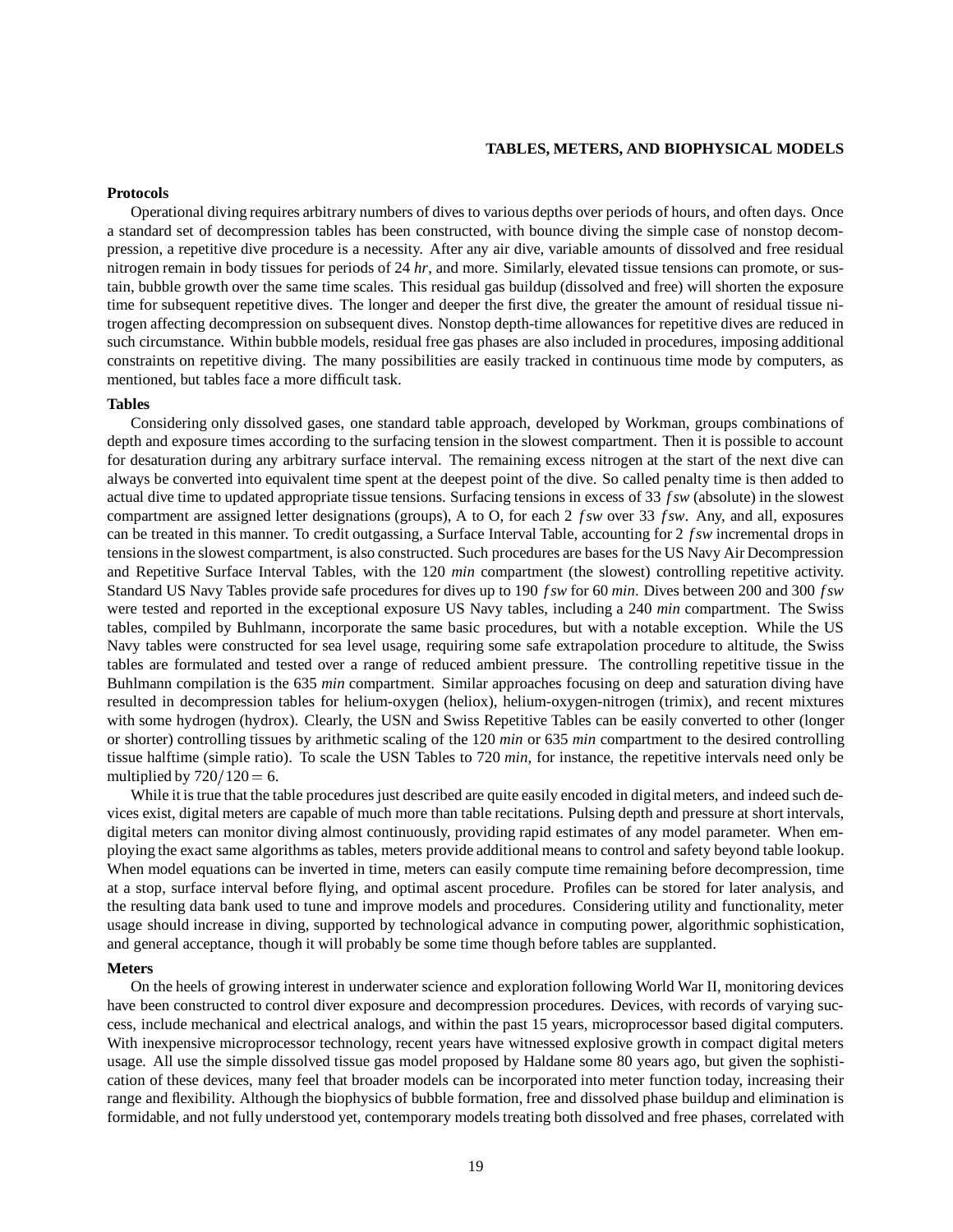existing data, and consistent with diving protocols might extend the utility of diving computers. An approach treating bubble nucleation, excitation, and growth in tissue and blood is needed. In the industry, such new models are termed bubble mechanical, because they focus on bubbles and their interactions with dissolved gas in tissue and blood.

Decompression computers are fairly inexpensive items these days. Basically a decompression meter is a microprocessor computer consisting of a power source, pressure transducer, analog to digital signal converter, internal clock, microprocessor chip with RAM (random access memory) and ROM (read only memory), and pixel display screen. Pressure readings from the transducer are converted to digital format by the converter, and sent to memory with the elapsed clock time for model calculations, usually every 1 - 3 *sec*. Results are displayed on the screen, including time remaining, time at a stop, tissue gas buildup, time to flying, and other model flag points, usually Haldanean (perfusion) tissue control variables. Some 3 - 9 volts is sufficient power to drive the computer for a couple of years, assuming about 100 dives per year. The ROM contains the model program (step application of model equations), all constants, and queries the transducer and clock. The RAM maintains storage registers for all dive calculations ultimately sent to the display screen. Dive computers can be worn on the wrist, incorporated in consoles, or even integrated into *heads up* displays in masks.

Statistics point to an enviable track record of decompression meter usage in nominal diving activities, as well as an expanding user community. When coupled to slow ascent rates and safety stops, computer usage has witnessed a very low incidence rate of decompression sickness, below 0.01% according to some reports. Computers for nitrox are presently online today, with heliox and trimix units a rather simple modification of any nitrox unit, using existing decompression algorithms.

#### **Decompression Models And Algorithms**

Tables and schedules for diving at sea level can be traced to a model proposed in 1908 by the eminent English physiologist, John Scott Haldane. He observed that goats, saturated to depths of 165 feet of sea water (*f sw*), did not develop decompression sickness (DCS) if subsequent decompression was limited limited to half the ambient pressure. Extrapolating to humans, researchers reckoned that tissues tolerate elevated dissolved gas pressures (tensions), greater than ambient by factors of two, before the onset of symptoms. Haldane then constructed schedules which limited the critical supersaturation ratio to two in hypothetical tissue compartments. Tissue compartments were characterized by their halftime, τ. Halftime is also termed *hal f li f e* when linked to exponential processes, such as radioactive decay. Five compartments (5, 10, 20, 40, 75 *min*) were employed in decompression calculations and staged procedures for fifty years.

Some years following, in performing deep diving and expanding existing table ranges in the 1930s, US Navy investigators assigned separate limiting tensions (*M*-values) to each tissue compartment. Later in the 1950s and early 1960s, other USN investigators and divers, in addressing repetitive exposures and staging regimens for the first time, advocated the use of six tissues (5, 10, 20, 40, 80, 120 *min*) in constructing decompression schedules, with each tissue compartment again possessing its own limiting tension. Temporal uptake and elimination of inert gas was based on mechanics addressing only the macroscopic aspects of gas exchange between blood and tissue. Exact bubble production mechanisms, interplay of free and dissolved gas phases, and related transport phenomena were not quantified, since they were neither known nor understood. Today, we know more about dissolved and free phase dynamics, bubbles, and transport mechanisms, but still rely heavily on the Haldane model. Inertia and simplicity tend to sustain its popularity and use, and it has been a workhorse.

1. Bulk Diffusion Model

Diffusion limited gas exchange is modeled in time by a sum of exponential response functions, bounded by arterial and initial tissue tensions. However, instead of many tissue compartments, a single bulk tissue is assumed for calculations, characterized by a gas diffusion constant, *D*. Tissue is separated into intravascular (blood) and extravascular (cells) regions. Blood containing dissolved inert and metabolic gases passes through the intravascular zone, providing initial and boundary conditions for subsequent gas diffusion into the extravascular zone. Diffusion is driven by the difference between arterial and tissue tensions, according to the strength of a single diffusion coefficient, *D*, appropriate to the media. Diffusion solutions, averaged over the tissue domain, resemble a weighted sum over effective tissue compartments with time constants,  $\lambda_{2n-1} = \alpha_{2n-1}^2 D$ , determined by diffusivity and boundary conditions, with  $\alpha_{2n-1} = (2n-1)\pi/l$  for tissue thickness, *l*.

Applications fit the time constant,  $K = \frac{\pi^2 D}{l^2}$ , to exposure data, with a typical value employed by the Royal Navy given by,  $K = 0.007928$   $min^{-1}$ , approximating the US Navy 120  $min$  compartment used to control saturation,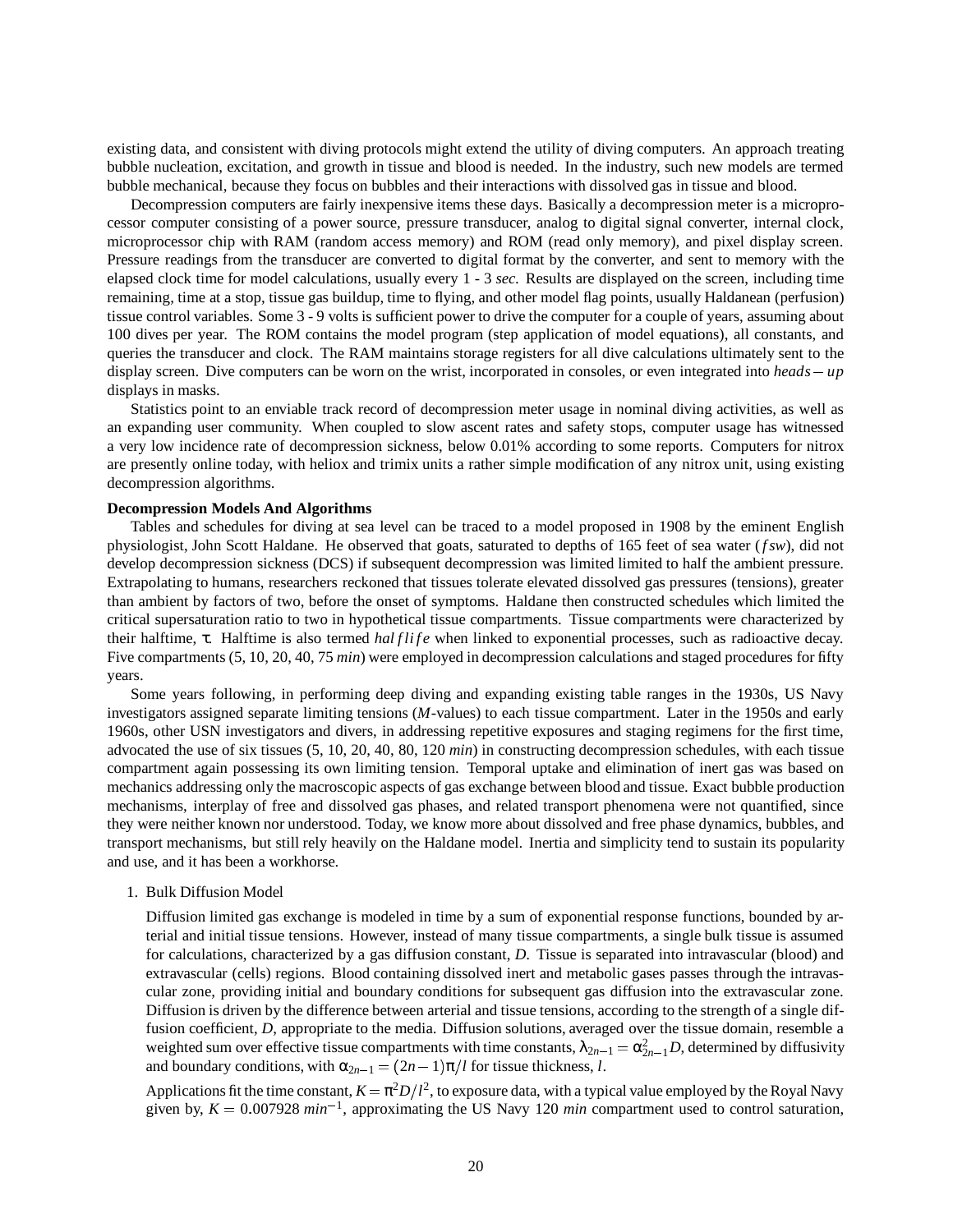decompression, and repetitive diving. Corresponding critical tensions in the bulk model,

$$
M = \frac{709P}{P + 404},\tag{67}
$$

fall somewhere between fixed gradient and multitissue values. At the surface,  $M = 53$  *fsw*, while at 200 *fsw*,  $M = 259$  *f sw.* A critical gradient,

$$
G = \frac{P(493 - P)}{(P + 404)},
$$
\n(68)

also derives from the above. Originally, a critical gradient, *G*, near 30 *f sw* was used to limit exposures. Such value is too conservative for deep and bounce exposures, and not conservative enough for shallow exposures. Hempleman introduced the above relationship, providing the means to parameterize bounce and saturation diving.

Bulk diffusion models (BDM) are attractive because they permit the whole dive profile to be modeled with one equation, and because they predict a  $t^{1/2}$  behavior of gas uptake and elimination. Nonstop time limits,  $t_n$ , are related to depth, *d*, by the bulk diffusion relationship,

$$
dt_n^{1/2} = C,\t\t(69)
$$

with approximate range,  $400 \le C \le 500$  *f sw min*<sup>1/2</sup>, linking nonstop time and depth simply through the value of *C*. For the US Navy nonstop limits,  $C \approx 500$  *f sw min*<sup>1/2</sup>, while for the Spencer reduced limits,  $C \approx 465$  *f sw min*<sup>1/2</sup>. In the Wienke-Yount model,  $C \approx 400$  *f sw min*<sup>1/2</sup>.

2. Multitissue Model

Multitissue models (MTM), variations of the original Haldane model, assume that dissolved gas exchange, controlled by blood flow across regions of varying concentration, is driven by the local gradient, that is, the difference between the arterial blood tension and the instantaneous tissue tension. Tissue response is modeled by exponential functions, bounded by arterial and initial tensions, and perfusion constants, λ, linked to the tissue halftimes, τ, for instance, 1, 2, 5, 10, 20, 40, 80, 120, 180, 240, 360, 480, and 720 *min* compartments assumed to be independent of pressure.

In a series of dives or multiple stages, initial and arterial tensions represent extremes for each stage, or more precisely, the initial tension and the arterial tension at the beginning of the next stage. Stages are treated sequentially, with finishing tensions at one step representing initial tensions for the next step, and so on. To maximize the rate of uptake or elimination of dissolved gases the gradient, simply the difference between arterial and tissue tensions is maximized by pulling the diver as close to the surface as possible. Exposures are limited by requiring that the tissue tensions never exceed

$$
M = M_0 + \Delta M \, d,\tag{70}
$$

as a function of depth, *d*, for ∆*M* the change per unit depth. A set of *M*<sup>0</sup> and ∆*M* are listed in Table 10.

Table 10. Classical US Navy Surfacing Ratios And Critical Tensions.

| halftime              | critical ratio | critical tension | tension change |
|-----------------------|----------------|------------------|----------------|
| $\tau$ ( <i>min</i> ) | $R_0$          | $M_0$ (fsw)      | $\Delta M$     |
|                       |                |                  |                |
| 5                     | 3.15           | 104              | 2.27           |
| 10                    | 2.67           | 88               | 2.01           |
| 20                    | 2.18           | 72               | 1.67           |
| 40                    | 1.76           | 58               | 1.34           |
| 80                    | 1.58           | 52               | 1.26           |
| 120                   | 1.55           | 51               | 1.19           |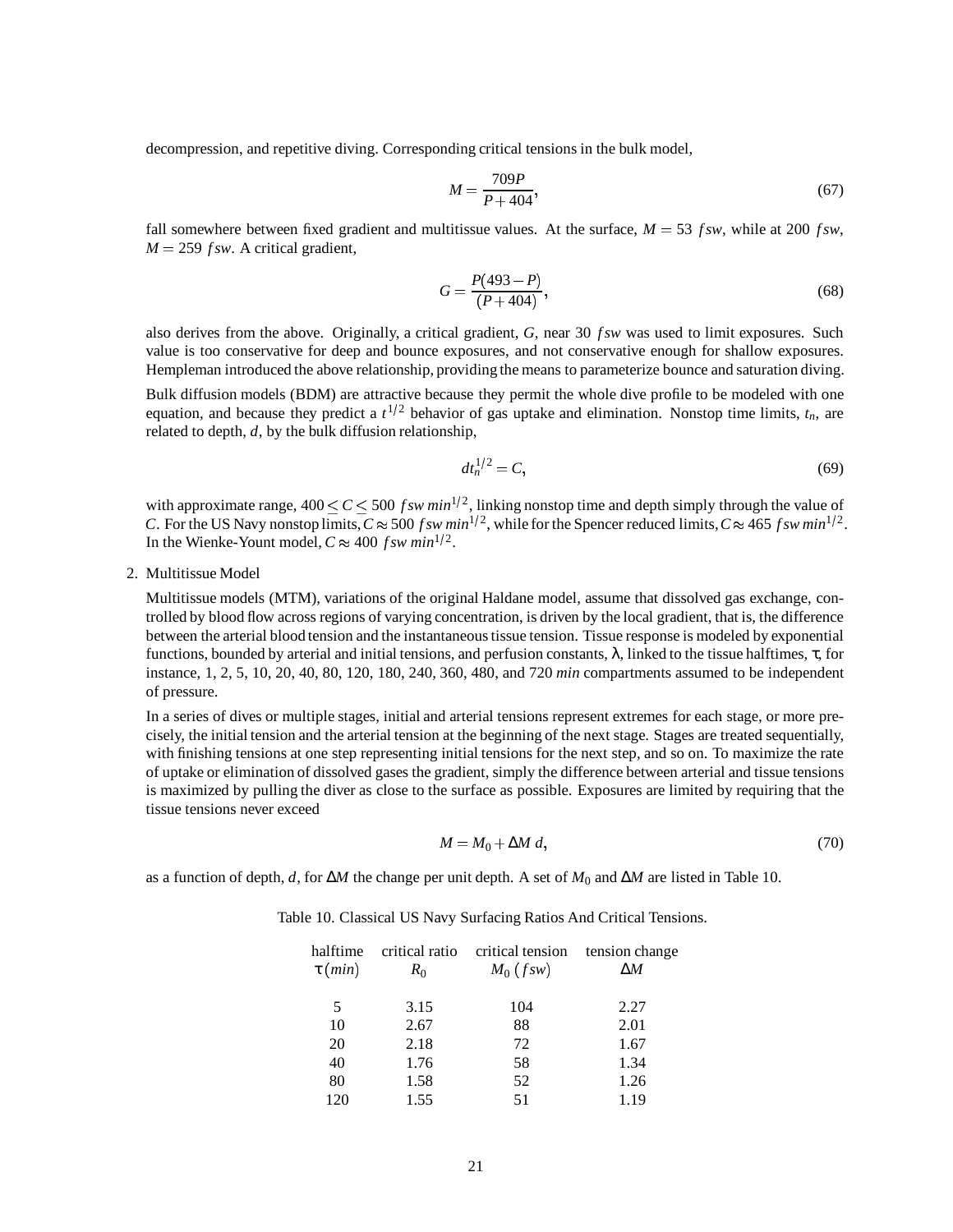At altitude, some critical tensions have been correlated with actual testing, in which case, an effective depth, *d*, is referenced to the absolute pressure, *P*, (in *f sw*),

$$
d = P - 33\tag{71}
$$

with surface pressure,  $P_h$ , at elevation,  $h$ , given by,

$$
P_h = 33 \exp(-0.0381h) \tag{72}
$$

for *h* in multiples of 1,000 *ft*. However, in those cases where critical tensions have not been tested, nor extended, to altitude, an exponentially decreasing extrapolation scheme, called similarity, has been employed. Extrapolations of critical tensions, below  $P = 33$  *fsw*, then fall off more rapidly then in the linear case. A similarity extrapolation holds the ratio,  $R = M/P$ , constant at altitude. Estimating minimum surface tension pressure of bubbles near 10 *f sw*, as a limit point, the similarity extrapolation might be limited to 10,000 *f t* in elevation, and neither for decompression nor heavy repetitive diving.

Models of dissolved gas transport and coupled bubble formation are not complete, and all need correlation with experiment and wet testing. Extensions of basic (perfusion and diffusion) models can redress some of the difficulties and deficiencies, both in theory and application. Concerns about microbubbles in the blood impacting gas elimination, geometry of the tissue region with respect to gas exchange, penetration depths for gas diffusion, nerve deformation trigger points for pain, gas uptake and elimination asymmetry, effective gas exchange with flowing blood, and perfusion versus diffusion limited gas exchange, to name a few, motivate a number of extensions of dissolved gas models.

The multitissue model addresses dissolved gas transport with saturation gradients driving the elimination. In the presence of free phases, free-dissolved and free-blood elimination gradients can compete with dissolved-blood gradients. One suggestion is that the gradient be split into two weighted parts, the free-blood and dissolved-blood gradients, with the weighting fraction proportional to the amount of separated gas per unit tissue volume. Use of a split gradient is consistent with multiphase flow partitioning, and implies that only a portion of tissue gas has separated, with the remainder dissolved. Such a split representation can replace any of the gradient terms in tissue response functions.

If gas nuclei are entrained in the circulatory system, blood perfusion rates are effectively lowered, an impairment with impact on all gas exchange processes. This suggests a possible lengthening of tissue halftimes for elimination over those for uptake, for instance, a 10 *min* compartment for uptake becomes a 12 *min* compartment on elimination. Such lengthening procedure and the split elimination gradient obviously render gas uptake and elimination processes asymmetric. Instead of both exponential uptake and elimination, exponential uptake and linear elimination response functions can be used. Such modifications can again be employed in any perfusion model easily, and tuned to the data.

3. Thermodynamic Model

The thermodynamic model (TM) suggested by Hills, and extended by others, is more comprehensive than earlier models, addressing a number of issues simultaneously, such as tissue gas exchange, phase separation, and phase volume trigger points. This model is based on phase equilibration of dissolved and separated gas phases, with temporal uptake and elimination of inert gas controlled by perfusion and diffusion. From a boundary (vascular) thin zone, gases diffuse into the cellular region. Radial, one dimensional, cylindrical geometry is assumed as a starting point, though the extension to higher dimensionality is straightforward. As with all dissolved gas transfer, diffusion is controlled by the difference between the instantaneous tissue tension and the venous tension, and perfusion is controlled by the difference beween the arterial and venous tension. A mass balance for gas flow at the vascular cellular interface, enforces the perfusion limit when appropriate, linking the diffusion and perfusion equations directly. Blood and tissue tensions are joined in a complex feedback loop. The trigger point in the thermodynamic model is the separated phase volume, related to a set of mechanical pain thresholds for fluid injected into connective tissue.

The full thermodynamic model is complex, though Hills has performed massive computations correlating with the data, underscoring basic model validity. Free phase dynamics (phase volume limits) impart deeper decompression staging formats, compared to considerations of critical tensions, and are characteristic of phase models. Full blown bubble models require the same, simply to minimize bubble excitation and growth.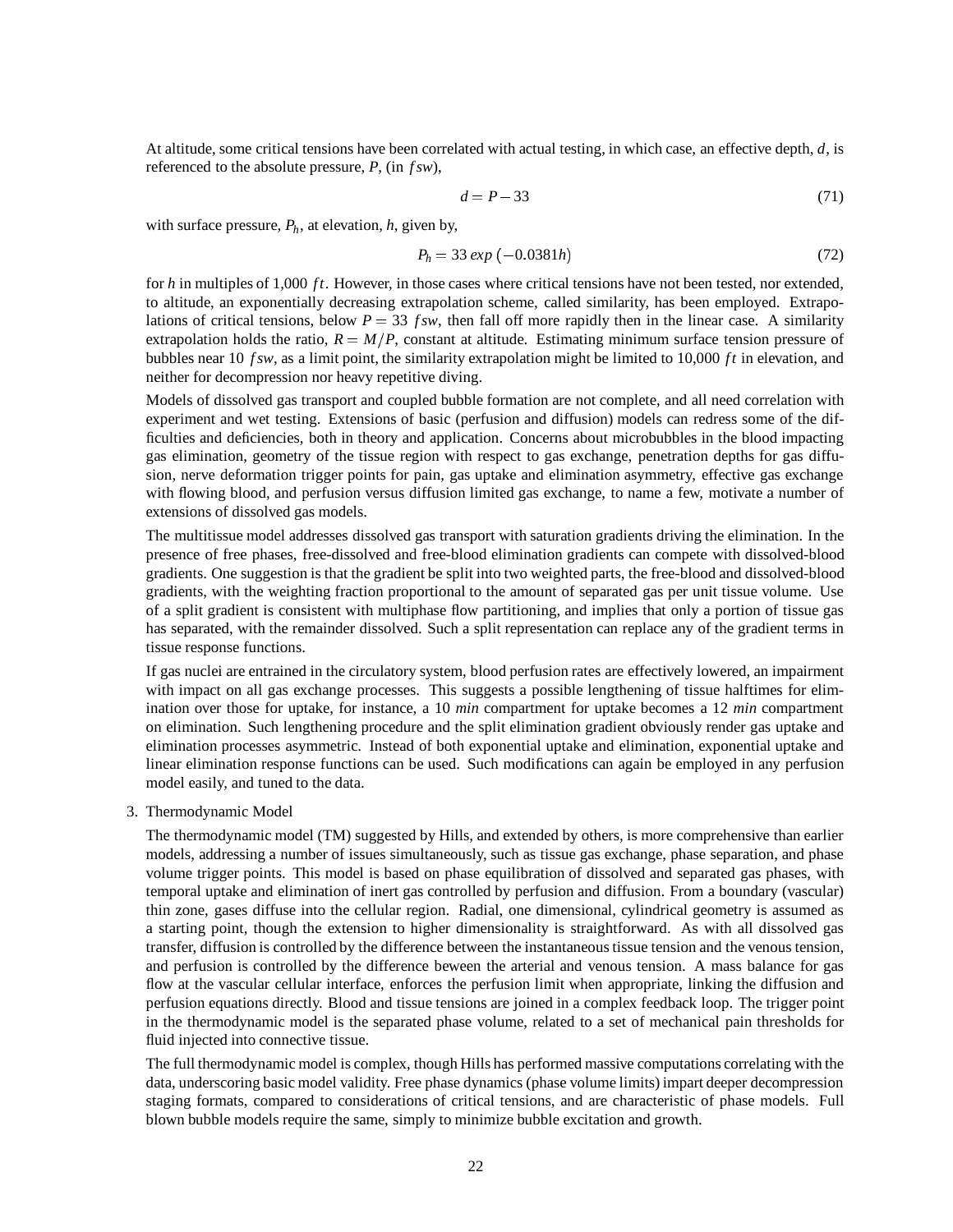## 4. Varying Permeability Model

The varying permeability model (VPM) treats both dissolved and free phase transfer mechanisms, postulating the existence of gas seeds (micronuclei) with permeable skins of surface active molecules, small enough to remain in solution and strong enough to resist collapse. The model is based upon laboratory studies of bubble growth and nucleation.

Inert gas exchange is driven by the local gradient, the difference between the arterial blood tension and the instantaneous tissue tension. Compartments with 1, 2, 5, 10, 20, 40, 80, 120, 240, 480, and 720 halftimes,  $τ$ , are again employed. While, classical (Haldane) models limit exposures by requiring that the tissue tensions never exceed the critical tensions, fitted to the US Navy nonstop limits, for example, the varying permeability model, however, limits the supersaturation gradient, through the phase volume constraint. An exponential distribution of bubble seeds, falling off with increasing bubble size is assumed to be excited into growth by compressiondecompression. A critical radius, *rc*, separates growing from contracting micronuclei for given ambient pressure, *Pc*. At sea level, *Pc* <sup>=</sup> 33 *f sw*, *rc* <sup>=</sup> :8 *microns*. Deeper decompressions excite smaller, more stable, nuclei. Within this phase volume constraint, a set of nonstop limits,  $t_n$ , at depth, *d*, satisfy a modified law,  $dt_n^{1/2} = 400$  *f sw min*<sup>1/2</sup>, with gradient, *G*, extracted for each compartment, τ, using the nonstop limits and excitation radius, at generalized depth,  $d = P - 33$  *fsw*. Table 11 summarize  $t_n$ ,  $G_0$ ,  $\Delta G$ , and  $\delta$ , the depth at which the compartment begins to control exposures.

Table 11. Critical Phase Volume Time Limits.

| depth  | nonstop limit | depth  | nonstop limit |
|--------|---------------|--------|---------------|
| d(fsw) | $t_n$ (min)   | d(fsw) | $t_n$ (min)   |
|        |               |        |               |
| 30     | 250.          | 130    | 9.0           |
| 40     | 130.          | 140    | 8.0           |
| 50     | 73.           | 150    | 7.0           |
| 60     | 52.           | 160    | 6.5           |
| 70     | 39.           | 170    | 5.8           |
| 80     | 27.           | 180    | 5.3           |
| 90     | 22.           | 190    | 4.6           |
| 100    | 18.           | 200    | 4.1           |
| 110    | 15.           | 210    | 3.7           |
| 120    | 12.           | 220    | 3.1           |
|        |               |        |               |

Gas filled crevices can also facilitate nucleation by cavitation. The mechanism is responsible for bubble formation occuring on solid surfaces and container walls. In gel experiments, though, solid particles and ragged surfaces were seldom seen, suggesting other nucleation mechanisms. The existence of stable gas nuclei is paradoxical. Gas bubbles larger than 1  $\mu$ m should float to the surafce of a standing liquid or gel, while smaller ones should dissolve in a few *sec*. In a liquid supersaturated with gas, only bubbles at the critical radius, *rc*, would be in equilibrium (and very unstable equilibrium at best). Bubbles larger than the critical radius should grow larger, and bubbles smaller than the critical radius should collapse. Yet, the Yount gel experiments confirm the existence of *stable* gas phases, so no matter what the mechanism, effective surface tension must be zero. Although the actual size distribution of gas nuclei in humans is unknown, these experiments in gels have been correlated with a decaying exponential (radial) distribution function. For a stabilized distribution accommodated by the body at fixed pressure, *Pc*, the excess number of nuclei excited by compression-decompression must be removed from the body. The rate at which gas inflates in tissue depends upon both the excess bubble number, and the supersaturation gradient, *G*. The critical volume hypothesis requires that the integral of the product of the two must always remain less than some volume limit point,  $\alpha V$ , with  $\alpha$  a proportionality constant.

# 5. Reduced Gradient Bubble Model

The RGBM departs from the VPM in a number of ways, abandoning gel parameterizations. The full blown RGBM also treats coupled perfusion-diffusion transport as a two step flow process, with blood flow (perfusion)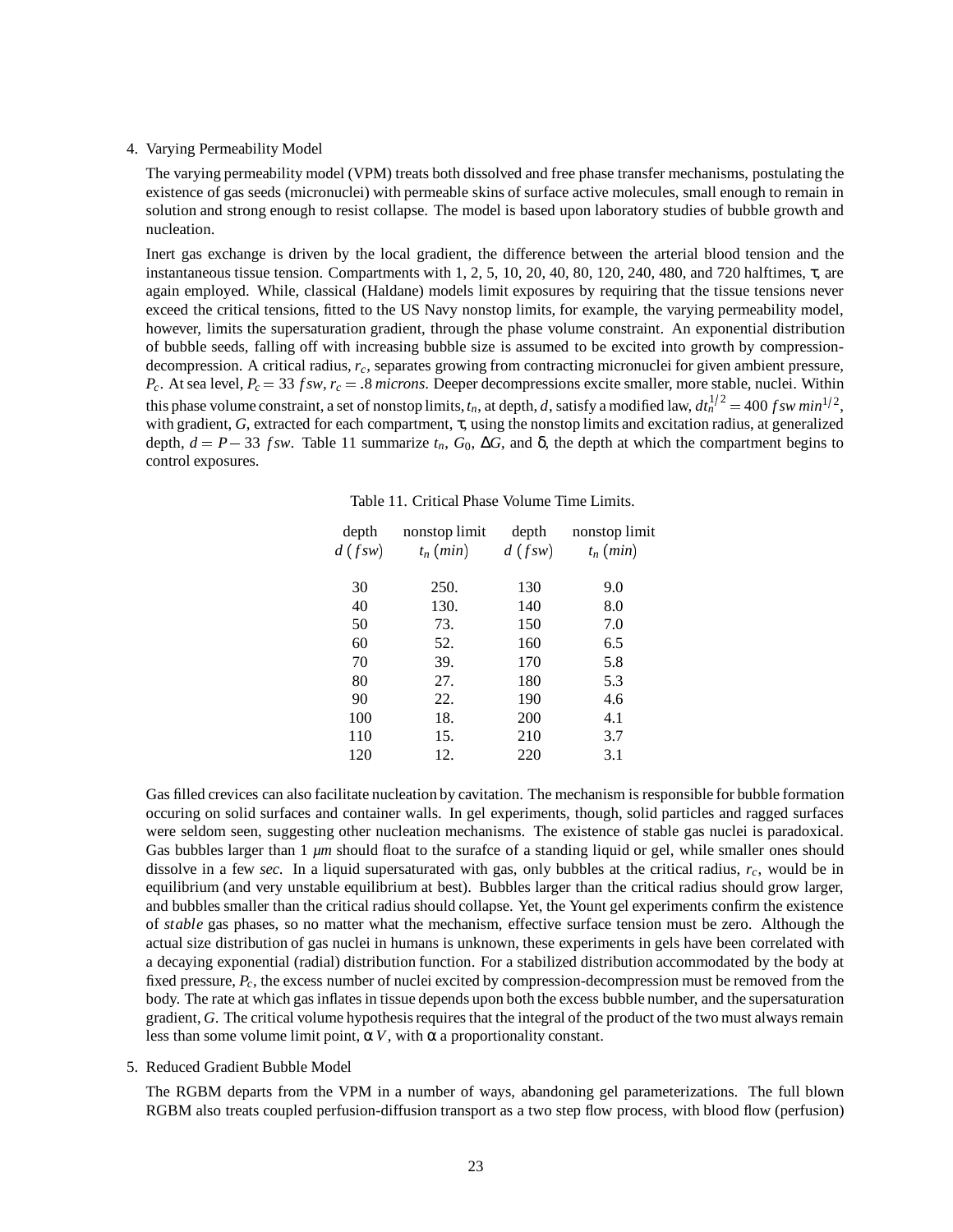serving as a boundary condition for tissue gas penetration by diffusion. Depending on time scales and rate coefficients, one or another (or both) processes dominate the exchange. However, for most meter implementations, perfusion is assumed to dominate, simplifying matters and permitting online calculations. Additionally, tissues and blood are naturally undersaturated with respect to ambient pressure at equilibration through the mechanism of biological inherent unsaturation (oxygen window), and the model includes this debt in calculations.

The RGBM assumes that a size distribution of seeds (potential bubbles) is present, and that a certain number is excited into growth by compression-decompression. An iterative process for ascent staging is employed to control the inflation rate of these growing bubbles so that their collective volume never exceeds a phase volume limit point. Gas mixtures of helium, nitrogen, and oxygen contain bubble distributions of different sizes, but possess the same phase volume limit point.

The RGBM postulates seeds with varying surfactant skins. Bubble skins are assigned lipid or aqueous equationsof-state (EOS). The size of seeds excited into growth is inversely proportional to the supersaturation gradient. The model assumes bubble skins are stabilized by surfactants over hour time scales, and that the seeds develop in the body. Bubble skins are probably molecularly activated, complex, biosubstances found throughout the body. Whatever the formation process, the model assumes the size distribution is exponentially decreasing in size, that is, more smaller seeds than larger seeds in exponential proportions.

The model incorporates a spectrum of tissue compartments, ranging from 1 *min* to 720 *min*, depending on gas mixture (helium, nitrogen, oxygen). Phase separation and bubble growth in slower compartments is a central focus in calculations, and the model uses nonstop time limits tuned to recent Doppler measurements, conservatively reducing them along the lines originally suggested by Spencer (and others), but within the phase volume constraint.

The RGBM reduces the phase volume limit in multidiving by considering free phase elimination and buildup during surface intervals, depending on altitude, time, and depth of previous profiles, Repetitive, multiday, and reverse profile exposures are tracked and impacted by critical phase volume reductions over appropriate time scales. The model generates replacement bubble seed distributions on time scales of days, adding new bubbles to existing bubbles in calculations. Phase volume limit points are also reduced by the added effects of new bubbles.

The reduced gradient bubble model extends the varying permeability model to repetitive diving, by conservatively reducing the gradients, *G*. A conservative set of bounce gradients, *G*, can always be used for multiday and repetitive diving, provided they are multiplicatively reduced by a set of bubble factors, all less than one. Three bubble factors reduce the driving gradients to maintain the phases volume constraint. The first bubble factor reduces *G* to account for creation of new stabilized micronuclei over time scales of days. The second factor accounts for additional micronuclei excitation on reverse profile dives. The third bubble factor accounts for bubble growth over repetitive exposures on time scales of hours.

The RGBM and VPM are both diveware implementations, accessible on the Internet at various sites. Additionally, the RGBM has been encoded into a number of commercial decompression meter products.

6. Tissue Bubble Diffusion Model

The tissue bubble diffusion model (TBDM), according to Gernhardt and Vann, considers the diffusive growth of an extravascular bubble under arbitrary hyperbaric and hypobaric loadings. The approach incorporates inert gas diffusion across the tissue-bubble interface, tissue elasticity, gas solubility and diffusivity, bubble surface tension, and perfusion limited transport to the tissues. Tracking bubble growth over a range of exposures, the model can be extended to oxygen breathing and inert gas switching. As a starting point, the TBDM assumes that, through some process, stable gas nuclei form in the tissues during decompression, and subsequently tracks bubble growth with dynamical equations. Diffusion limited exchange is invoked at the tissue-bubble interface, and perfusion limited exchange is assumed between tissue and blood, very similar to the thermodynamic model, but with free phase mechanics. Across the extravascular region, gas exchange is driven by the pressure difference between dissolved gas in tissue and free gas in the bubble, treating the free gas as ideal. Initial nuclei in the TBDM have assumed radii near 3 *microns* at sea level, to be compared with .8 *microns* in the VPM and RGBM.

As in any free phase model, bubble volume changes become more significant at lower ambient pressure, suggesting a mechanism for enhancement of hypobaric bends, where constricting surface tension pressures are smaller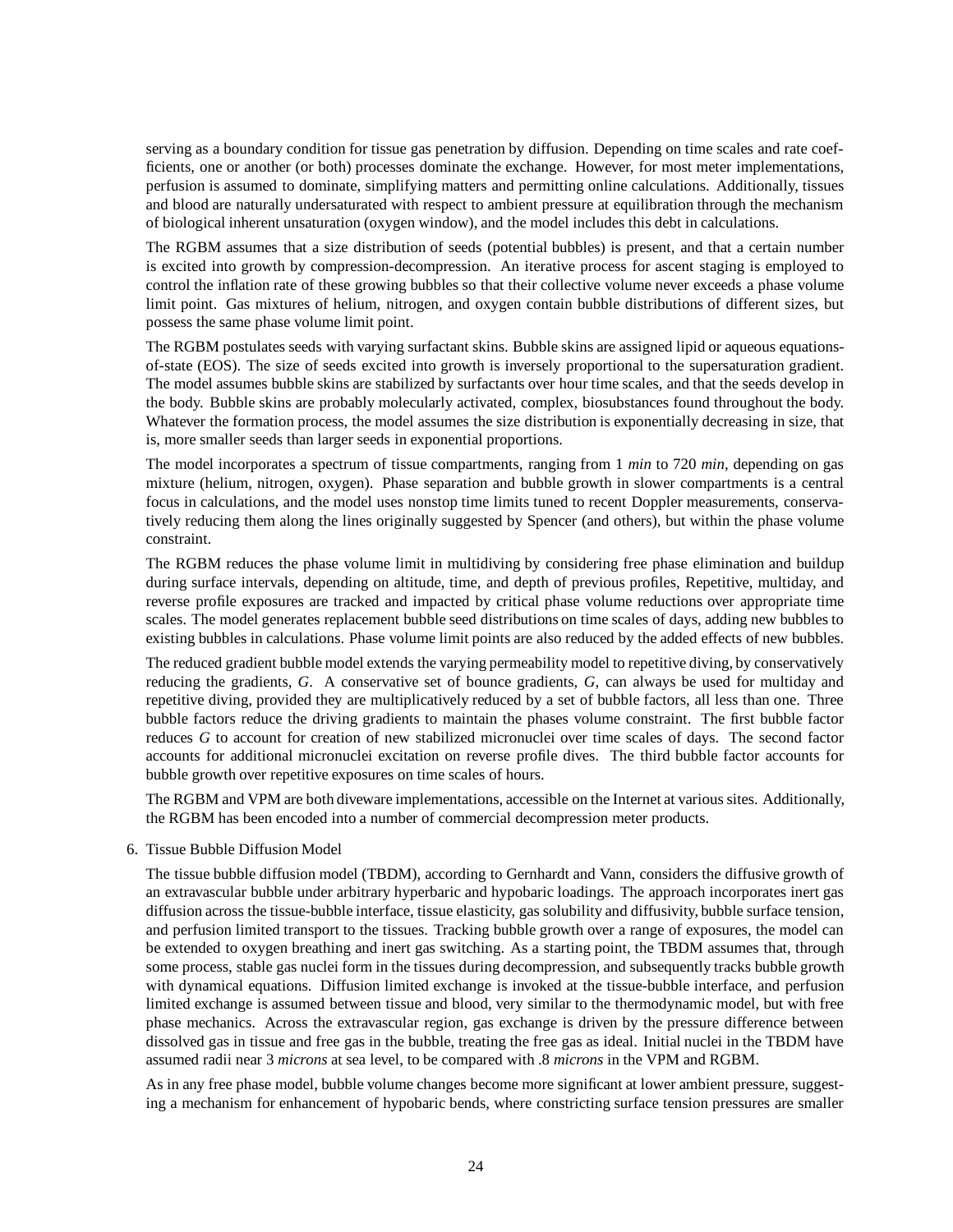than those encountered in hyperbaric cases. Probabilistically, the model has been bootstrapped to statistical likelihood, correlating bubble size with decompression risk, a topic discussed further on. Then, a theoretical bubble dose of 5 *ml* correlates with a 20% risk of decompression sickness, while a 35 *ml* dose correlates with a 90% risk, with the bubble dose representating an unnormalized measure of the separated phase volume. Coupling bubble volume to risk represents yet another extension of the phase volume hypothesis, a viable trigger point mechanism for bends incidence.

### **Empirical Practices**

Utilitarian procedures, entirely consistent with phase mechanics and bubble dissolution time scales, have been developed under duress, and with trauma, by Australian pearl divers and Hawaiian diving fishermen, for both deep and repetitive diving with possible in-water recompression for hits. While the science behind such procedures was not initially clear, the operational effectiveness was always noteworthy and could not be discounted easily. Later, the rationale, essentially recounted in the foregoing, became clearer.

Pearling fleets, operating in the deep tidal waters off northern Australia, employed Okinawan divers who regularly journeyed to depths of 300 *f sw* for as long as one hour, two times a day, six days per week, and ten months out of the year. Driven by economics, and not science, these divers developed optimized decompression schedules empirically. As reported by Le Messurier and Hills, deeper decompression stops, but shorter decompression times than required by Haldane theory, were characteristics of their profiles. Such protocols are entirely consistent with minimizing bubble growth and the excitation of nuclei through the application of increased pressure, as are shallow safety stops and slow ascent rates. With higher incidence of surface decompression sickness, as might be expected, the Australians devised a simple, but very effective, in-water recompression procedure. The stricken diver is taken back down to 30 *f sw* on oxygen for roughly 30 *minutes* in mild cases, or 60 *minutes* in severe cases. Increased pressures help to constrict bubbles, while breathing pure oxygen maximizes inert gas washout (elimination). Recompression time scales are consistent with bubble dissolution experiments.

Similar schedules and procedures have evolved in Hawaii, among diving fishermen, according to Farm and Hayashi. Harvesting the oceans for food and profit, Hawaiian divers make beween 8 and 12 dives a day to depths beyond 350 *f sw*. Profit incentives induce divers to take risks relative to bottom time in conventional tables. Three repetitive dives are usually necessary to net a school of fish. Consistent with bubble and nucleation theory, these divers make their deep dive first, followed by shallower excursions. A typical series might start with a dive to 220 *f sw*, followed by 2 dives to 120 *f sw*, and culminate in 3 or 4 more excursions to less than 60 *f sw*. Often, little or no surface intervals are clocked between dives. Such types of profiles literally clobber conventional tables, but, with proper reckoning of bubble and phase mechanics, acquire some credibility. With ascending profiles and suitable application of pressure, gas seed excitation and any bubble growth are constrained within the body's capacity to eliminate free and dissolved gas phases. In a broad sense, the final shallow dives have been tagged as prolonged safety stops, and the effectiveness of these procedures has been substantiated *in vivo* (dogs) by Kunkle and Beckman. In-water recompression procedures, similar to the Australian regimens, complement Hawaiian diving practices for all the same reasons.

While the above practices developed by trial-and-error, albeit with seeming principle, venous gas emboli measurements, performed off Catalina by Pilmanis on divers making shallow safety stops, fall into the more *scienti f ic* category perhaps. Contrasting bubble counts following bounce exposures near 100 *f sw*, with and without zonal stops in the 10-20 *f sw* range, marked reductions (factors of 4 to 5) in venous gas emboli were noted when stops were made. If, as some suggest, venous gas emboli in bounce diving correlate with bubbles in sites such as tendons and ligaments, then safety stops probably minimize bubble growth in such extravascular locations. In these tests, the sample population was small, so additional validation and testing is warranted.

#### **DECOMPRESSION RISK AND STATISTICS**

# **Systematics And Issues**

The systematics of gas exchange, nucleation, bubble growth and elimination, and decompression are so complicated that theories only reflect pieces of the puzzle. Computational algorithms, tables, and manned testing are requisite across a spectrum of activities. And the potential of electronic devices to process tables of information or detailed equations underwater is near maturity, with virtually any algorithm or model amenable to digital implementation. Pressures for even more sophisticated algorithms are expected to grow.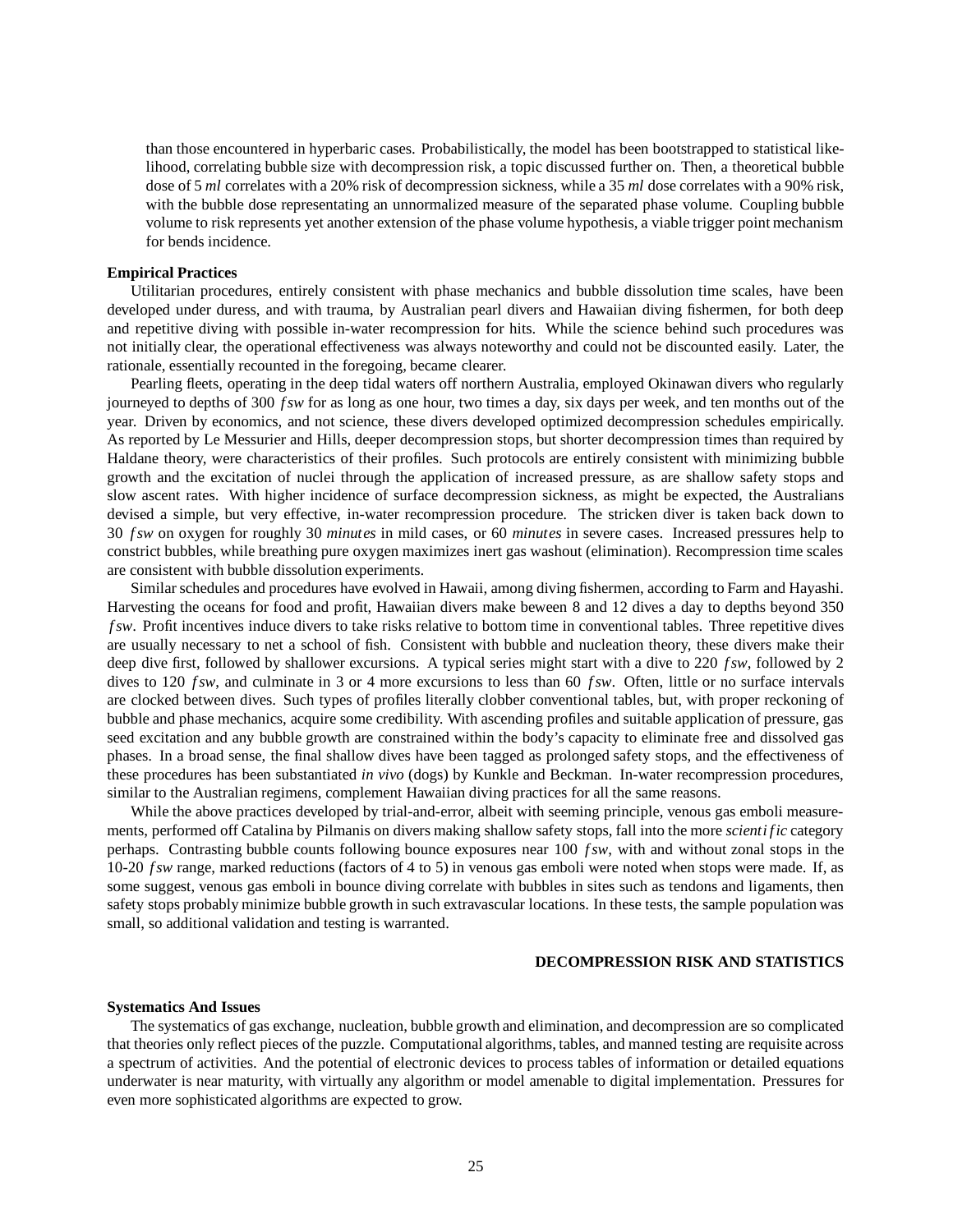Still computational models enjoy varying degrees of success or failure. More complex models address a greater number of issues, but are harder to codify in decompression tables. Simpler models are easier to codify, but are less comprehensive. Some models are based on first principles, but many are not. Application of models can be subjective in the absence of definitive data, the acquisition of which is tedious, sometimes controversial, and often ambiguous. If deterministic models are abandoned, statistical analysis can address the variability of outcome inherent to random occurrences, but only in manner indifferent to specification of controlling mechanisms. The so called dose-reponse characteristics of statistical analysis are very attractive in the formulation of risk tables. Applied to decompression sickness incidence, tables of comparative risk offer a means of weighing contributing factors and exposure alternatives. At the basis of statistical and probabilisticanalyses of decompression sickness is the binomial distribution. The binomial distribution is the fundamental frequency distribution governing random events.

### **Binomial Distribution**

Decompression sickness is a hit, or no hit, situation. Statistics are binary, as in coin tossing. Probabilities of occurrence are determined from the binomial distribution, which measures the numbers of possibilities of occurrence and nonoccurrence in any number of events, given the incidence rate. Specifically, the probability, *P*, in a random sample of size, N, for *n* occurrences of decompression sickness and *m* nonoccurrences, takes the form,

$$
P(n) = \frac{N!}{n! \, m!} \, p^n q^m \tag{73}
$$

with,

$$
n+m=N \t{3}
$$

*p* the underlying incidence rate (average number of cases of decompression sickness), and *q*,

$$
q = 1 - p \tag{75}
$$

the underlying nonincidence. The discrete probability distributions, *P*, are the individual terms of the binomial expansion of  $(p+q)^N$ ,

$$
(p+q)^N = \sum_{n=0}^{N} P(n) = 1
$$
 (76)

In risk analysis, p and q are also the failure and success rates, gleaned, for instance, from random or strategic sampling of arbitrary lot sizes. Obviously, the larger the sample size, the better are the estimates of *p* or *q*. Once *p* or *q* is determined, the binomial statistics and probabilities are also fixed. The statistical mean, *M*, and variance, *s*, are given by,

$$
M = \sum_{n=1}^{N} nP(n) = pN \tag{77}
$$

$$
s = \sum_{n=1}^{N} (n-M)^2 P(n) = pqN , \qquad (78)
$$

the usual measures of a statistical distribution. The square root of the variance is the standard deviation. The cumulative probability for more than *n* cases of decompression sickness,  $P_>(n)$ , is written,

$$
P_{>}(n) = \sum_{j=n+1}^{N} P(j) = 1 - \sum_{j=0}^{n} P(j) , \qquad (79)
$$

and the probability of less than *n* cases,  $P_<(n)$ , is similarly,

$$
P_{<}(n) = \sum_{j=0}^{n-1} P(j) = 1 - \sum_{j=n}^{N} P(j) \quad . \tag{80}
$$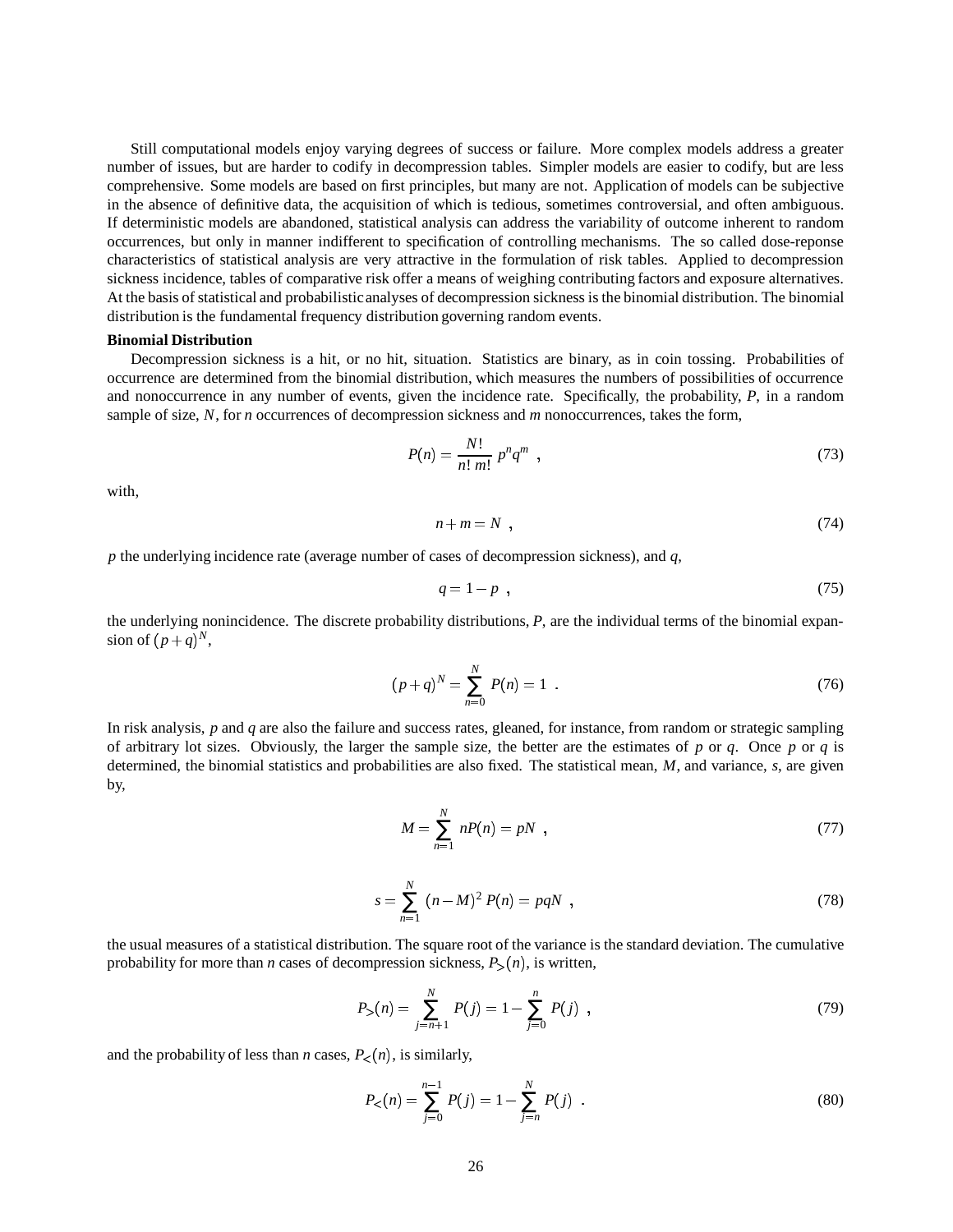The probability of nonoccurrence in any set of *N* trials is simply,

$$
P(0) = q^N \tag{81}
$$

while the probability of total occurrence in the same number,  $N$ , of trials is given by,

$$
P(N) = p^N \tag{82}
$$

#### **Probabilistic Decompression**

Table 12 lists corresponding binomial decompression probabilities, *P*(*n*), for 1% and 10% underlying incidence (99% and 90% nonincidence), yielding 0, 1, and 2 or more cases of decompression sickness. The underlying incidence, *p*, is the (fractional) average of hits.

As the number of trials increases, the probability of 0 or 1 occurrences drops, while the probability of 2 or more occurences increases. In the case of 5 dives, the probability might be as low as 5%, while in the case of 50 dives, the probability could be 39%, both for  $p = 0.01$ . Clearly, odds even percentages would require testing beyond 50 cases for an underlying incidence near 1%. Only by increasing the number of trials for fixed incidences can the probabilities be increased. Turning that around, a rejection procedure for 1 or more cases of decompression sickness at the 10% probability level requires many more than 50 dives. If we are willing to lower the confidence of the acceptance, or rejection, procedure, of course, the number of requisite trials drops. Table 12 also shows that the test practice of accepting an exposure schedule following 10 trials without incidence of decompression sickness is suspect, merely because the relative probability of nonincidence is high, near 35%.

Questions as to how safe are decompression schedules have almost never been answered satisfactorily. As seen, large numbers of binary events are required to reliably estimate the underlying incidence. One case of decompression sickness in 30 trials could result from an underlying incidence, *p*, bounded by 0.02 and 0.16 roughly. Tens more of trials are necessary to shrink those bounds.

| $N$ (dives) | $n$ (hits) | P(n)<br>$p=.01$  | P(n)<br>$p = .10$ |
|-------------|------------|------------------|-------------------|
| 5           | 0          | $q = .99$<br>.95 | $q = .90$<br>.59  |
|             | 1          | .04              | .33               |
|             | 2 or more  | .01              | .08               |
| 10          | 0          | .90              | .35               |
|             | 1          | .09              | .39               |
|             | 2 or more  | .01              | .26               |
| 20          | 0          | .82              | .12               |
|             |            | .16              | .27               |
|             | 2 or more  | .02              | .61               |
| 50          | 0          | .61              | .01               |
|             | 1          | .31              | .03               |
|             | 2 or more  | .08              | .96               |

Table 12. Probabilities Of Decompression Sickness For Underlying Incidences.

Biological processes are highly variable in outcome. Formal correlations with outcome statistics are then generally requisite to validate models against data. Often, this correlation is difficult to firmly establish (couple of percent) with fewer than 1,000 trial observations, while ten percent correlations can be obtained with 30 trials, assuming binomial distributed probabilities. For decompression analysis, this works as a disadvantage, because often the trial space of dives is small. Not discounting the possibly small trial space, a probabilistic approach to the occurrence of decompression sickness is useful and necessary. One very successful approach, developed and tuned by Weathersby, and others for decompression sickness in diving, called maximum likelihood, applies theory or models to diving data and adjusts the parameters until theoretical prediction and experimental data are in as close agreement as possible.

Validation procedures require decisions about uncertainty. When a given decompression procedure is repeated with different subjects, or the same subjects on different occasions, the outcome is not constant. The uncertainty about the occurrence of decompression sickness can be quantified with statistical statements, though, suggesting limits to the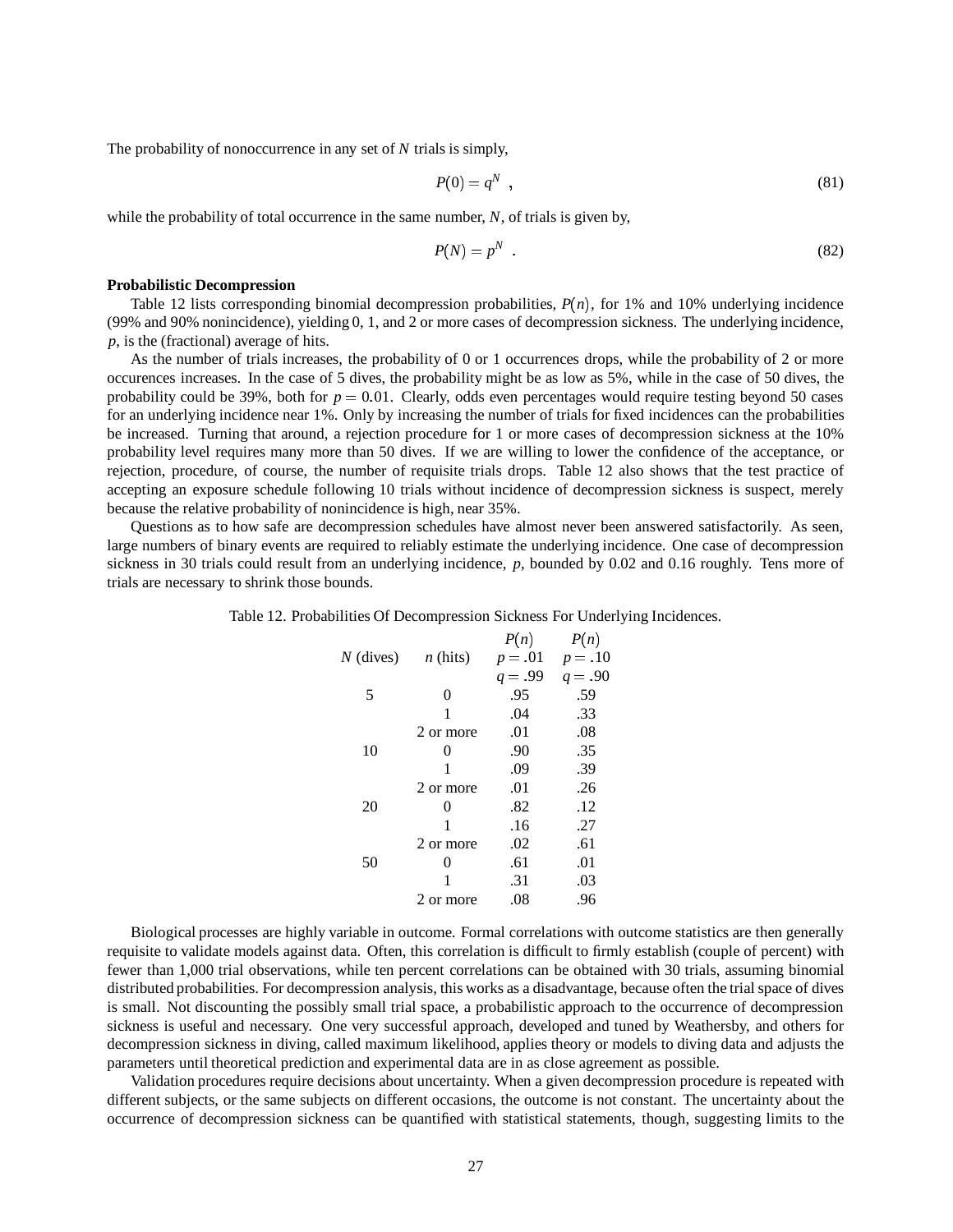validation procedure. For instance, after analyzing decompression incidence statistics for a set of procedures, a table designer may report that the procedure will offer an incidence rate below 5%, with 90% confidence in the statement. Alternatively, the table designer can compute the probability of rejecting a procedure using any number of dive trials, with the rejection criteria any arbitrary number of incidences. As the number of trials increases, the probability of rejecting a procedure increases for fixed incidence criteria. In this way, relatively simple statistical procedures can provide vital information as to the number of trials necessary to validate a procedure with any level of acceptable risk, or the maximum risk associated with any number of incidences and trials.

One constraint usually facing the statistical table designer is a paucity of data, that is, number of trials of a procedure. Data on hundreds of repetitions of a dive profile are virtually nonexistent, excepting bounce diving perhaps. As seen, some 30-50 trials are requisite to ascertain procedure safety at the 10% level. But 30-50 trials is probably asking too much, is too expensive, or generally prohibitive. In that case, the designer may try to employ global statistical measures linked to models in a more complex trial space, rather than a single profile trial space. Integrals of risk parameters, such as bubble number, supersaturation, separated phase, etc., over exposures in time, can be defined as probability measures for incidence of decompression sickness, and the maximum likelihood method then used to extract appropriate constants.

#### **Maximum Likelihood**

We can never measure any physical variable exactly, that is, without error. Progressively more elaborate experimental or theoretical efforts only reduce the possible error in the determination. In extracting parameter estimates from data sets, it is necessary to also try to minimize the error (or data scatter) in the extraction process. A number of techniques are available to the analyst, including the well known maximum likelihood approach.

The measure of any random occurrence, p, can be a complicated function of many parameters,  $x = (x_k, k = 1, K)$ , with the only constraint,

$$
0 \le p(x) \le 1 \tag{83}
$$

for appropriate values of the set, *x*. The measure of nonoccurence, *q*, is then by conservation of probability,

$$
q(x) = 1 - p(x) \tag{84}
$$

over the same range,

$$
0 \le q(x) \le 1 \tag{85}
$$

Multivalued functions,  $p(x)$ , are often constructed, with specific form dictated by theory or observation over many trials or tests. In decompression applications, the parameters, *x*, may well be the bubble-nucleation rate, number of venous gas emboli, degree of supersaturation, amount of pressure reduction, volume of separated gas, ascent rate, or combinations thereof. Parameters may also be integrated in time in any sequence of events, as a global measure, though such measures are more difficult to analyze over arbitrary trial numbers.

The likelihood of any outcome, Φ, of *N* trials is the product of individual measures of the form,

$$
\Phi(n) = p^n q^m = p^n (1 - p)^m \tag{86}
$$

given *n* cases of decompression sickness and *m* cases without decompression sickness, and,

$$
n+m=N \tag{87}
$$

The natural logarithm of the likelihood,Ψ, is easier to use in applications, and takes the form,

$$
\Psi = \ln \Phi = n \ln p + m \ln (1 - p) \tag{88}
$$

and is maximized when,

$$
\frac{\partial \Psi}{\partial p} = 0 \tag{89}
$$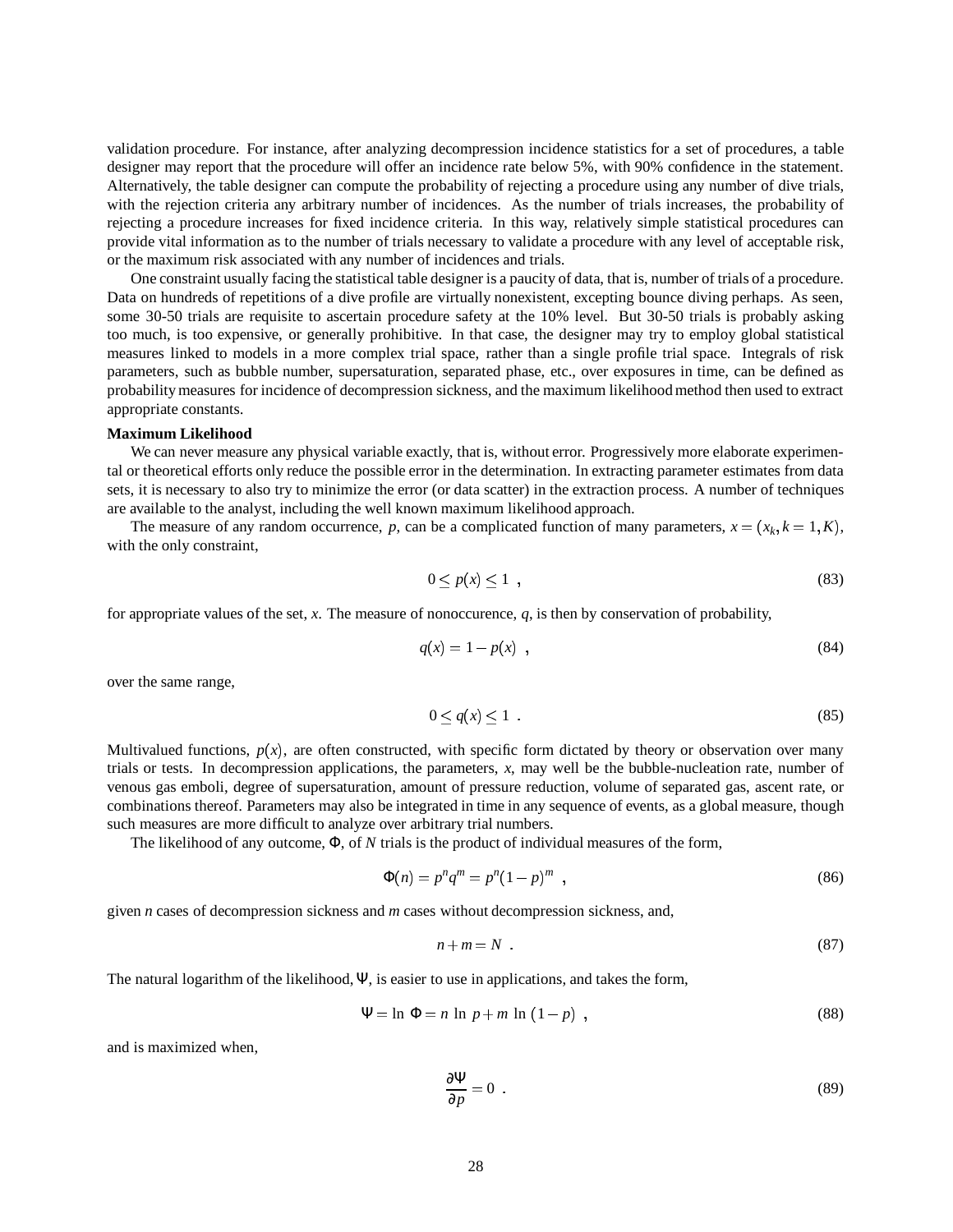In terms of the above, we then must have,

$$
\frac{n}{p} - \frac{m}{1 - p} = 0 \tag{90}
$$

trivially requiring,

$$
p = \frac{n}{n+m} = \frac{n}{N} \tag{91}
$$

$$
1 - p = q = \frac{m}{n + m} = \frac{m}{N} \tag{92}
$$

Thus, the likelihood function is maximized when *p* is the actual incidence rate, and *q* is the actual nonincidence rate. The multivalued probability functions,  $p(x)$ , generalize in the maximization process according to,

$$
\frac{\partial \Psi}{\partial p} = \sum_{k=1}^{K} \frac{\partial \Psi}{\partial x_k} \frac{\partial x_k}{\partial p} = 0 \quad , \tag{93}
$$

satisfied when,

$$
\frac{\partial \Psi}{\partial x_k} = 0 \text{ for } k = 1, K \tag{94}
$$

In application, such constraints are most easily solved on computers, with analytical or numerical methods.

In dealing with a large number of decompression procedures, spanning significant range in depth, time, and environmental factors, an integrated approach to maximum likelihood and risk is necessary. Integral measures,  $p(x, t)$  and  $q(x, t)$ , can be defined over assumed decompression risk,  $\zeta(x, t)$ ,

$$
p(x,t) = 1 - exp\left[-\int_0^t \zeta(x,t')dt'\right],
$$
\n(95)

$$
q(x,t) = exp\left[-\int_0^t \zeta(x,t')dt'\right],
$$
\n(96)

with  $t'$  any convenient time scale, and  $\zeta$  any assumed risk, such as bubble number, saturation, venous emboli count, etc. as mentioned. Employing  $p(x,t)$  and  $q(x,t)$  in the likelihood function, and then maximizing according to the data, permits maximum likelihood estimation of  $\zeta(x,t)$ . Such an approach can be employed in decompression table fabrication, yielding good statistical estimates on incidence rates as a function of exposure factors.

#### **Saturation Bends Probability**

Many factors contribute to bends susceptibility. Age, obesity, temperature, physical condition, alcohol, and cigarettes are a few. Whatever the contributing factors, the distribution of bends depths for saturation exposures has been characterized in terms of the saturation tension, *Q*, and ambient pressure, *P*. by Hills. This characterization is not only of academic interest, but is also useful in assigning formal risk to decompression formats.

The distribution of saturation bends depths,  $\chi$ , fits a Weibull function. This is true for all breathing mixtures, nitrox, heliox, trimix, etc. If cumulative fraction of air bends cases up to *G* is  $\chi$ , the survivor fraction,  $1 - \chi$ , satifies,

$$
\ln\left(1-\chi\right) = -\left[\frac{G-14.3}{25.1}\right]^{4.73} \tag{97}
$$

for cumulative bends probability, χ, the usual integral over bends risk, ζ, as a function of gradient, *G*,

$$
\chi = \int_0^G \zeta(G') dG' \tag{98}
$$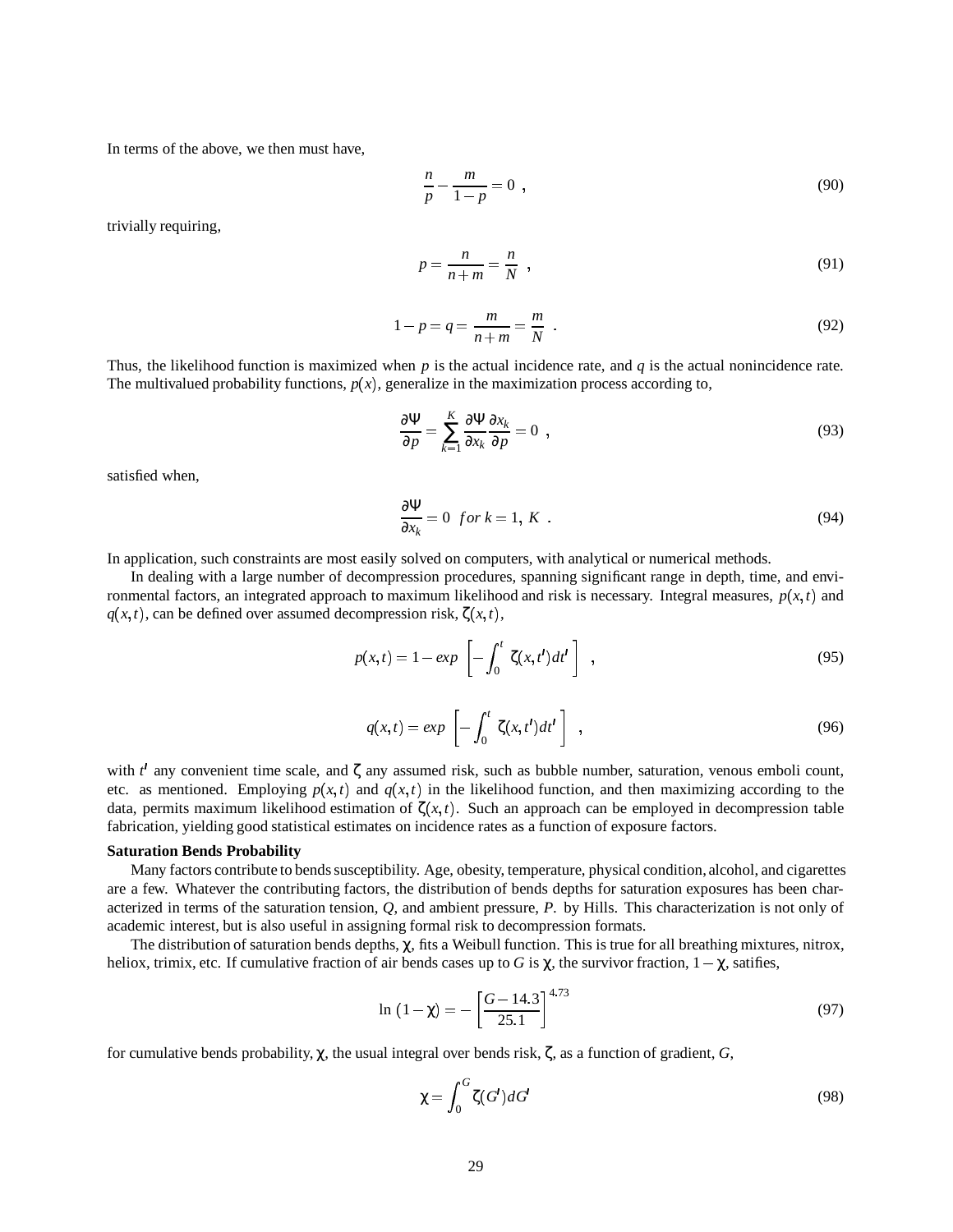with saturation bends gradient, *G*, measured in *f sw*,

$$
G = Q - P \tag{99}
$$

As the gradient grows, the survivor function approaches zero exponentially. The smallest bends gradient is 14.3 *f sw*, which can be contrasted with the average value of 26.5 *f sw*. The root mean square gradient is 27.5 *f sw*. At 27 *f sw*, the survivor fraction is 0.96, while 67% of survivors fall in the range,  $26.5 \pm 7.6$  *f sw*, with 7.6 *f sw* the standard deviation. For gas mixtures other than air, the general form is given by,

$$
\ln(1-\chi) = -\varepsilon \left[ \frac{(P-20.5)}{(P_i-33.0)} - \frac{1}{f_i} \right]^{\delta} \tag{100}
$$

where  $f_i$  is the total volume fraction of inert breathing gases, for  $G = P - P_i$ , and with  $\varepsilon$ ,  $\delta$  constants.

The efficiency of the Weibull distribution in providing a good fit to the saturation data is not surprising. The Weibull distribution enjoys success in reliability studies involving multiplicities of fault factors. It obviously extends to any set of hyperbaric or hypobaric exposure data, using any of the many parameter risk variables described above.

#### **Table And Profile Risks**

A global statistical approach to table fabrication consists of following a risk measure, or factor *p*, throughout and after sets of exposures, tallying the incidence of DCI, and then applying maximum likelihood to the risk integral in time, extracting any set of risk constants optimally over all dives in the maximization procedure. In analyzing air and helium data, Weathersby assigned risk as the difference between tissue tension and ambient pressure divided by ambient pressure. One tissue was assumed, with time constant ultimately fixed by the data in ensuing maximum likelihood analysis. The measure of nonincidence, *q*, was taken to be the exponential of risk integrated over all exposure time,

$$
q(\kappa, \tau) = exp\left[-\int_0^\infty \zeta(\kappa, \tau, t')dt'\right],
$$
\n(101)

$$
\zeta(\kappa,\tau,t') = \kappa \, \frac{p(t') - p_a}{p_a} \tag{102}
$$

with  $\kappa$  a constant determined in the likelihood maximization,  $p_a$  ambient pressure, and  $p(t')$  the instantaneous Haldane tension for tissue with halftime, τ, also determined in the maximization process, corresponding to arbitrary tissue compartments for the exposure data. Other more complex likelihood functions can also employed, for instance, the separated phase volume according to the varying permeability and reduced gradient bubble models,

$$
\zeta(\kappa,\xi,\tau,t') = \kappa \Lambda G(t') \quad , \tag{103}
$$

$$
\Lambda = \left[1 - \frac{r}{\xi}\right] \tag{104}
$$

with Λ the permissible bubble excess, *r* the bubble radius, *G* the bubble diffusion gradient (dissolved-free gas), and κ and ξ constants determined in the fit maximization of the data. Another risk possibility is the tissue ratio,

$$
\zeta(\kappa, \tau, t') = \kappa \, \frac{p(t')}{p_a} \quad , \tag{105}
$$

a measure of interest in altitude diving applications.

Hundreds of air dives were analyzed using this procedure, permitting construction of decompression schedules with 95% and 99% confidence (5% and 1% bends probability). These tables were published by US Navy investigators, and Table 13 tabulates the corresponding nonstop time limits ( $p = 0.05, 0.01$ ), and also includes the standard US Navy (Workman) limits for comparison. Later re-evaluations of the standard set of nonstop time limits estimate a probability rate of 1.25% for the limits. In actual usage, the incidence rates are below 0.001%, because users do not dive to the limits generally.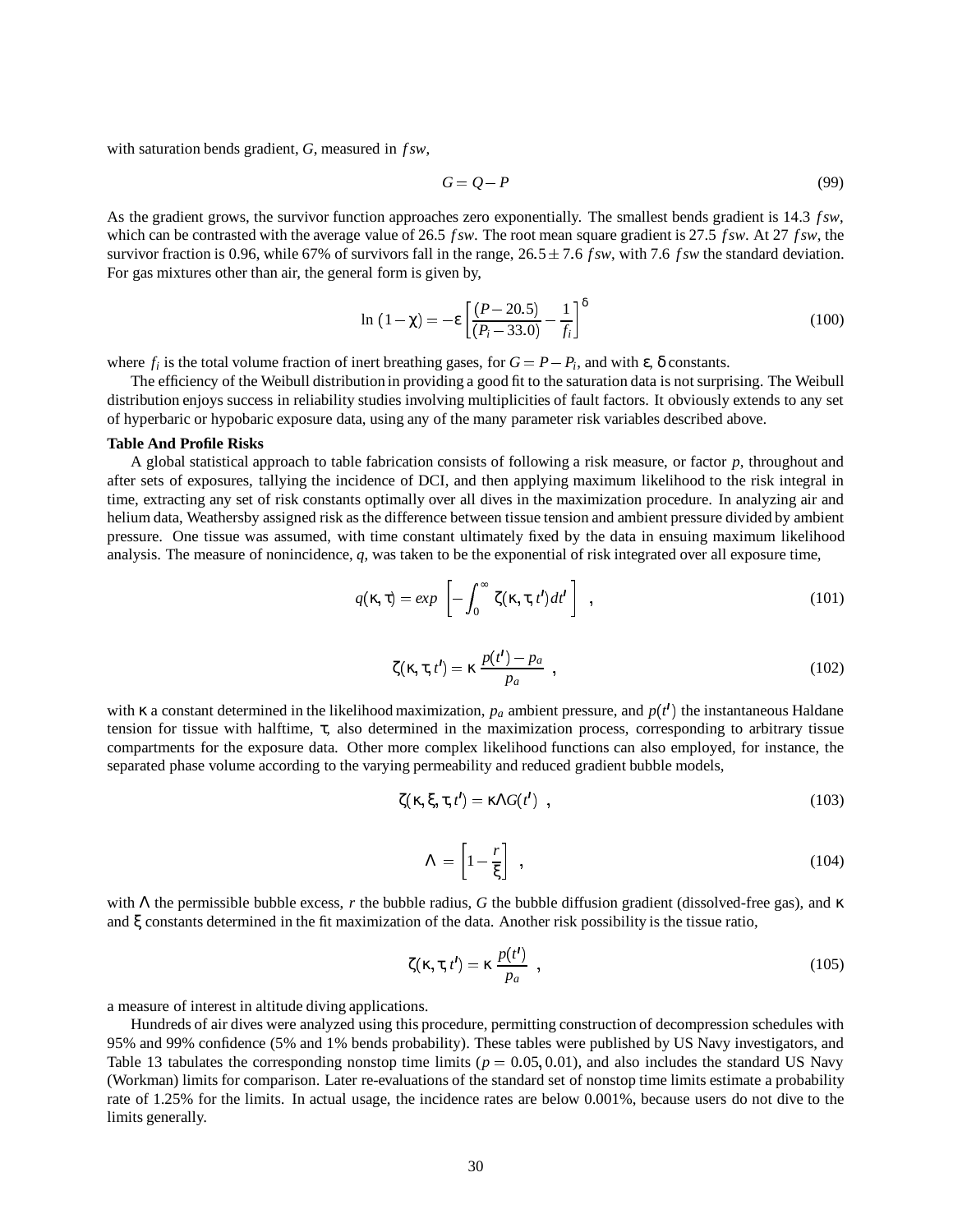| nonstop limit | nonstop limit | nonstop limit  |
|---------------|---------------|----------------|
| $t_n$ (min)   | $t_n$ (min)   | $t_n$ (min)    |
| $P = .05$     | $P = .01$     | <b>US Navy</b> |
| 240           | 170           |                |
| 170           | 100           | 200            |
| 120           | 70            | 100            |
| 80            | 40            | 60             |
| 80            | 25            | 50             |
| 60            | 15            | 40             |
| 50            | 10            | 30             |
| 50            | 8             | 25             |
| 40            | 5             | 20             |
| 40            | 5             | 15             |
| 30            | 5             | 10             |
|               |               |                |

Table 13. Nonstop Time Limits For 1% And 5% DCI Probability.

For the past 10-15 years, a probabilistic approach to assessing risk in diving has been in vogue. Sometimes this can be confusing, or misleading, since definitions or terms, as presented, are often mixed. Also confusing are risk estimates varying by factors of 10 to 1,000, and distributions serving as basis for analysis, also varying in size by the same factors. So, before continuing with a risk analysis of recreational profiles, a few comments are germane.

Any set of statistical data can be analyzed directly, or sampled in smaller chunks. The smaller sets (samples) may or may not reflect the parent distribution, but if the analyst does his work correctly, samples reflecting the parent distribution can be extracted for study. In the case of dive profiles, risk probabilities extracted from sample profiles try to reflect the incidence rate,  $p$ , of the parent distribution ( $N$  profiles, and  $p$  underlying DCI rate). The incidence rate, *p*, is the most important metric, followed by the shape of the distribution in total as measured by the variance, *s*. For smaller sample of profile size,  $K < N$ , we have mean incidences,  $Q$ , for sample incidence rate,  $r$ ,

$$
Q = rK \tag{106}
$$

and variance, *v*,

$$
v = r(1 - r)K\tag{107}
$$

By the central limit theorem, the distribution of sample means, *Q*, is normally distributed about parent (actual) mean, *M*, with variance,  $v = s/K$ . Actually, the distribution of sample means, *Q*, is normally distributed no matter what the distribution of samples. This important fact is the basis for error estimation with establishment of confidence intervals,  $\chi$ , for *r*, with estimates denoted,  $r_{\pm}$ ,

$$
r_{\pm} = r \pm \chi \left[ \frac{s}{K} \right]^{1/2} \tag{108}
$$

$$
0 < \chi < 1\tag{109}
$$

The sample binomial probability,  $B(k)$ , is analogously,

$$
B(k) = \frac{K!}{k! \; j!} r^k (1-r)^j \tag{110}
$$

with  $k + j = K$ , for *k* the number of DCI hits, normalized,

$$
\sum_{k=1}^{K} B(k) = 1 \tag{111}
$$

and with property, if  $K \to \infty$ , then  $B(k) \to 0$ , when,  $r \ll 1$ .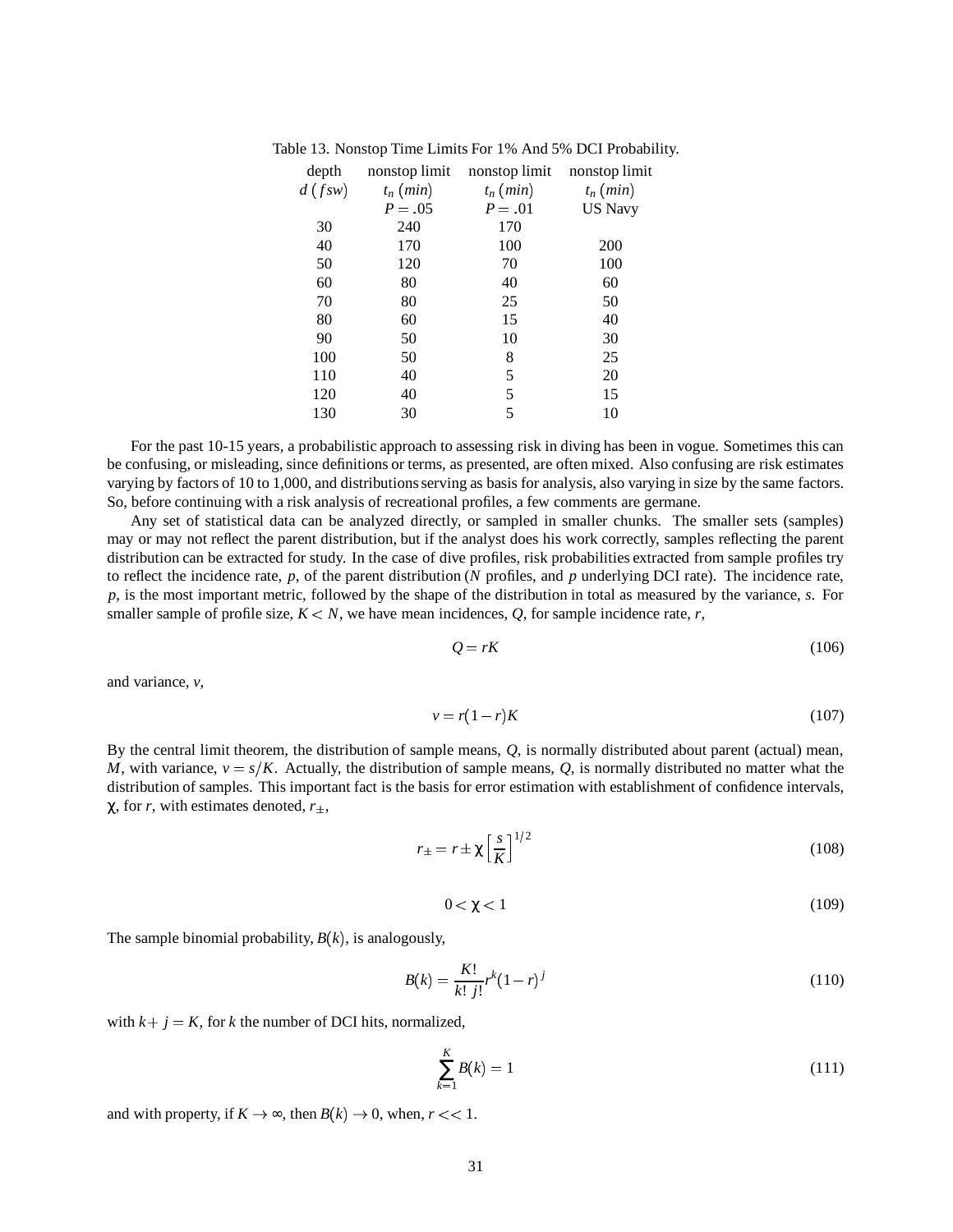For example, if 12 cases of DCI are reported in a parent set of 7,896 profiles, then,

$$
N = 7896\tag{112}
$$

$$
p = \frac{12}{7896} = .0015\tag{113}
$$

Smaller samples might be used to estimate risk, via sample incidence, *r*, with samples possibly chosen to reduce computer processing time, overestimate *p* for conservancy sake, focus on a smaller subregion of profiles, or any other reason. Thus, one might nest all 12 DCI incidence profiles in a smaller sample,  $K = 1,000$ , so that the sample risk,  $r = 12/1,000 = 0.012$ , is larger than p. Usually though the analyst wishes to mirror the parent distribution in the sample. If the parent is a set of benign, recreational, no decompression, no multiday dive profiles, and the sample mirrors the parent, then both risks, *p* and *r*, are are reasonably true measures of actual risk associated with recreational diving. If sample distributions chosen are not representative of the class of diving performed, risk estimates are not trustworthy. For instance, if a high risk set of mixed gas decompression profiles were the background against which recreational dive profiles were compared, all estimates would be skewed and faulty (actually underestimated in relative risk, and overestimated in absolute risk). For this parent set, *N* is large, *p* is small, with mean,  $M = pN = 0.0015 \times 7896 = 12$ , and the applicable binomial statistics smoothly transition to Poisson representation, convenient for logarithmic and covariant numerical analysis (on a computer). Additionally, any parent set may be a large sample of a megaset, so that *p* is itself an estimate of risk in the megaset.

Turns out that our parent distribution above is just that, a subset of larger megaset, namely, the millions and millions of recreational dives performed and logged over the past 30 years, or so. The above set of profiles was collected in training and vacation diving scenarios. The set is recreational (no decompression, no multiday, light, benign) and representative, with all the distribution metrics as listed. For reference and perspective, sets of recreational profiles collected by others (Gilliam, NAUI, PADI, YMCA, DAN) are similar in context, but larger in size, *N*, and smaller in incidence rate, *p*. Data and studies reported by many sources quote,  $N > 1,000,000$ , with,  $p < 0.00001 = 0.001\%$ . Obviously our set has higher rate, *p*, though still nominally small, but the same shape. So our estimates will be liberal (overestimate risk).

To perform risk analysis, a risk estimator need be employed. For diving, dissolved gas and phase estimators are useful. Two, detailed earlier, are used here. First is the dissolved gas supersaturation ratio, historically coupled to Haldane models, φ,

$$
\phi = \kappa \, \frac{p - \lambda p_a}{p_a} \tag{114}
$$

and second,  $\psi$ , is the separated phase, invoked by phase models,

$$
\Psi = \gamma \left[ 1 - \frac{r}{\xi} \right] G \tag{115}
$$

For simplicity, the asymptotic exposure limit is used in the likelihood integrals for both risk functions,

$$
1 - r(\kappa, \lambda) = exp\left[-\int_0^\infty \phi(\kappa, \lambda, t) dt\right]
$$
\n(116)

$$
1 - r(\gamma, \xi) = exp\left[-\int_0^\infty \psi(\gamma, \xi, t) dt\right]
$$
\n(117)

with  $hit - no hit$ , likelihood function,  $\Omega$ , of form,

$$
\Omega = \prod_{k=1}^{K} \Omega_k \tag{118}
$$

$$
\Omega_k = r_k^{\delta_k} (1 - r_k)^{1 - \delta_k} \tag{119}
$$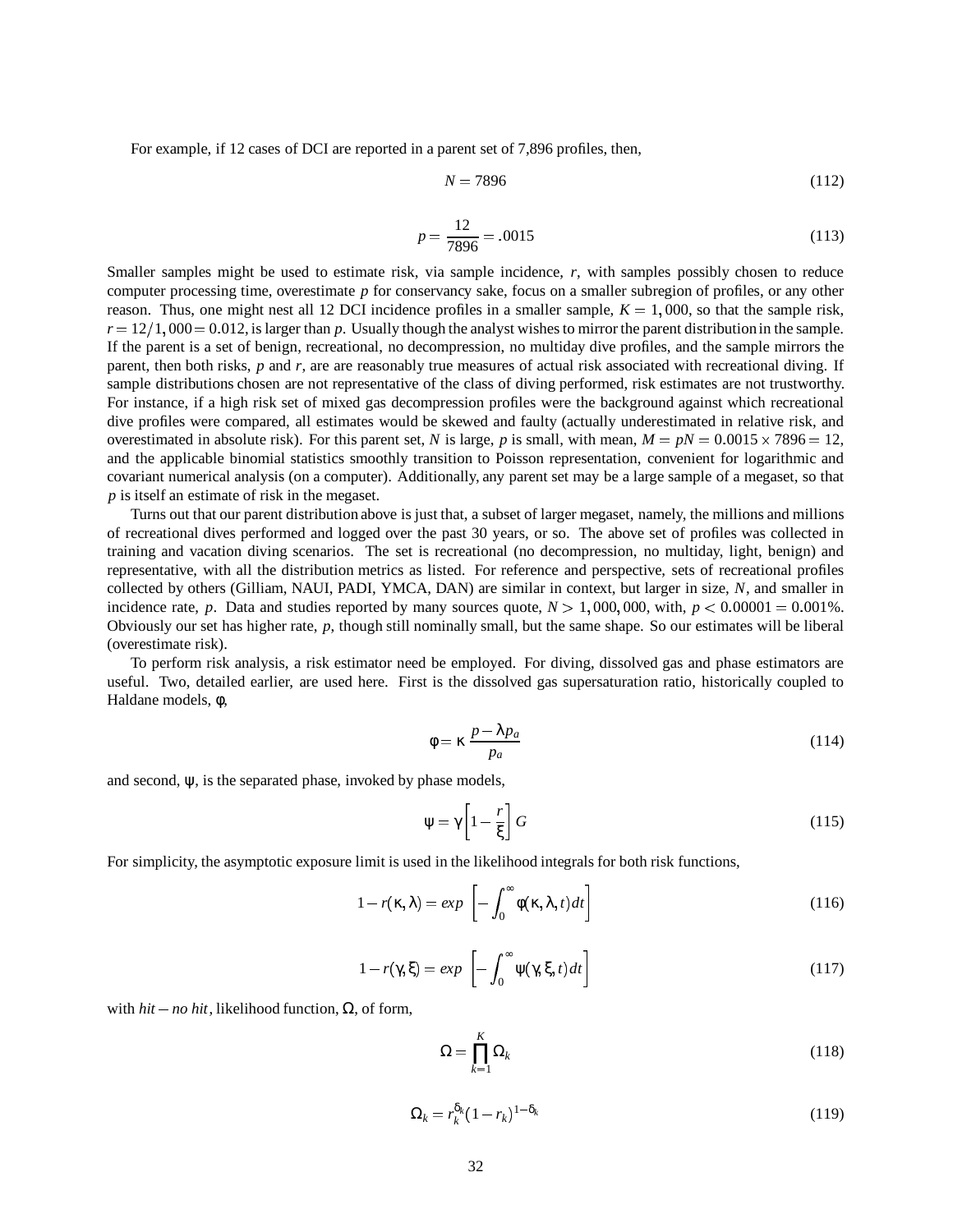where,  $\delta_k = 0$  if DCI does not occur in profile, *k*, or,  $\delta_k = 1$  if DCI does occur in profile, *k*. To estimate κ, λ, γ, and ξ in maximum likelihood, a modified Levermore-Marquardt algorithm is employed (*SNLSE*, Common Los Alamos Applied Mathematical Software Library), just a nonlinear least squares data fit to an arbitrary function (minimization of variance over *K* datapoints here), with *L*1 error norm. Additionally, using a random number generator for profiles across 1,000 parallel SMP (Origin 2000) processors at LANL, we construct 1,000 subsets, with  $K = 2,000$  and  $r = 0.006$ , for separate likelihood regression analysis, averaging  $\kappa$ ,  $\lambda$ ,  $\gamma$ , and  $\xi$  by weighting the inverse variance.

For recreational diving, both estimators are roughly equivalent, because little dissolved gas has separated into free phases (bubbles). Analysis shows this true for all cases examined, in that estimated risks for both overlap at the 95% confidence level. The only case where dissolved gas and phase estimators differ (slightly here) is within repetitive diving profiles. The dissolved gas estimator cues on gas buildup in the slow tissue compartments (staircasing for repets within an hour or two), while the phase estimator cues on bubble gas diffusion in the fast compartments (dropping rapidly over hour time spans). This holding true within all recreational diving distributions, we proceed to the risk analysis.

Nonstop limits (NDLs), denoted *tn* as before, from the US Navy, PADI, and NAUI Tables, and those employed by the Oceanic decometer provide a set for comparison of relative DCI risk. Listed below in Table 14 are the NDLs and corresponding risks,  $r_n$ , for the profile, assuming ascent and descent rates of 60  $f_{sw/min}$  (no safety stops). Haldane and RGBM estimates vary little for these cases, and only the phase estimates are included.

| 10010 1 1. ROK Dollingto I of Tarloup IND Db. |                           |                            |                            |                        |  |  |
|-----------------------------------------------|---------------------------|----------------------------|----------------------------|------------------------|--|--|
| d(fsw)                                        | <b>USN</b><br>$t_n$ (min) | <b>PADI</b><br>$t_n$ (min) | <b>NAUI</b><br>$t_n$ (min) | Oceanic<br>$t_n$ (min) |  |  |
|                                               |                           |                            |                            |                        |  |  |
| 35                                            | 310 (4.3%)                | 205 (2.0%)                 |                            | 181 (1.3%)             |  |  |
| 40                                            | 200 (3.1%)                | 140 (1.5%)                 | 130 (1.4%)                 | 137 (1.5%)             |  |  |
| 50                                            | $100(2.1\%)$              | 80 (1.1%)                  | $80(1.1\%)$                | $80(1.1\%)$            |  |  |
| 60                                            | 60(1.7%)                  | 55 (1.4%)                  | 55 (1.4%)                  | 57(1.5%)               |  |  |
| 70                                            | $50(2.0\%)$               | 40 (1.2%)                  | 45 (1.3%)                  | 40 (1.2%)              |  |  |
| 80                                            | $40(2.1\%)$               | $30(1.3\%)$                | 35(1.5%)                   | $30(1.3\%)$            |  |  |
| 90                                            | $30(2.1\%)$               | $25(1.5\%)$                | $25(1.5\%)$                | 24 (1.4%)              |  |  |
| 100                                           | $25(2.1\%)$               | 20 (1.3%)                  | $22(1.4\%)$                | 19 (1.2%)              |  |  |
| 110                                           | $20(2.2\%)$               | $13(1.1\%)$                | $15(1.2\%)$                | $16(1.3\%)$            |  |  |
| 120                                           | $15(2.0\%)$               | 13 (1.3%)                  | 12 (1.2%)                  | $13(1.3\%)$            |  |  |
| 130                                           | 10(1.7%)                  | 10(1.7%)                   | $8(1.3\%)$                 | 10(1.7%)               |  |  |
|                                               |                           |                            |                            |                        |  |  |

#### Table 14. Risk Estimates For Various NDLs.

Risks are internally consistent across NDLs at each depth, and agree with the US Navy assessments in Table 2. Greatest underlying and binomial risks occur in the USN shallow exposures. The PADI, NAUI, and Oceanic risks are all less than 2% for this set, thus binomial risks for single DCI incidence are less than 0.02%. PADI and NAUI have reported that field risks (*p*) across all exposures are less than 0.001%, so considering their enviable track record of diving safety, our estimates are liberal. Oceanic risk estimates track as the PADI and NAUI risks, again, very safely.

Next, the analysis is extended to profiles with varying ascent and descent rates, safety stops, and repetitive sequence. Table 15 lists nominal profiles (recreational) for various depths, exposure and travel times, and safety stops at 5 *msw*. DCI estimates, *r*, are tabulated for both dissolved gas supersaturation ratio (ZHL) and bubble number excess (RGBM) risk functions.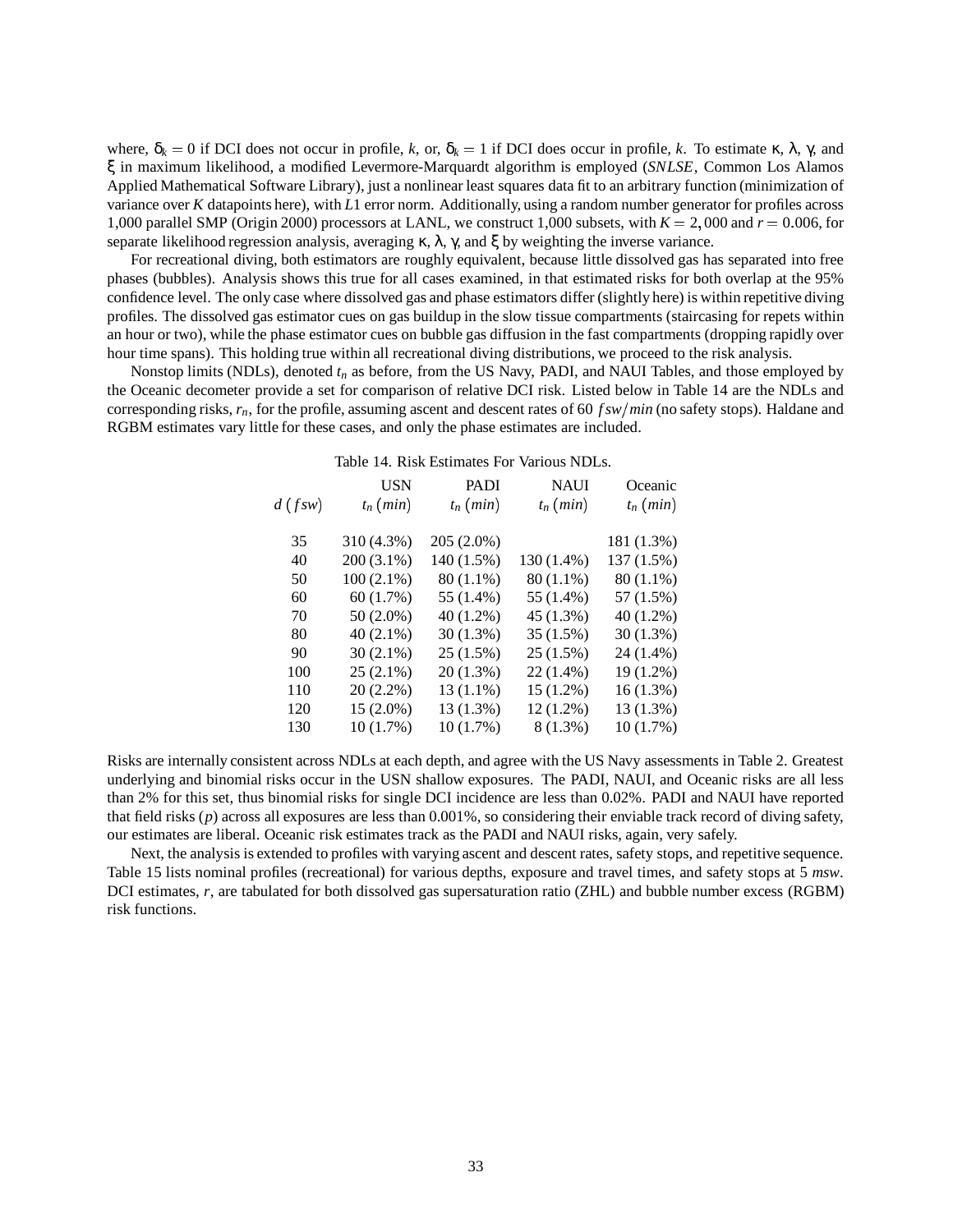| profile                           | descent rate | ascent rate | safety stop                   | r           | r          |
|-----------------------------------|--------------|-------------|-------------------------------|-------------|------------|
| (depth/min)                       | (msw/min)    | (msw/min)   | (depth/min)                   | <b>RGBM</b> | <b>ZHL</b> |
| $14$ msw/38 min                   | 18           | 9           | $5 \,$ msw/ $3 \,$ min        | .0034       | .0062      |
| $19$ msw/38 min                   | 18           | 9           | $5 \text{ msw/}3 \text{ min}$ | .0095       | .0110      |
| $37$ msw/17 min                   | 18           | 9           | $5 \text{ msw/}3 \text{ min}$ | .0165       | .0151      |
| $18 \,$ msw/31 min                | 18           | 9           | $5 \text{ msw/}3 \text{ min}$ | .0063       | .0072      |
|                                   | 18           | 9           |                               | .0088       | .0084      |
|                                   | 18           | 18          |                               | .0101       | .0135      |
|                                   | 18           | 18          | $5 \,$ msw/ $3 \,$ min        | .0069       | .0084      |
| $17$ msw/32 min<br>SI 176 min     | 18           | 9           | $5 \text{ msw/}3 \text{ min}$ |             |            |
| $13$ msw/37 min<br>$SI$ 174 $min$ | 18           | 9           | $5 \text{ msw/}3 \text{ min}$ |             |            |
| $23$ msw/17 min                   | 18           | 18          | $5 \,$ msw/ $3 \,$ min        | .0127       | .0232      |

Table 15. Dissolved And Separated Phase Risk Estimates For Nominal Profiles.

The ZHL (Buhlmann) NDLs and staging regimens are widespread across decompression meters presently, and are good representation for Haldane risk analysis. The RGBM is newer and more modern (and more physically correct), and is coming online in decometers and associated software. For recreational exposures, the RGBM collapses to a Haldane dissolved gas algorithm. This is reflected in the risk estimates above, where estimates for both models differ little.

Simple comments hold for the analyzed profile risks. The maximum relative risk is 0.0232 for the 3 dive repetitive sequence according to the Haldane dissolved risk estimator. This translates to .2% binomial risk, which is comparable to the maximum NDL risk for the PADI, NAUI, and Oceanic NDLs. Again, this type of dive profile is common, practiced daily on liveaboards, and benign. According to Gilliam, the absolute incidence rate for this type of diving is less than 0.02%. Again, our figures overestimate risk.

Effects of slower ascent rates and safety stops are noticeable at the 0.25% to 0.5% level in relative surfacing risk. Safety stops at 5 *m* for 3 *min* lower relative risk an average of 0.3%, while reducing the ascent rate from 18 *msw*/*min* to 9 *msw*/*min* reduces relative risk an average of 0.35%.

Staging, NDLs, and other contraints imposed by decometer algorithms are entirely consistent with acceptable and safe recreational diving protocols. The estimated absolute risk associated across all ZHL NDLs and diver staging regimens analyzed herein is less than .232%, and is probably much less in actual practice. That is, we use  $p = 0.006$ , and much evidence suggests  $p < 0.0001$ , some ten times safer.

Implicit in such formulations of risk tables are the assumptions that a decompression stress is more likely to produce symptoms if it is sustained in time, and that large numbers of separate events may culminate in the same probability after time integration. Though individual schedule segments may not be replicated enough to offer total statistical validation, categories of predicted safety can always be grouped within subsets of corroborating data. Since the method is general, any model parameter or meaningful index, properly normalized, can be applied to decompression data, and the full power of statistical methods employed to quantify overall risk. While powerful, such statistical methods are neither deterministic nor mechanistic, and cannot predict on first principles. But as a means to table fabrication with quoted risk, such approaches offer attractive pathways for analysis.

Validation of schedules and tables can be effected by a set of procedures based on statistical decompression analysis:

- 1. select or construct a measure of decompression risk, or a probabilistic model;
- 2. evaluate as many dives as possible, and especially those dives similar in exposure time, depth, and environmental factors;
- 3. conduct limited testing if no data is available;
- 4. apply the model to the data using maximum likelihood;
- 5. construct appropriate schedules or tables using whatever incidence of decompression sickness is acceptable;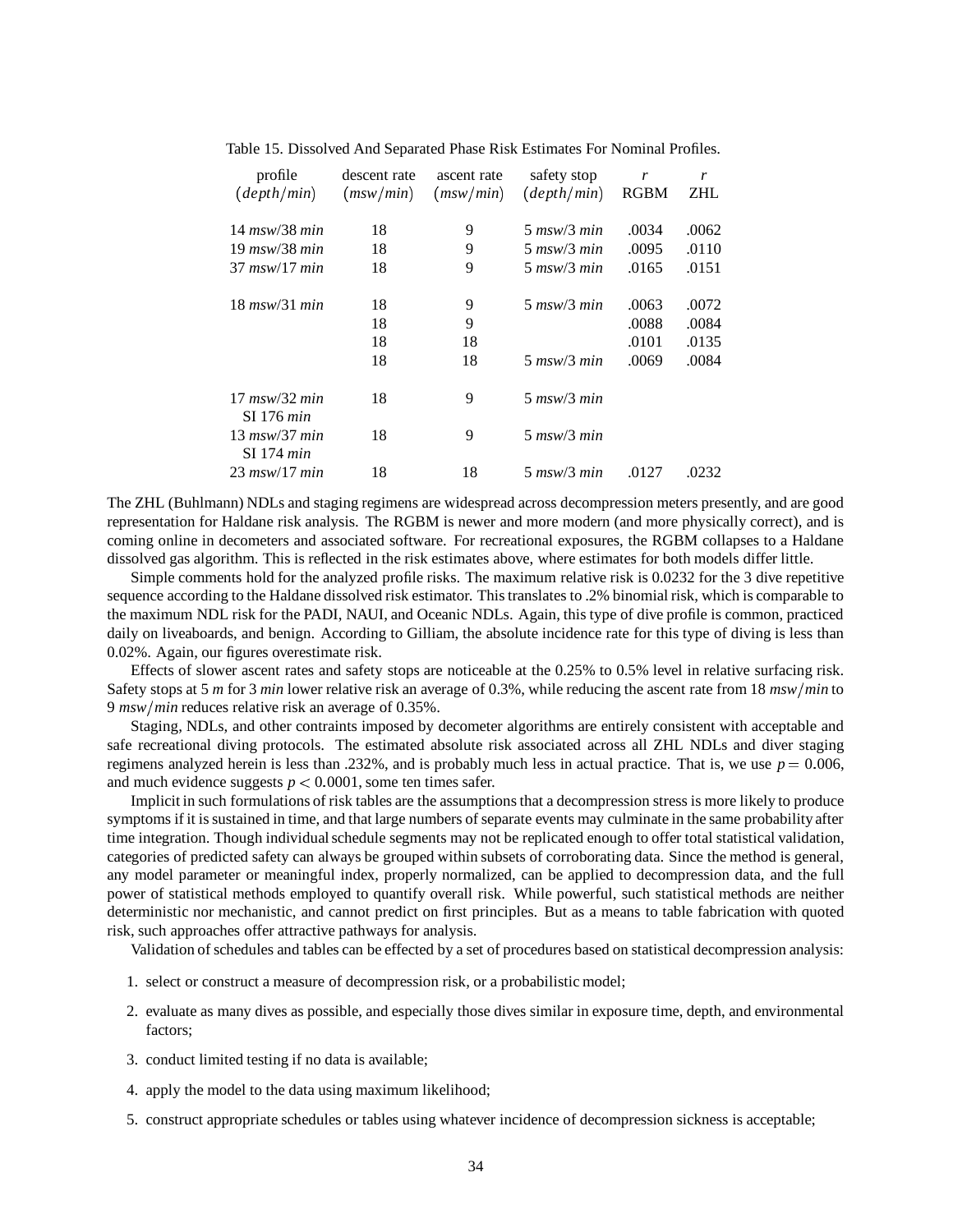6. release and then collect profile statistics for final validation and tuning.

Questions of what risk is acceptable to the diver vary. Sport and research divers would probably opt for very small risk (0.01% or less), while military and commercial divers might live with higher risk (1%), considering the nearness of medical attention in general. Many factors influence these two populations, but fitness and acclimatization levels would probably differ considerably across them. While such factors are difficult to fold into any table exercise or analysis, the simple fact that human subjects in dive experiments exhibit higher incidences during testing phases certainly helps to lower the actual incidence rate in the field, noted by Bennett and Lanphier.

# **Reduced Gradient Bubble Model Validation And Testing**

Models need validation and testing. Often, strict chamber tests are not possible, economically nor otherwise, and algorithms employ alternate benchmarks and regimens to underscore viability. The following are some supporting the RGBM phase model and (released) nitrox, heliox, and trimix diving tables:

- 1. counterterror and countermeasures (LANL) exercises have used the RGBM (full up iterative deep stop version) for a number of years, logging some 645 dives on mixed gases (trimix, heliox, nitrox) without incidence of DCI – 35% were deco dives, and 25% were repets (no deco) with at least 2 hr SIs, and in the forward direction (deepest dives first);
- 2. NAUI Technical Diving has been diving the deep stop version for the past 5 yrs, some estimated 3005 dives, on mixed gases down to 250 *f sw*, without a single DCI hit. Some 15 divers, Fall of 1999, in France used the RGBM to make 2 mixed gas dives a day, without mishap, in cold water and rough seas;
- 3. modified RGBM recreational algorithms (Haldane imbedded with bubble reduction factors limiting reverse profile, repetitive, and multiday diving), as coded into SUUNTO, ABYSS, Plexus, HydroSpace decometers, lower an already low DCI incidence rate of approximately 1/10,000 or less. More RGBM decompression meters, including mixed gases, are in the works (3 not named at this time);
- 4. a cadre of divers and instructors in mountainous New Mexico, Utah, and Colorado have been diving the modified (Haldane imbedded again) RGBM at altitude, an estimated 350 dives, without peril. Again, not surprising since the altitude RGBM is slightly more conservative than the usual Cross correction used routinely up to about 8,000 ft elevation, and with estimated DCI incidence less than 1/10,000;
- 5. within decometer implementations of the RGBM, not a single DCI hit has been reported in nonstop and multidiving categories, beyond 20,000 dives or more, up to now;
- 6. some extreme 40 -50 chamber tests for mixed gas RGBM have been works, and less stressful exposures will be addressed shortly – extreme here means 300 *f sw* and beyond;
- 7. probabilistic decompression analysis of some selected RGBM profiles, calibrated against similar calculations of the same profiles by Duke, help validate the RGBM on a computational basis , suggesting that the RGBM has no more theoretical risk than other bubble or dissolved gas models (Weathersby, Vann, Gerth methodology at USN and Duke).
- 8. all divers and instructors using RGBM decometers, tables, or NET software have been advised to report individual profiles to DAN Project Dive Exploration (Vann, Gerth, Denoble and many others at Duke);
- 9. ABYSS is a NET sotware package that offers the modified RGBM (folded over the Buhlmann ZHL) and soon the full up, deep stop version for any gas mixture, has a fairly large contingent of tech divers already using the RGBM and has not received any reports of DCI, something near 3400 dives;
- 10. outside of proprietary (commercial) and RGBM Tables, mixed gas tables are a smorgasboard of less applicable Haldane dynamics and discretionary stop insertions, as witnessed by the collective comments of a very vocal and extremely competent, experienced technical diving community.

Because DCI is binomially distributed in incidence probability, many trials are often needed (or other close profiles) to fully validate any model at the 1% level. Additionally, full validation requires DCI incidences, the higher the number, the better, contrary to desired dive outcomes.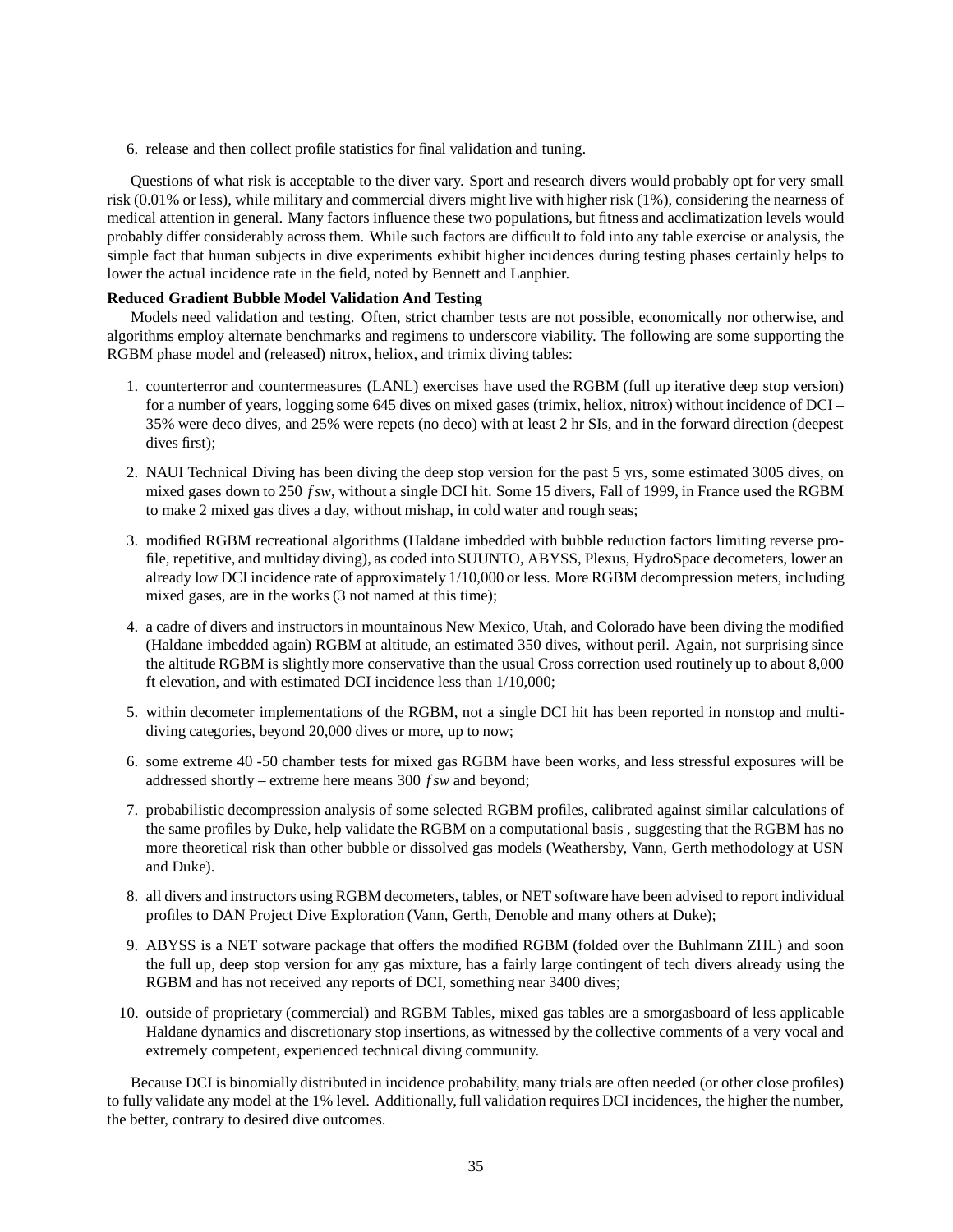# **OXYGEN DOSE AND TOXICITY**

# **High Pressure Oxygen**

Decompression sickness could be avoided by breathing just pure oxygen. And the usage of higher concentrations of oxygen in breathing mixtures not only facilitates metabolic function, but also aids in the washout of inert gases such as nitrogen and helium. Despite the beneficial effects of breathing oxygen at higher concentrations, oxygen proves to be toxic in excessive amounts, and over cumulative time intervals. Too little oxygen is equally detrimental to the diver. As discussed, limits to oxygen partial pressures in breathing mixtures range, 0.16 *atm* to 1.6 *atm*, roughly, but symptoms of hypoxia and hyperoxia are dose dependent. Or, in other words, symptom occurences depend on oxygen partial pressures and exposure times, just like inert gas decompression sickness. The mixed gas diver needs to pay attention not only to helium and nitrogen in staged decompression, but also cumulative oxygen exposure over the dive, and possibe underexposure on oxygen depleted breathing mixtures.

The neurotoxic actions of high pressure oxygen are thought to relate directly to biochemical oxidation of enzymes, either those linked to membrane permeability or metabolic pathways. The list below is not exhaustive, but includes the following mechanisms:

- 1. the inability of blood to remove carbon dioxide from tissue when hemoglobin is oxygen saturated;
- 2. inhibition of enzymes and coenzymes by lipid peroxides;
- 3. increased concentration of chemical free radicals which attack cells:
- 4. oxidation of membranes and structural deterioration reducing electrical permeability for neuron activation:
- 5. direct oxygen attack on smooth muscle fibres;
- 6. oxygen induced vasoconstriction in arterioles;
- 7. elevation of brain temperature due to lack of replacement of oxygen by carbon dioxide in hemoglobin;
- 8. and, simple chemical kinetic redistribution of cellular carbon dioxide and oxygen with high surrounding oxygen tensions.

Fortunately for the diver, there are ways to avoid complications of hyperoxia. Careful attention to dose (depth-time) limitations for oxygen exposures is needed.

Despite the multiplicity and complexity of the above, limits for safe oxygen exposure are reasonably defined. Table 6 below lists NOAA CNS oxygen exposure time limits,  $t<sub>x</sub>$ , for corresponding oxygen partial pressures,  $p<sub>O<sub>2</sub></sub>$ . Below 0.5 *atm*, oxygen toxicity (CNS or pulmonary) is not really a problem.

| $p_O$ , $(atm)$ | $t_x$ (min) | oxygen partial pressure oxygen time limit oxygen tolerance (OTU)<br>$\Upsilon$ ( <i>min</i> ) |
|-----------------|-------------|-----------------------------------------------------------------------------------------------|
| 1.6             | 45          | 87                                                                                            |
| 1.5             | 120         | 213                                                                                           |
| 1.4             | 150         | 244                                                                                           |
| 1.3             | 180         | 266                                                                                           |
| 1.2             | 210         | 278                                                                                           |
| 1.1             | 240         | 279                                                                                           |
| 1.0             | 300         | 300                                                                                           |
| 0.9             | 360         | 299                                                                                           |
| 0.8             | 450         | 295                                                                                           |
| 0.7             | 570         | 266                                                                                           |
| 0.6             | 720         | 189                                                                                           |
|                 |             |                                                                                               |

#### Table 6. Oxygen Dose-Time Limits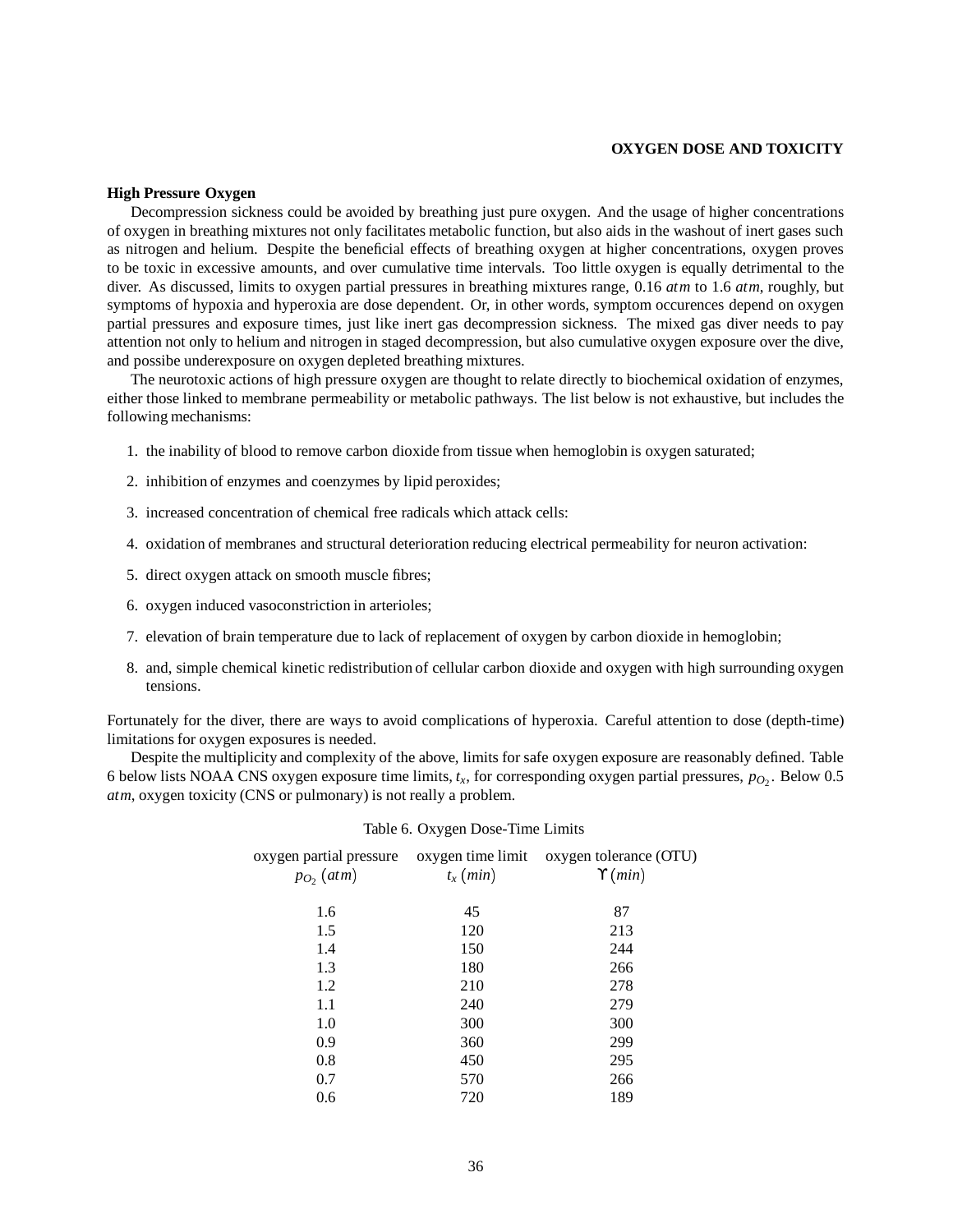The data in Table 6 is easily fitted to a dose time curve, using least squares, yielding,

$$
t_x = \exp\left[\frac{3.0 - p_{O_2}}{.36}\right] = 4160 \exp\left(-2.77p_{O_2}\right) \tag{120}
$$

or, equivalently,

$$
p_{O_2} = 3.0 - .36 \ln(t_x) \tag{121}
$$

in the same units, that is  $p_{O_2}$  and  $t_x$  in  $atm$  and  $min$  respectively. The last column tabulates a pulmonary exposure dose, ϒ, for divers, called the oxygen tolerance unit (OTU), developed by Lambertsen and coworkers at the University of Pennsylvania. Formally, the oxygen tolerance, ϒ, is given by,

- 1. maintain single dive OTUs below 1440 *min* on the liberal side, or allow for 690 *min* of that as possible full DCI recompression treatment on the conservative side, that is, 750 *min*;
- 2. maintain repetitive total dive OTUs below 300 *min*.

The expression is applied to each and all segments of a dive, and summed accordingly for total OTUs, and then benchmarked against the 750 *min* or 300 *min* rough rule. The 750 *min* and 300 *min* OTU rules are not cast in stone in the diving community, and 10% to 25% variations are common, in both conservative and liberal directions. Figure 2 depicts the depth-time relationships for oxygen dose. Formally, for multiple exposures (multilevel, deco, repetitive), the cumulative OTU, Y, is the sum of segment doses,  $Y_n$ , with segment times,  $t_n$ , and partial oxygen pressures,  $p_{nO}$ , at each  $n^{th}$  segment,

$$
\Upsilon = \sum_{n=1}^{N} \Upsilon_n = \sum_{n=1}^{N} \left[ \frac{p_{nO_2} - 0.5}{0.5} \right]^{0.83} t_n \tag{122}
$$

for *N* segments. For exceptional and multiple exposures, the USN and University of Pennslyvania suggest the CNS limits summarized in Table 7, where for multiple exposures,  $N$ , and segment times,  $t_{x_n}$ ,

$$
T_x = \sum_{n=1}^{N} t_{x_n} \tag{123}
$$

| oxygen partial pressure single exposure multiple exposures<br>$p_O$ , $(atm)$ | $t_x$ (min) | $T_x$ (min) |
|-------------------------------------------------------------------------------|-------------|-------------|
| 2.0                                                                           | 30          |             |
| 1.9                                                                           | 45          |             |
| 1.8                                                                           | 60          |             |
| 1.7                                                                           | 75          |             |
| 1.6                                                                           | 120         | 15          |
| 1.5                                                                           | 150         | 180         |
| 1.4                                                                           | 180         | 180         |
| 1.3                                                                           | 240         | 210         |
| 1.2                                                                           | 270         | 240         |
| 1.1                                                                           | 300         | 270         |
| 0.9                                                                           | 360         | 360         |
| 0.8                                                                           | 450         | 450         |
| 0.7                                                                           | 570         | 570         |
| 0.6                                                                           | 720         | 720         |
|                                                                               |             |             |

| Table 7. Oxygen Exceptional Exposure Time Limits |  |  |  |  |
|--------------------------------------------------|--|--|--|--|
|                                                  |  |  |  |  |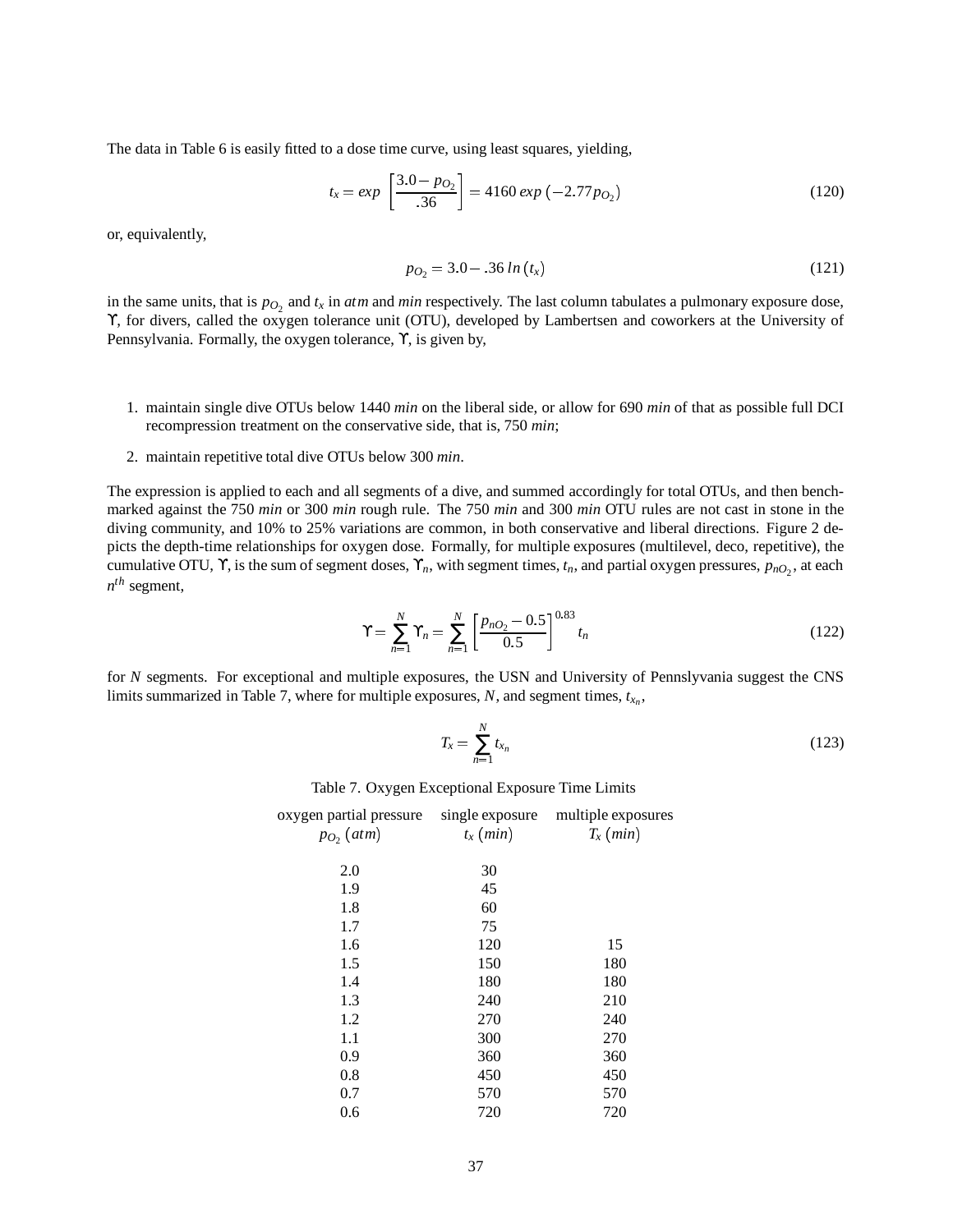Note the severe reduction in multiple oxygen exposure time at 1.6 *atm* in Table 7. For this reason, technical divers generally restrict mixed gas diving exposures to  $p_{O_2} \leq 1.6$  *atm* throughout any sequence of dives.

A similar toxicity unit, Φ, initially introduced by Lambertsen and called the unit pulmonary toxicity dose (UPTD) is closely related to the OTU,  $\Upsilon$ , and is given by,

$$
\Phi = \left[\frac{p_{O_2} - 0.5}{0.5}\right]^{1.2} t \tag{124}
$$

and weights oxygen partial pressures more than time in dose estimates. Both are employed in the diving community as useful oxygen depth-time limiters.

For the diver, all the foregoing translates into straightforward oxygen management protocols for both CNS and pulmonary toxicity. They are similar to inert gas management, but individual susceptibilities to oxygen seem to vary more widely, though reported statistics are more scattered. Consider CNS oxygen management first, using the CNS clock as it is popularly termed, and then pulmonary oxgen management, using the OTU as described.

### **CNS Toxicity Management**

The various oxygen time limits, *tx*, tabulated in the Tables above, obviously bound exposures, *t*, at oxygen partial pressure, *pO*<sup>2</sup> . Converting the exposure time to a fraction of the limit, Ξ*n*, we can define a CNS oxygen clock, Ξ, that is over *N* exposure levels,

$$
\Xi = \sum_{n=1}^{N} \Xi_n \tag{125}
$$

where,

$$
\Xi_n = \frac{t_n}{t_{xn}}\tag{126}
$$

for exposure time, *tn*, at level, *n*, with oxygen time limit, *txn*. Tabulating Ξ is most easily done by a computer. The prescription might be, depending on degree of conservatism,

$$
0.7 \le \Xi \le 1.3\tag{127}
$$

and where  $\Xi = 1$  is the nominal choice. The fit equation for  $p_{O_2}$  and  $t_x$  suffices to range estimates of  $\Xi$  across all depths.

For repetitive dives, a surface interval penalty, similar to the nitrogen penalty in the USN Tables, can be levied for oxygen. A 90 *min* halftime is employed today, that is, the decay constant for residual oxygen CNS management,  $λ<sub>O</sub>$ , is,

$$
\lambda_{O_2} = \frac{0.693}{90} = 0.0077 \text{ min}^{-1} \tag{128}
$$

For surface interval, *t*, initial CNS clock, Ξ*i*, and for 90 *min* folding time, the penalty (or residual) CNS clock, Ξ, is simply,

$$
\Xi = \Xi_i \exp(-0.0077t) \tag{129}
$$

The residual value is added to the planned repetitive dive additively, just like nitrogen penalty bottom time.

#### **Pulmonary Toxicity Management**

Pulmonary oxygen toxicity, ϒ, follows a similar management scheme. As described, the total exposure, ϒ, is the sum of interval exposures, ϒ*n*,

$$
\Upsilon = \sum_{n=1}^{N} \Upsilon_n = \sum_{n=1}^{N} \left[ \frac{p_{nO_2} - 0.5}{0.5} \right]^{0.83} t_n \tag{130}
$$

and is limited,

$$
300 \ min \leq \Upsilon \leq 750 \ min \tag{131}
$$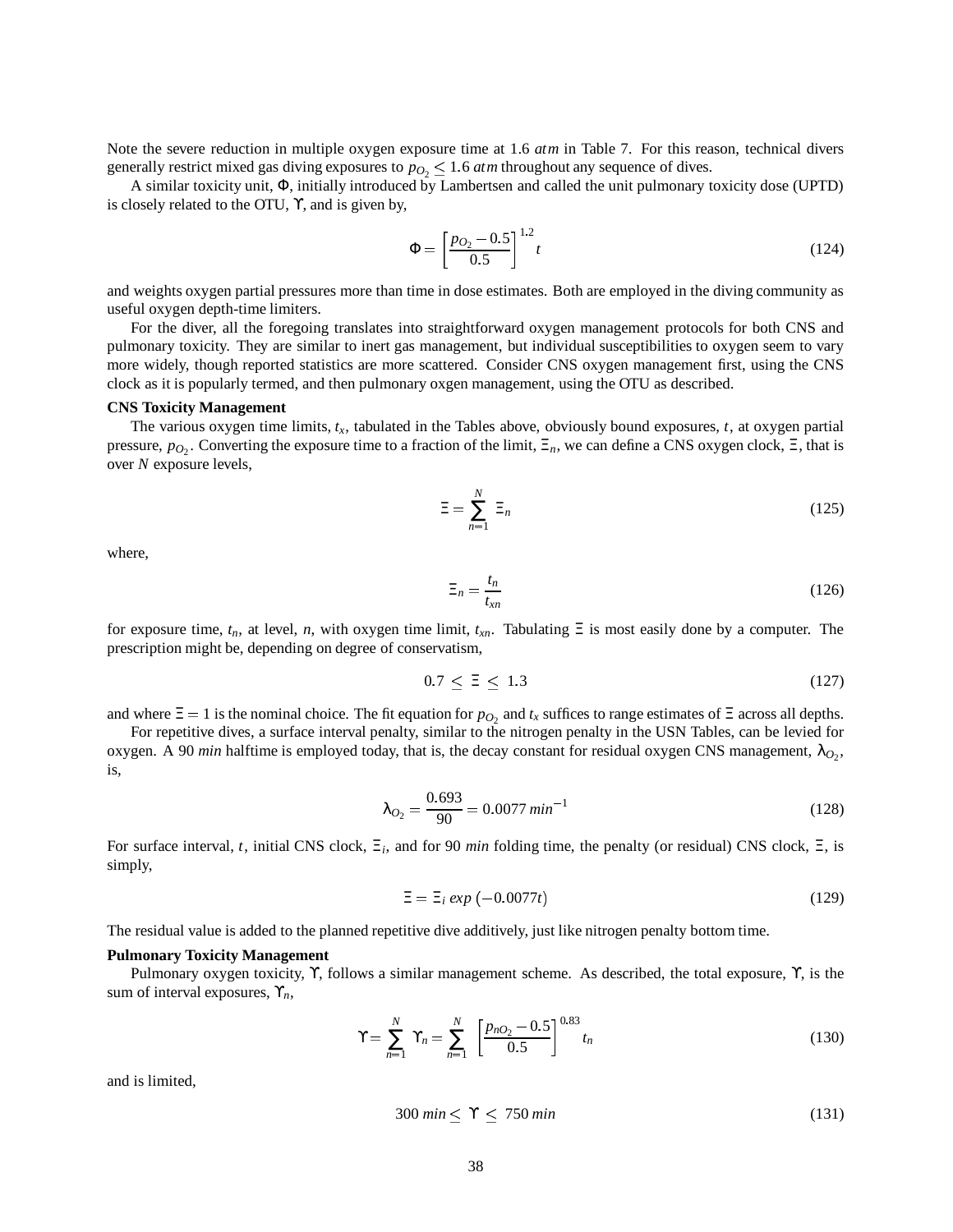depending on desired degree of conservatism, and multiplicity of repetitive dives. Variations of 15% to 25% in the exposure limits are common.

There are many ways to measure oxygen, with devices called oxygen analyzers. They are employed in chemical plants and refineries, hyperbaric chambers, intensive care units, and nurseries. The paramagnetic analyzer is very accurate, and relies on oxygen molecular response to a magnetic field in displacing inert gases from collection chambers. Thermal conductivity analyzers differentiate oxygen and nitrogen conduction properties in tracking temperatures in thermistors, with difference in temperatures proportional to the oxygen concentration. Magnetic wind analyzers combine properties of paramagnetic and thermal analyzers. Polarographic analyzers measure oxygen concentration by resistance changes across permeable oxygen membranes. Galvanic cell analyzers are microfuel cells, consuming oxygen on touch and generating a small current proportional to the amount of oxygen consumed. In all cases, analyzer response is linear in oxygen concentration.

Although it is tempting to avoid problems of oxygen toxicity by maintaining oxygen partial pressures,  $p_0$ , far below toxic limits, this is not beneficial to inert gas elimination (free or dissolved state). Higher levels of inspired oxygen, thus correspondingly lower levels of inert gases, are advantageous in minimizing inert gas buildup and maximizing inert gas washout. Coupled to narcotic potency of helium and nitrogen, and molecular diffusion rates, balancing and optimizing breathing mixtures with decompression requirements is truly a complex and careful technical diving exercise.

# **ADDITIONAL READING**

*Berghage T.E. and Durman D., 1980, US Navy Air Recompression Schedule Risk Analysis, Nav. Med. Res. Bull. 1, 1-22.*

*Bowker A.H. and Lieberman G.J., 1964, Engineering Statistics, Engelwood Cliffs: Prentice-Hall.*

*Boycott A.E., Damant G.C.C., and Haldane J.S., 1908, The Prevention Of Compressed Air Illness, J. Hyg. 8, 342-443.*

*Buhlmann A.A., 1984, Decompression/Decompression Sickness, Berlin: Springer Verlag.*

*Gernhardt M.L., Lambertsen C.J., Miller R.G., and Hopkins E., 1990, Evaluation Of A Theoretical Model Of Tissue Gas Phase Growth And Resolution During Decompression From Air Diving, Undersea Biomed. Res. 17, 95.*

*Hamilton R.W., 1975, Development Of Decompression Procedures For Depths In Excess Of 400 Feet, Undersea And Hyperbaric Medical Society Report, WS: 2-28-76, Bethesda.*

*Hempleman H.V., 1952, A New Theoretical Basis For The Calculation Of DecompRession Tables, Medical Research Council Report, UPS 131, London.*

*Hennessy T.R. and Hempleman H.V., 1977, An Examination Of The Critical Released Gas Concept In Decompression Sickness, Proc. Royal Soc. London B197, 299-313.*

*Hills B.A., 1977, Decompression Sickness, New York: John Wiley And Sons.*

*Le Messurier D.H. and Hills B.A., 1965, Decompression Sickness: A Study Of Diving Techniques In The Torres Strait, Hvaldradets Skrifter 48, 54-84.*

*Neal J.G., O'Leary T.R. and Wienke B.R., 1999, Trimix Diving, Fort Lauderdale: Underwater Dynamics Incorporated.*

*Nishi R.Y., Eatock B.C., Buckingham I.P. and Ridgewell B.A., 1982, Assessment Of Decompression Profiles By Ultrasonic Monitoring: No Decompression Dives, Defense And Civil Institute Of Environmental Medicine Report, D.C.IEM 82-R-38, Toronto.*

*Parzen E., 1970, Modern Probability Theory And Its Applications, New York: John Wiley And Sons.*

*Powell R.P.and Rogers R.E., 1989, Doppler Ultrasound Monitoring Of Gas Phase Formation And Resolution In Repetitive Diving, Undersea Biomed. Res. 16, 69.*

*Vann R.D., Grimstad J., and Nielsen C.H., 1980, Evidence For Gas Nuclei In Decompressed Rats, Undersea Biomed. Res. 7, 107-112.*

*Weathersby P.K., Survanshi S. and Homer L.D., 1985, Statistically Based Decompression Tables: Analysis Of Standard Air Dives, 1950-1970, Naval Medical Research Institute report, NMRI 85-16, Bethesda.*

*Weathersby P.K., Homer L.D., and Flynn E.T., 1984, On The Likelihood Of Decompression Sickness, J. Appl. Physiol. 57, 815-825.*